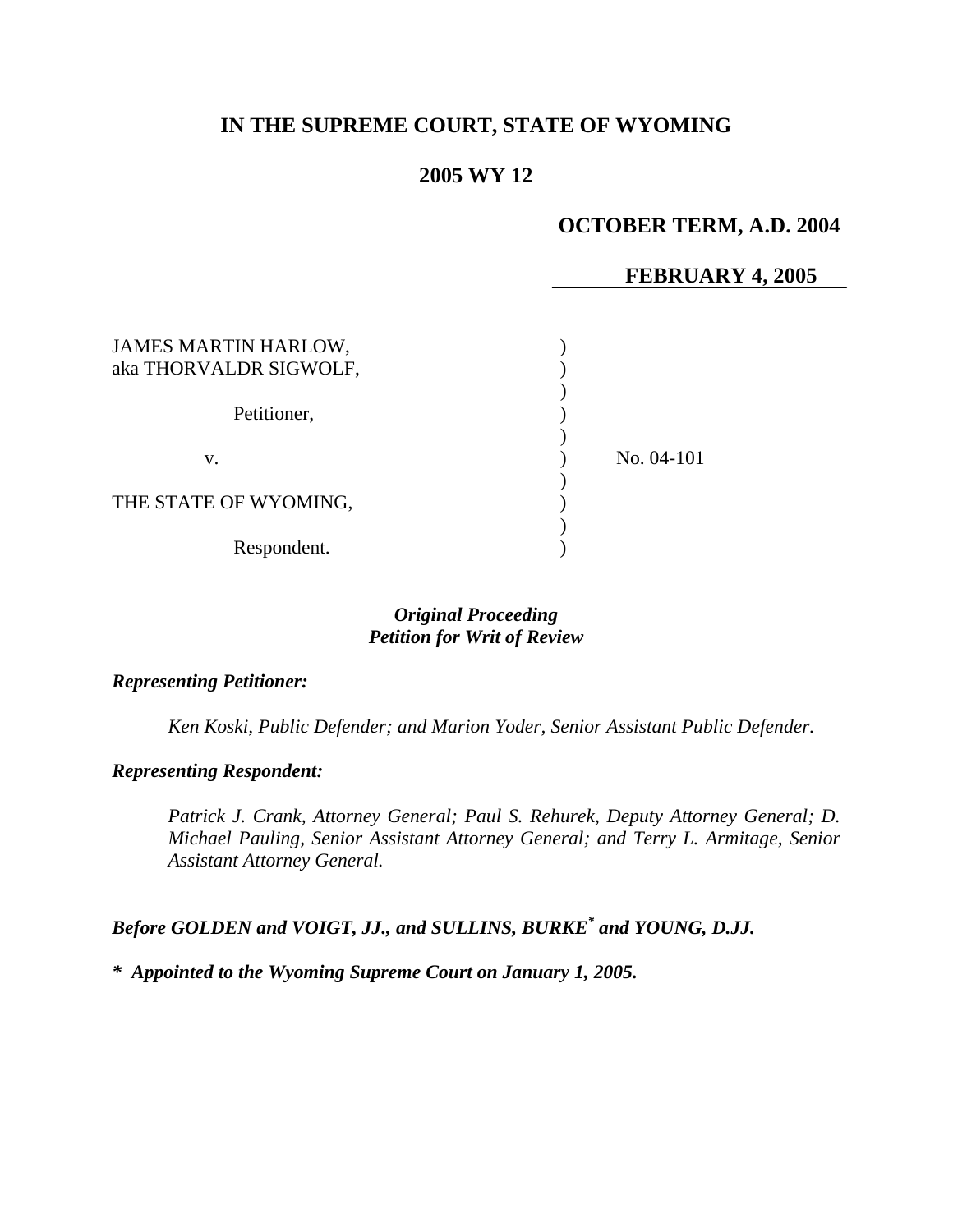#### **VOIGT, Justice.**

[¶1] This is an appeal from the district court's denial of James Martin Harlow's petition for post-conviction relief from a capital murder conviction, which denial came in the form of summaryjudgment granted to the State of Wyoming.<sup>1</sup> We affirm.

#### *FACTS*

[¶2] The underlying facts of this case were set forth in detail in this Court's opinion affirming Harlow's conviction and sentence in his direct appeal, and will not herein be repeated at length. *Harlow v. State,* 2003 WY 47, ¶¶ 8-14, 70 P.3d 179, 185-87 (Wyo.), *cert. denied*, 540 U.S. 970 (2003). Suffice it to say that on June 26, 1997, three Wyoming State Penitentiary inmates—Bryan Collins, Richard Dowdell, and Harlow—killed Corporal Wayne Martinez during an escape attempt. The three men were tried and convicted separately. Collins and Dowdell received life sentences; only Harlow was sentenced to death.<sup>[2](#page-1-1)</sup> *Id.* Additional facts will be noted as they pertain to the issues discussed below.

#### *POST-CONVICTION RELIEF STATUTES*

[¶3] Pertinent portions of the Wyoming statutes provide as follows:

### **Definition of "this act"; commencement and conduct of proceedings**.

. . .

(b) Any person serving a felony sentence in a state penal institution who asserts that in the proceedings which resulted in his conviction there was a substantial denial of his rights under the constitution of the United States or of the state of Wyoming, or both, may institute proceedings under this act.

Wyo. Stat. Ann. § 7-14-101 (Lexis Nexis 2003).

l

#### **Claims barred; applicability of act.**

(a) A claim under this act is procedurally barred and no court has jurisdiction to decide the claim if the claim:

<span id="page-1-0"></span><sup>1</sup> Although post-conviction relief proceedings are a continuation of the criminal case, they are conducted pursuant to the rules of civil procedure. Wyo. Stat. Ann. § 7-14-101(c) (LexisNexis 2003); *State ex rel.*

<span id="page-1-1"></span>*Hopkinson v. District Court, Teton County, 696 P.2d 54, 61 (Wyo.), cert. denied, 474 U.S. 865 (1985).*<br><sup>2</sup> Harlow was convicted of premeditated murder, felony murder, attempting to escape from official detention, and conspiring to escape from official detention. *Harlow*, 2003 WY 47, ¶ 14, 70 P.3d at 186.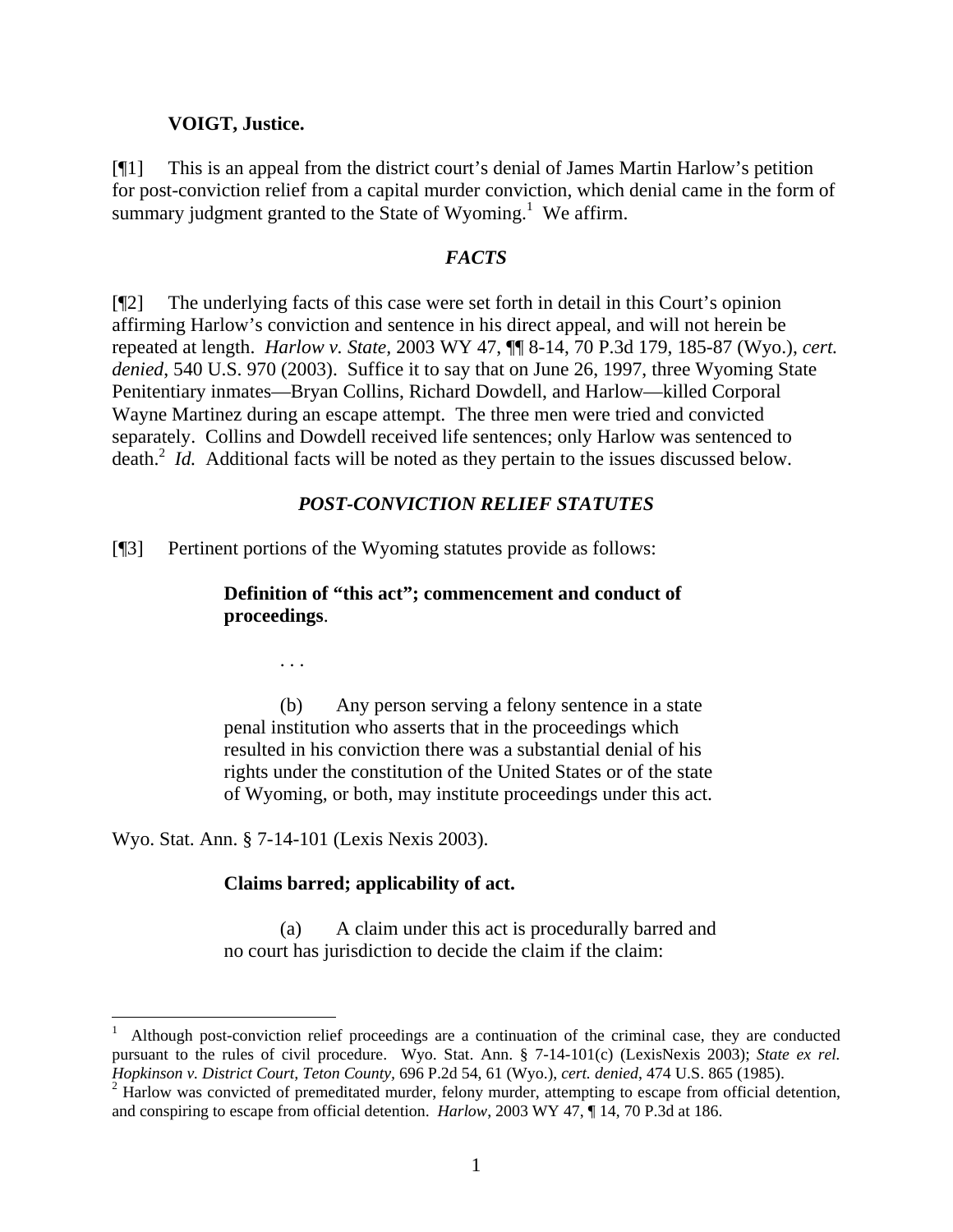(i) Could have been raised but was not raised in a direct appeal from the proceeding which resulted in the petitioner's conviction;

(ii) Was not raised in the original or an amendment to the original petition under this act; or

(iii) Was decided on its merits or on procedural grounds in any previous proceeding which has become final.

(b) Notwithstanding paragraph (a)(i) of this section, a court may hear a petition if:

> (i) The petitioner sets forth facts supported by affidavits or other credible evidence which was not known or reasonably available to him at the time of a direct appeal; or

> (ii) The court makes a finding that the petitioner was denied constitutionally effective assistance of counsel on his direct appeal. This finding may be reviewed by the supreme court together with any further action of the district court taken on the petition.

Wyo. Stat. Ann. § 7-14-103 (Lexis Nexis 2003).

#### *PROCEDURAL BACKGROUND*

[¶4] Harlow's jury trial occurred during the month of October 1998, and he was sentenced on November 5, 1998. Final judgment was entered on December 7, 1998. *Harlow*, 2003 WY 47,  $\P$  14, 70 P.3d at 186. Harlow's appeal was docketed in the district court on February 23, 1999. *Id.* at 212. This Court's opinion affirming Harlow's conviction and sentence was published on April 14, 2003. *Id.*, 2003 WY 47, 70 P.3d 179. Harlow filed a petition for post-conviction relief in the district court on December 2, 2003. The parties' motions for summary judgment were heard on March 22, 2004, after which the district court issued its decisionletter and order granting summary judgment to the State.<sup>3</sup> On May 11, 2004, Harlow filed in this Court a petition for writ of certiorari or review, which petition was granted on May 25, 2004.

<span id="page-2-0"></span><sup>&</sup>lt;sup>2</sup><br>3 The State's motion to dismiss was converted to a motion for summary judgment, by the consent of the parties.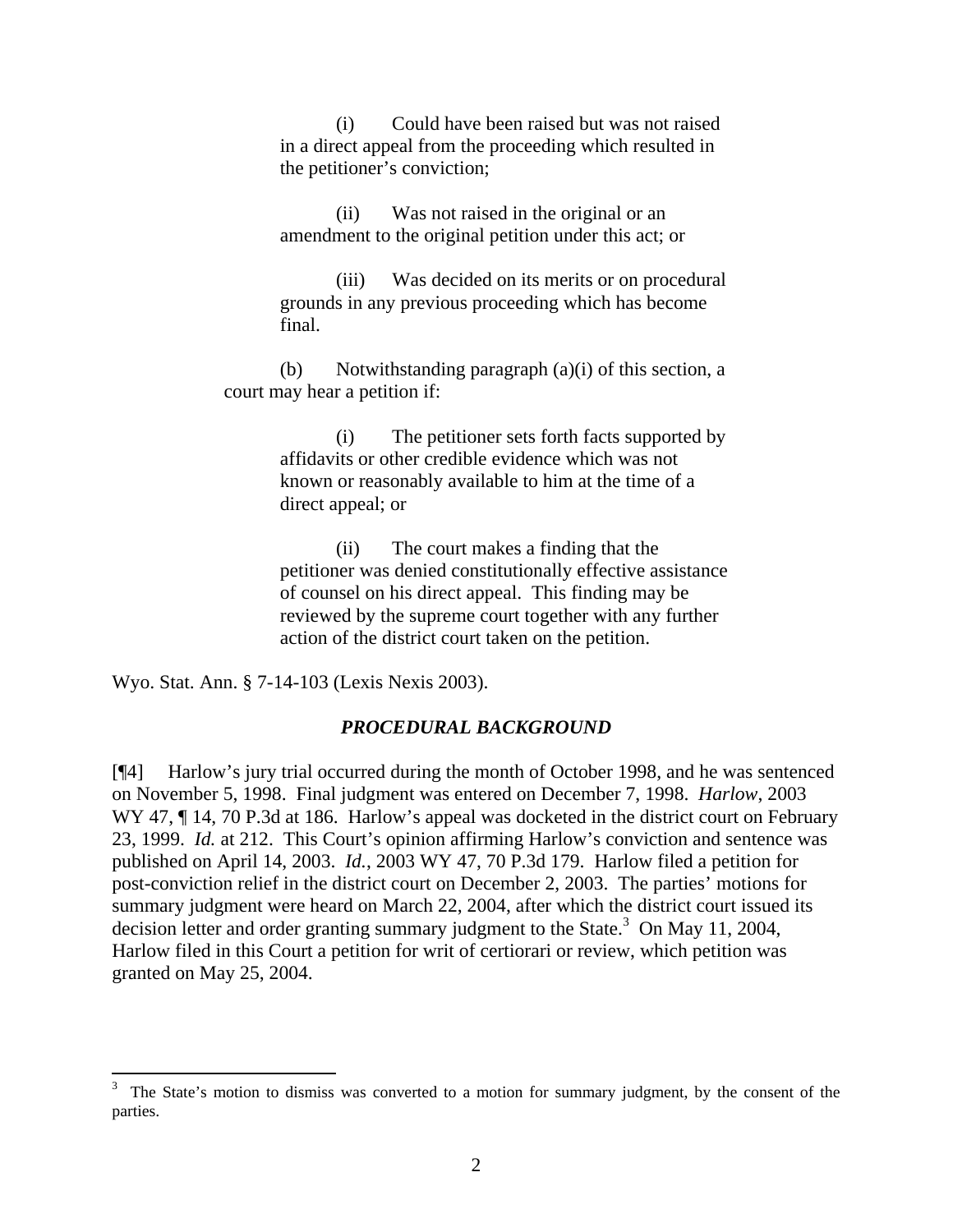### *ISSUES*

[¶5] Harlow presents the following issues:

1. Did the district court err in summarily denying and dismissing each of the following claims of federal constitutional error:

A. Were Harlow's Fifth and Fourteenth Amendment rights to a fair trial violated when he was tried in an atmosphere marked by hypersecurity, including but not limited to the heavy physical restraint of Harlow and of two of his witnesses?

B. Were Harlow's Fifth and Fourteenth Amendment rights to a fair trial violated when highly prejudicial and largely irrelevant testimony regarding uncharged misconduct, and his uncounseled statements about that conduct, were improperly admitted?

C. Were Harlow's Fifth, Sixth, and Fourteenth Amendment rights to a fair trial violated when the prosecutor made overreaching and factually incorrect argument urging the jury to, among other things, impose a death sentence in order to protect themselves and future employees of the Department of Corrections, and trial counsel did not object to such improper argument, nor was it broached on appeal?

D. Were Harlow's Fifth, Eighth and Fourteenth Amendment rights to due process and equal treatment before the law violated when the jury was inadequately instructed and also was required to follow a verdict form that was inadequate under the United States Constitution?

E. Were Harlow's Fifth, Sixth, Eighth, and Fourteenth Amendment rights violated when the State did not adduce sufficient evidence to sustain each of his convictions and two of the aggravating circumstances upon which his capital conviction sentence is based?

F. Were Harlow's Sixth and Fourteenth Amendment rights violated when he was rendered ineffective assistance of counsel, and such was not broached on appeal?

G. Were Harlow's Sixth and Fourteenth Amendment rights violated when he was rendered ineffective assistance of appellate counsel?

H. Were Harlow's Fifth, Sixth, and Fourteenth Amendment rights to trial by a fair and impartial jury violated when he was tried by an unqualified jury?

I. Were Harlow's Fifth and Sixth Amendment rights violated when he was not afforded access to counsel and thus gave uncounseled statements about the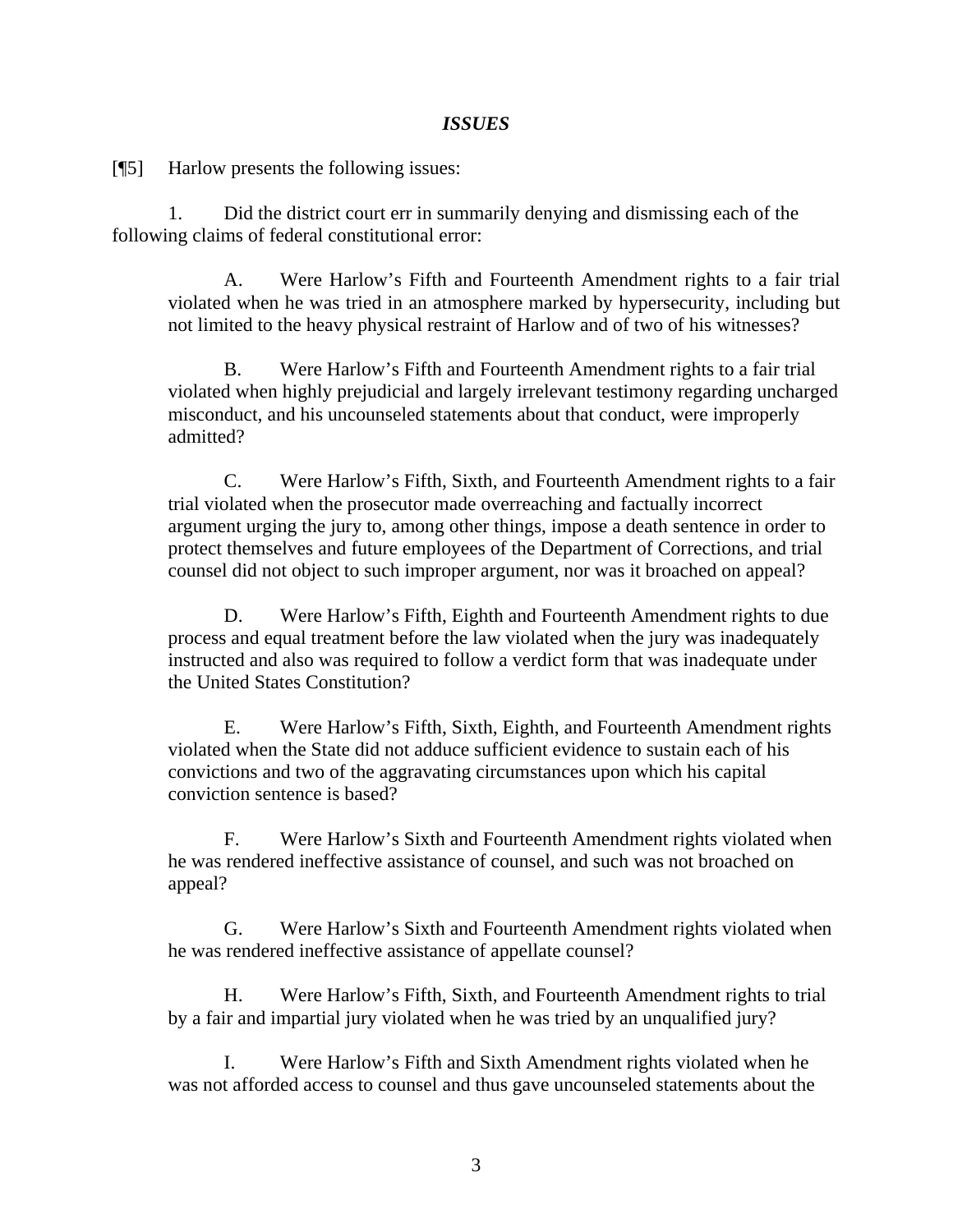events of June 26, 1997, and about prior crimes, which statements were admitted against him at trial?

J. Were Harlow's Fifth and Fourteenth Amendment rights to a fair trial, equal protection and due process violated when victim impact testimony was admitted, despite the fact that no state law permits its introduction at capital sentencing proceedings?

K. Were Harlow's Fifth and Fourteenth Amendment rights violated when the constitutional errors that occurred during his capital trial were deemed harmless despite the fact that the State failed to carry its burden of disproving the harm caused by each error?

L. Were Harlow's Eighth and Fourteenth Amendment rights to be free from cruel and unusual punishment and to be accorded equal treatment before the law violated when he was sentenced to death even though his role in the victim's death was minor in comparison to the deeds of his far more culpable co-defendants, both of whom received life sentences?

M. Were Harlow's Fifth and Fourteenth Amendment rights to due process violated when he was tried and sentenced to death under Wyo. Stat. Ann. § 6-2-101, *et seq.* (Michie 1997), which statutes are vague on their face and as applied?

N. Was Harlow's Eighth Amendment right to be free from cruel and unusual punishment violated by the cumulative constitutional errors that occurred at trial?

O. Were Harlow's Fifth, Sixth, and Fourteenth Amendment rights to the due process guarantee of fundamental fairness violated by the cumulative constitutional errors that occurred at trial?

P. Were Harlow's Fifth and Fourteenth Amendment rights to due process and equal protection violated by the untimely disposition of his appeal?

2. Were Harlow's Eighth and Fourteenth Amendment rights and his state-created liberty interests, protected by *Hicks v. Oklahoma,* 447 U.S. 343, 100 S.Ct. 2227, 65 L.Ed.2d 175 (1980), violated when the district court held that capital sentencing phase errors are not cognizable in post-conviction relief, regardless of merit?

# *STANDARD OF REVIEW*

[¶6] Our standard for review of summary judgments has been stated many times and need not be reiterated here. *See, for example, NuHome Investments, LLC v. Weller,* 2003 WY 171, ¶ 7, 81 P.3d 940, 944 (Wyo. 2003) and *Ahrenholtz v. Laramie Economic Development Corp.,*  2003 WY 149, ¶ 16, 79 P.3d 511, 515, *amended on reh'g*, 2003 WY 149A, 82 P.3d 714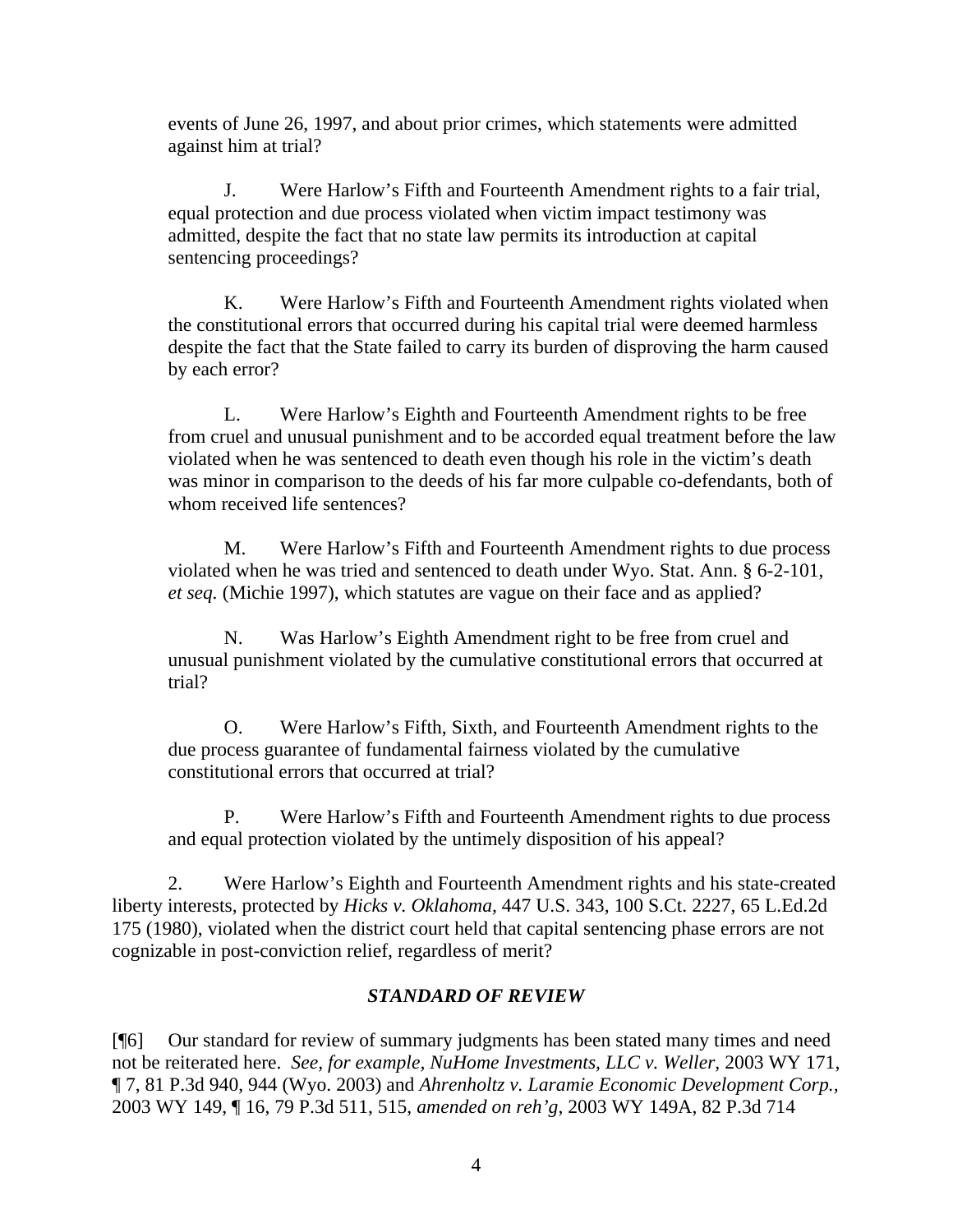(Wyo. 2003). In its decision letter, the district court did an excellent job of capsulizing our jurisprudence in regard to post-conviction relief:

The Wyoming Supreme Court has held:

"The right to claims for relief by petition for postconviction relief *does not afford the right to treat such proceedings as an appeal from the original trial*; original trial proceedings will not be reviewed by postconviction proceedings unless and until it is shown that such is necessary to review some claim having to do with denial of petitioner's constitutional rights. *Albert v. State,* Wyo. 1970, 466 P.2d 826, 828, reh. den. 468 P.2d 968. It is virtually universally recognized that postconviction relief is not a substitute for an appeal and *the petition will not lie where the matters alleged as error could or should have been raised in an appeal or in some other alternative manner*. 24 C.J.S. Criminal Law § 1606(9), pp. 696-705; see, West's Digest System, Criminal Law, Key Number 998(2). Relief may be granted only in extraordinary circumstances which strongly suggest a miscarriage of justice."

*Munoz v. Maschner,* 590 P.2d 1352, 1354-55 (Wyo. 1979) . . .. There is no constitutional requirement that a state provide any post-conviction relief action; thus, any allowed remedy is strictly limited to the statutory parameters set out by statute or case law. And, only substantial violations of constitutional rights amounting to a miscarriage of justice will warrant relief under Wyoming's post-conviction relief statutes. The burden is on a petitioner to show specifically what facts exist that establish a violation of constitutional dimension that occurred during the proceedings resulting in his conviction. Relief may be granted only in extraordinary circumstances that strongly suggest a miscarriage of justice. *Munoz, supra.*

Initially, a petitioner must demonstrate facts that support his claim of a constitutional violation and shall provide affidavits, records or other evidence supporting his allegations (or state why the same are not attached to his petition). Wyo. Stat. Ann. § 7-14-102 (LexisNexis 2003). The petitioner carries the burden of proving that he has been denied constitutional safeguards. *Hoggatt v. State,* 606 P.2d 718 (Wyo.1980).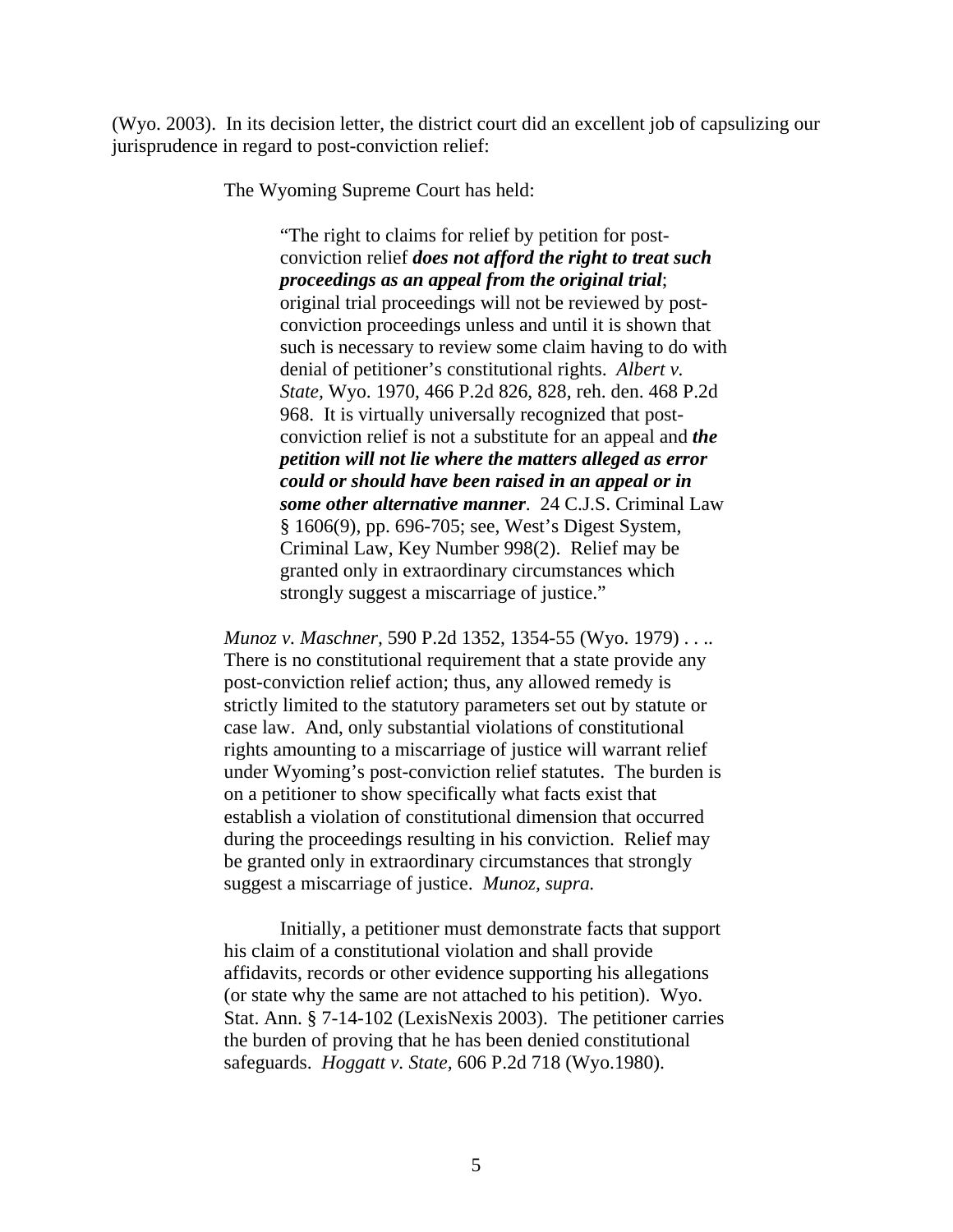Additionally, relief is limited to violations that occur in the "proceedings which resulted in the conviction" and the Wyoming Supreme Court has spoke[n] to the significant limitation imposed on the scope of post-conviction relief available under Wyoming's statutory scheme:

> "As stated, Wyoming statutes permit post-conviction relief only for deprivation of constitutional rights *in the proceeding which resulted in conviction*. *Johnson v. State,* Wyo., 592 P.2d 285 (1979). Constitutional rights are limited to determination of whether defendant was denied the right to counsel, to have witnesses, and to prepare and present his defense. *Morgan v. State,* Wyo., 708 P.2d 1244 (1985). The application for postconviction relief does not allege denial of a constitutional right *in the proceedings that resulted in his conviction* as required by § 7-14-101, supra; rather, appellant claims his sentence after conviction was cruel and unusual. Conviction and sentencing are not synonymous. The former relates to the finding of guilt, the latter to the imposition of a sentence after guilt determination. *State v. Garcia,* 99 N.M. 466, 659 P.2d 918 (1983). Here it is the sentence, not the judgment, that is at issue. Appellant was represented by an attorney, obtained a plea bargain, and pled guilty. He does not seek to have the guilt determination set aside but rather seeks relief from his sentence. It is true that if his sentence is 'cruel and unusual' as he claims, it violates a constitutional right; but that violation did not occur in the proceeding that resulted in his conviction. It occurred, if at all, after that proceeding was concluded and cannot be reached in post-conviction relief."

*Whitney v. State,* 745 P.2d 902, 903-04 (Wyo. 1987) . . .. Accordingly, under Wyoming's post-conviction relief system, alleged errors occurring during the sentencing phase of a case, regardless of merit, are simply not cognizable. $^{[4]}$  $^{[4]}$  $^{[4]}$ 

l

<span id="page-6-0"></span><sup>4</sup> Harlow contends that *Whitney's* restraint on the application of post-conviction relief to sentencing matters is no longer the law, citing *Engberg v. Meyer,* 820 P.2d 70 (Wyo. 1991) and *State ex rel. Hopkinson,* 696 P.2d 54. We reiterate here, to the contrary, that the legislature, not this Court, limited the availability of postconviction relief to the proceedings that resulted in conviction. It is not for this Court to extend the availability of post-conviction relief beyond its statutory limits, and any past efforts in that regard were in error.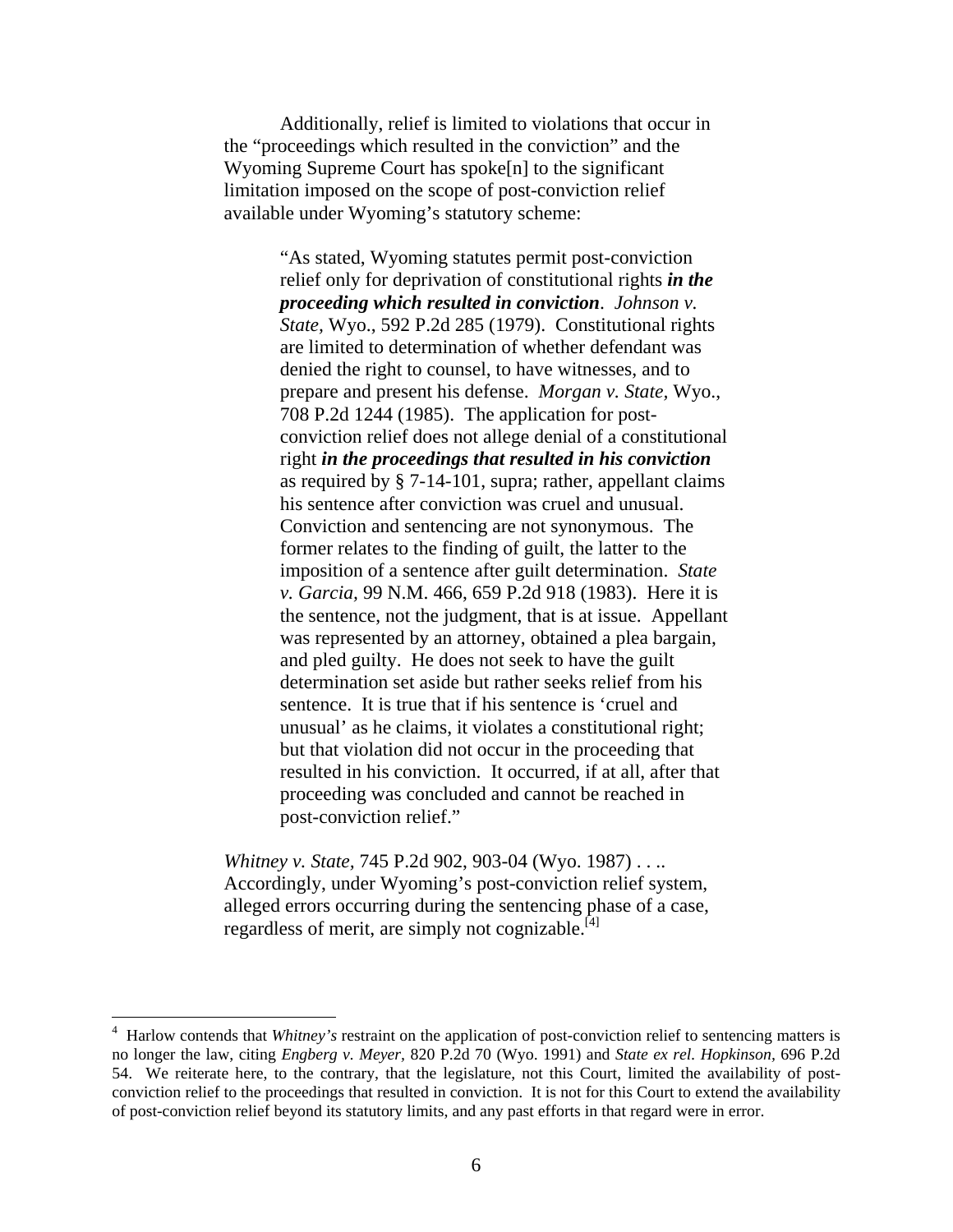Errors relating to the appellate process are not reachable *per se* under this system, as the appellate process occurs *after* the proceedings that result in conviction. However, claims of ineffective assistance of appellate counsel are statutorily recognized as the "portal" through which otherwise waived claims of trial-level error may be reached. But, a petition for post-conviction relief, under Wyo. Stat. Ann. § 7-14-101 *et seq.*, cannot be used as a substitute for an appeal. That said, if the issues already were decided on the merits or on procedural grounds in an earlier proceeding (such as the direct appeal), the claim is barred and cannot be re-litigated. *Johnson v. State,* 592 P.2d 285 (Wyo. 1979). Second, pursuant to Wyo. Stat. Ann. § 7-14-103(a), claims are procedurally barred, and no court has jurisdiction to hear them, if the claims could have been raised in a direct appeal but were not.

Thus, Wyo. Stat. Ann.  $\S$  7-14-103(b)(ii) provides that claims waived for failure to present them on direct appeal (and, thus, barred for post-conviction consideration under Wyo. Stat. Ann.  $\S$  7-14-101(a)(i)) may be heard if the court finds that the claim was not raised due to ineffective assistance of appellate counsel. However, recognizing the potential for abuse of this concept, the Wyoming Supreme Court has developed:

> "a concrete standard for adequate representation by appellate counsel so that we will not in every instance proceed contrary to the waiver rule and will not in every instance simply address the matter in an ad hoc way which inevitably finds counsel's professional decisions tested by the collective determination of the members of the appellate panel as to what they would have done given the same situation. We conclude that the issue of whether counsel's performance was constitutionally deficient in light of *Strickland v. Washington,* [466 U.S. 668, 104 S.Ct. 2052, 80 L.Ed.2d 674 (1984)], as invoked in *Smith v. Murray,* [477 U.S. 527, 106 S.Ct. 2661, 91 L.Ed.2d 434 (1986)], and *Murray v. Carrier,* [477 U.S. 478, 106 S.Ct. 2639, 91 L.Ed.2d 397 (1986)], should be analyzed in much the same way that this court has analyzed the concept of plain error. *In submitting a claim of deficient representation by appellate counsel, the petitioner in the post-conviction proceeding must demonstrate to the district court, by reference to the record of the original trial without resort to speculation or equivocal inference, what occurred at that trial. The*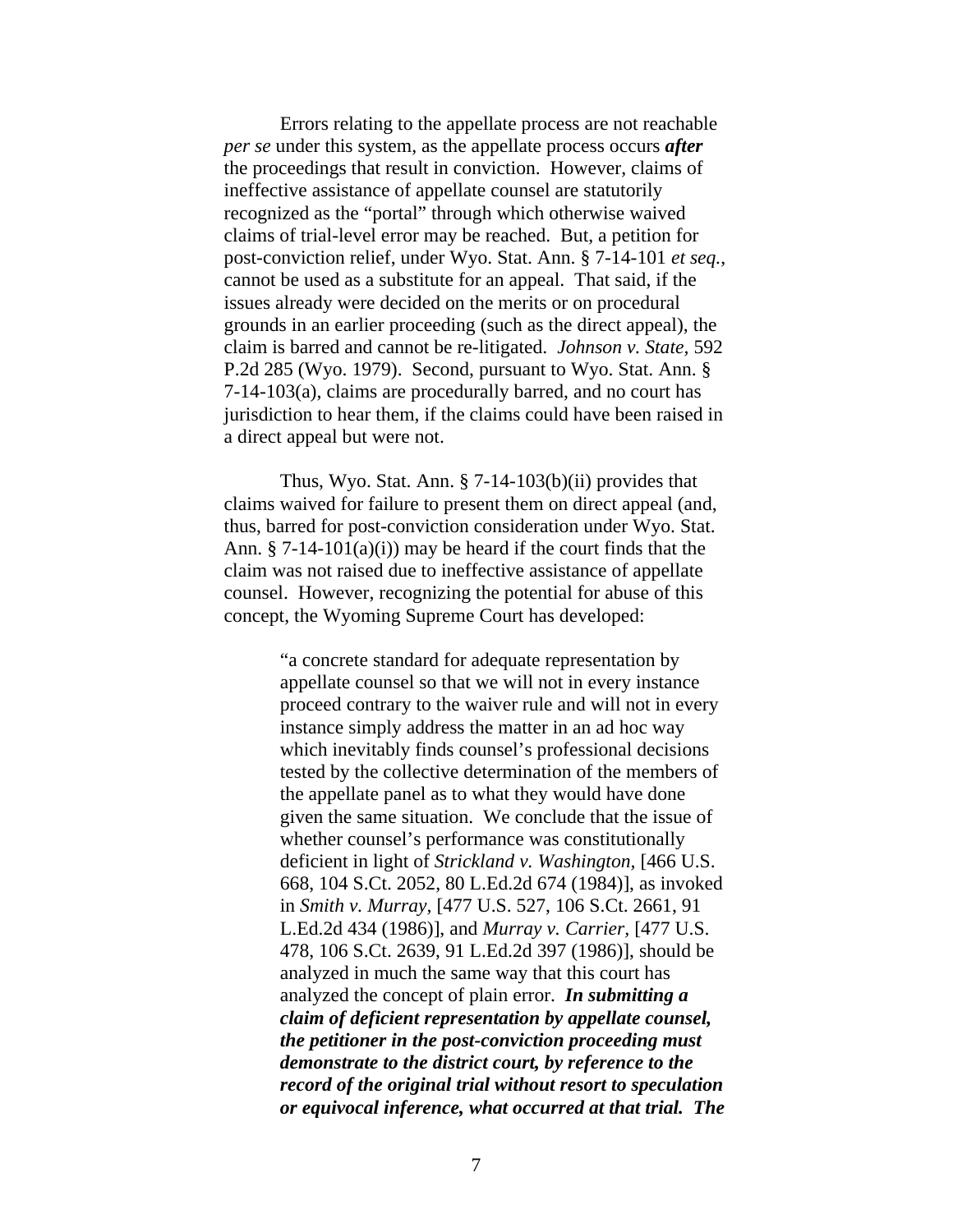*particular facts upon which the claim of inadequate representation by appellate counsel rests must be presented. The petitioner then must identify a clear and unequivocal rule of law which those facts demonstrate was transgressed in a clear and obvious, not merely arguable, way. Furthermore, the petitioner must show the adverse effect upon a substantial right in order to complete a claim that the performance of appellate counsel was constitutionally deficient because of a failure to raise the issue on appeal*. *See McDonald v. State,* Wyo., 715 P.2d 209 (1986); *Tompkins v. State,*  Wyo., 705 P.2d 836 (1985), cert. denied 475 U.S. 1052, 106 S.Ct. 1277, 89 L.Ed.2d 585 (1986); *Munden v. State,*  Wyo., 698 P.2d 621 (1985); *Westmark v. State,* Wyo., 693 P.2d 220 (1984); *Hampton v. State,* Wyo., 558 P.2d 504 (1977). *The adverse effect upon a substantial right in the context of ineffective assistance of appellate counsel is shown by demonstrating a '\* \* \* reasonable probability that, but for counsel's unprofessional errors, the result of the proceeding would have been different*. A reasonable probability is a probability sufficient to undermine confidence in the outcome.' *Strickland v. Washington,* supra, 466 U.S. at 694, 104 S.Ct. at 2068. In this regard the test does address the fairness and integrity of the judicial proceedings. See *Hopkinson v. State,* Wyo., 632 P.2d 79 (1981), cert. denied 455 U.S. 922, 102 S.Ct. 1280, 71 L.Ed.2d 463 (1982); *Jones v. State,* Wyo., 580 P.2d 1150 (1978). The reasonable probability must be one that demonstrates a more favorable result to the appellant if the omitted issue had been pursued. See *Nimmo v. State,* Wyo., 603 P.2d 386 (1979).

The application of these objective criteria will permit a trial court presented with a claim for postconviction relief to decide whether a showing of cause has been made sufficient to avoid the waiver rule. The claim for relief attaching to inadequate representation by appellate counsel can be resolved without necessarily considering the substantive merit of the issues raised. If this process is followed, petitioners for post-conviction relief are not permitted to evade the waiver principle by the device of claiming inadequate representation by appellate counsel. Yet the petitioner who may have been denied adequate representation by appellate counsel is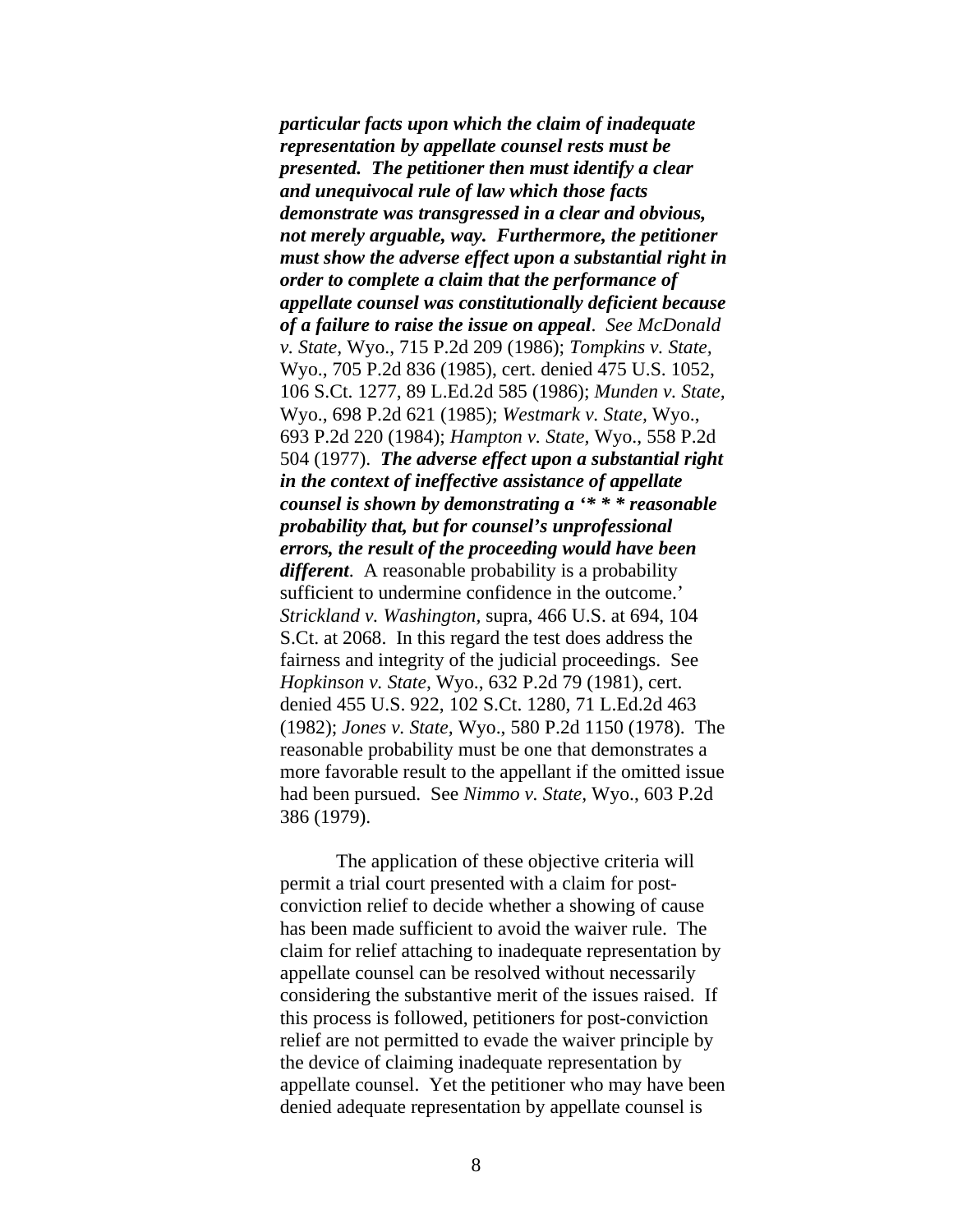afforded a fair opportunity for potentially meritorious issues to be resolved."

*Cutbirth v. State,* 751 P.2d 1257, 1265-67 (Wyo. 1988) (footnote omitted) . . ..

Finally, post-conviction relief is a statutorily created process that has its own statutorily mandated threshold requirements for setting out a claim. Unlike a typical civil action, a petition for post-conviction relief is a "continuation of a criminal action and not a civil case." *State ex rel. Hopkinson v. District Court,* 696 P.2d 54, 61 (Wyo. 1985). \* \* \* Mere allegations are insufficient to set out a claim under Wyoming's post-conviction relief process. The Wyoming Supreme Court has clarified:

> "there must be set forth in the text of the petition and the required supporting attachments a substantial claim plus some specificity in support of the claim. *Boggs v. State,*  Wyo., 484 P.2d 711 (1971). In order to justify a hearing, there must be more than a naked statement of a conclusion unsupported by an evidentiary basis. *Cook v. State,* 220 Kan. 223, 552 P.2d 985 (1976); *State v. Gillihan,* 85 N.M. 514, 514 P.2d 33 (1973). There must not only be verified factual allegations in the petition, § 7-14-101, but the statutory requirement is that they must be supported, likewise with some specificity, § 7-14- 102."

*State ex rel. Hopkinson,* 696 P.2d at 61.

(Emphasis in original.)

#### **DISCUSSION**

[¶7] Preliminarily, we will note that we do not agree with Harlow's assertions that this Court's analysis should be of the district court's granting of a motion to dismiss for failure to state a claim upon which relief can be granted, that the ordinary rules of civil pleading govern this matter, or that this Court must accept the facts pleaded as true. The district court, apparently without objection, treated the State's motion as a summary judgment motion, not as a motion to dismiss. Harlow's own motion for summary judgment was also at issue. Consequently, the rules governing the hearing of a W.R.C.P. 56 motion, rather than a W.R.C.P. 12(b)(6) motion, were applicable. Furthermore, we have previously made it clear that post-conviction relief proceedings, while utilizing some rules of civil procedure, are continuations of criminal proceedings, and that, therefore, the petition is not comparable to a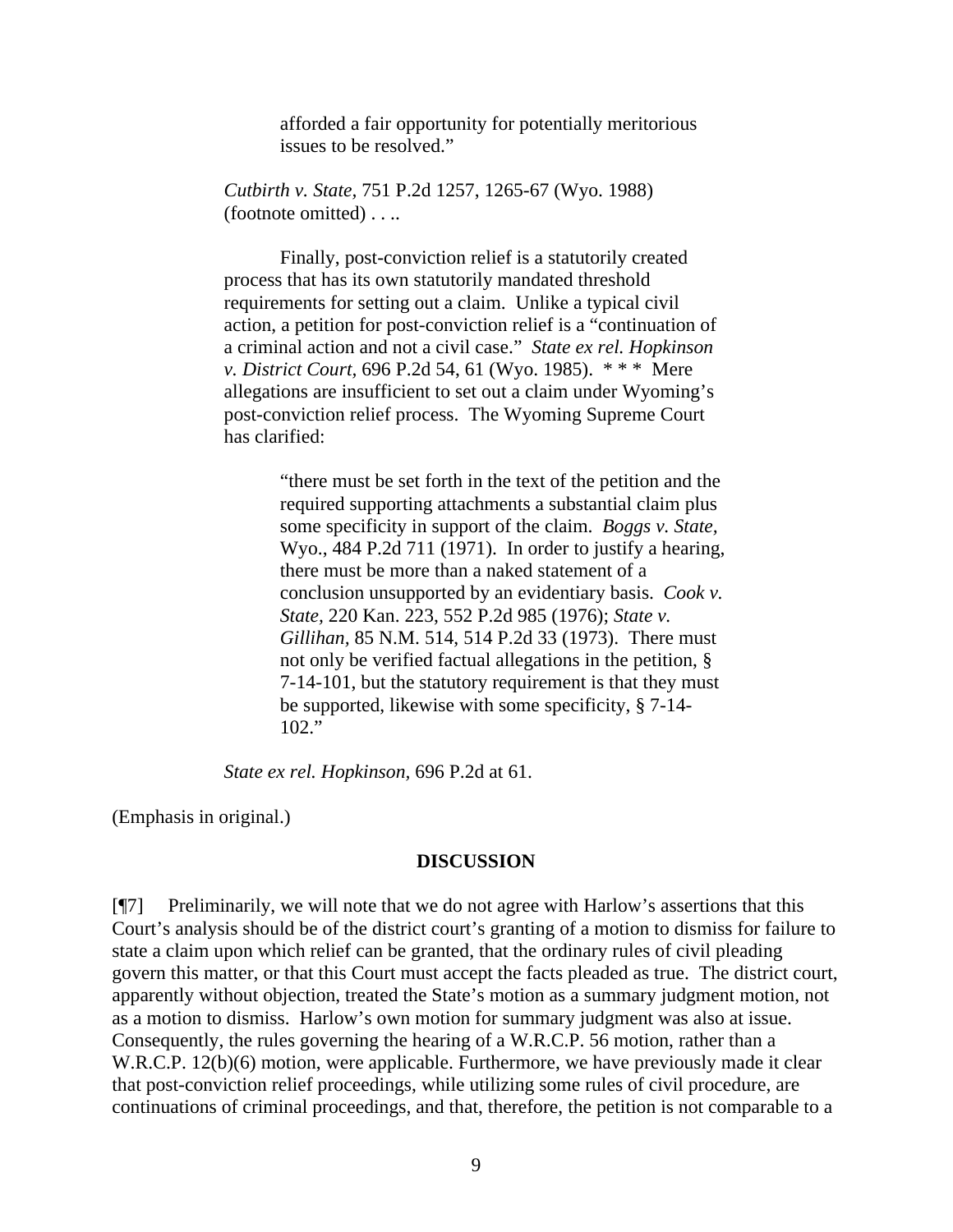civil complaint such that notice pleading is sufficient, or that the contents of the petition must be taken as true. *State ex rel. Hopkinson v. District Court, Teton County,* 696 P.2d 54, 61-62 (Wyo.), *cert. denied*, 474 U.S. 865 (1985).

[¶8] Our role at this juncture is the same as it would be in any review of a summary judgment. We have the same materials before us as did the district court. We will review those materials and determine, *de novo*, and without any deference to the conclusions of the district court, whether the district court correctly applied the law to the facts. We will do so on an issue-by-issue basis.

# **A. Were Harlow's Fifth and Fourteenth Amendment rights to a fair trial violated when he was tried in an atmosphere marked by hypersecurity, including but not limited to the heavy physical restraint of Harlow and of two of his witnesses?**

[¶9] Harlow characterizes the security measures taken during his jury trial as "hypersecurity." He complains of "heavy physical restraint," including the leg shackles and electronic stunbelt applied to him and to one of his witnesses, Richard Dowdell, and to the visible leg shackles, belly chains and handcuffs applied to another of his witnesses, his brother Anthony Harlow. He also argues that the "prejudicial atmosphere" was affected by some half-dozen armed and uniformed guards stationed around the courtroom, with two stationed very near Harlow and his witnesses. He complains that no pre-trial hearing was conducted to determine the need for any of these security measures, and that the district court made no effort to minimize their effect. Finally, he notes that all but three of his jurors were taken from a panel that had been allowed to observe him fully restrained before the trial began.

[¶10] Harlow relies on several federal cases for the proposition that criminal defendants, especially capital defendants, have a constitutional right to appear before their jury free of unnecessary restraints, and that a pretrial hearing to determine the necessity of restraints is required. *See Holbrook v. Flynn,* 475 U.S. 560, 562-72, 106 S.Ct. 1340, 89 L.Ed.2d 525 (1986); *Estelle v. Williams,* 425 U.S. 501, 504-13, 96 S.Ct. 1691, 48 L.Ed.2d 126 (1976); and *Illinois v. Allen,* 397 U.S. 337, 344, 90 S.Ct. 1057, 25 L.Ed.2d 353 (1970). He also cites *Asch v. State,* 2003 WY 18, ¶¶ 55-64, 62 P.3d 945, 961-65 (Wyo. 2003), wherein this Court relied upon these same cases in condemning the shackling of a defendant in the courtroom, and announced a *future* rule requiring the State, before trial, to present compelling reasons for the shackling of a defendant in front of the jury. *See also Daniel v. State,* 2003 WY 132, ¶¶ 11-19, 78 P.3d 205, 211-13 (Wyo. 2003), *cert. denied*, 124 S.Ct. 1476 (2004).

[¶11] The district court denied post-conviction relief to Harlow on this claim with the following findings and conclusions:

> Harlow contends that his trial occurred in a prejudicial atmosphere with unwarranted physical restraint of himself and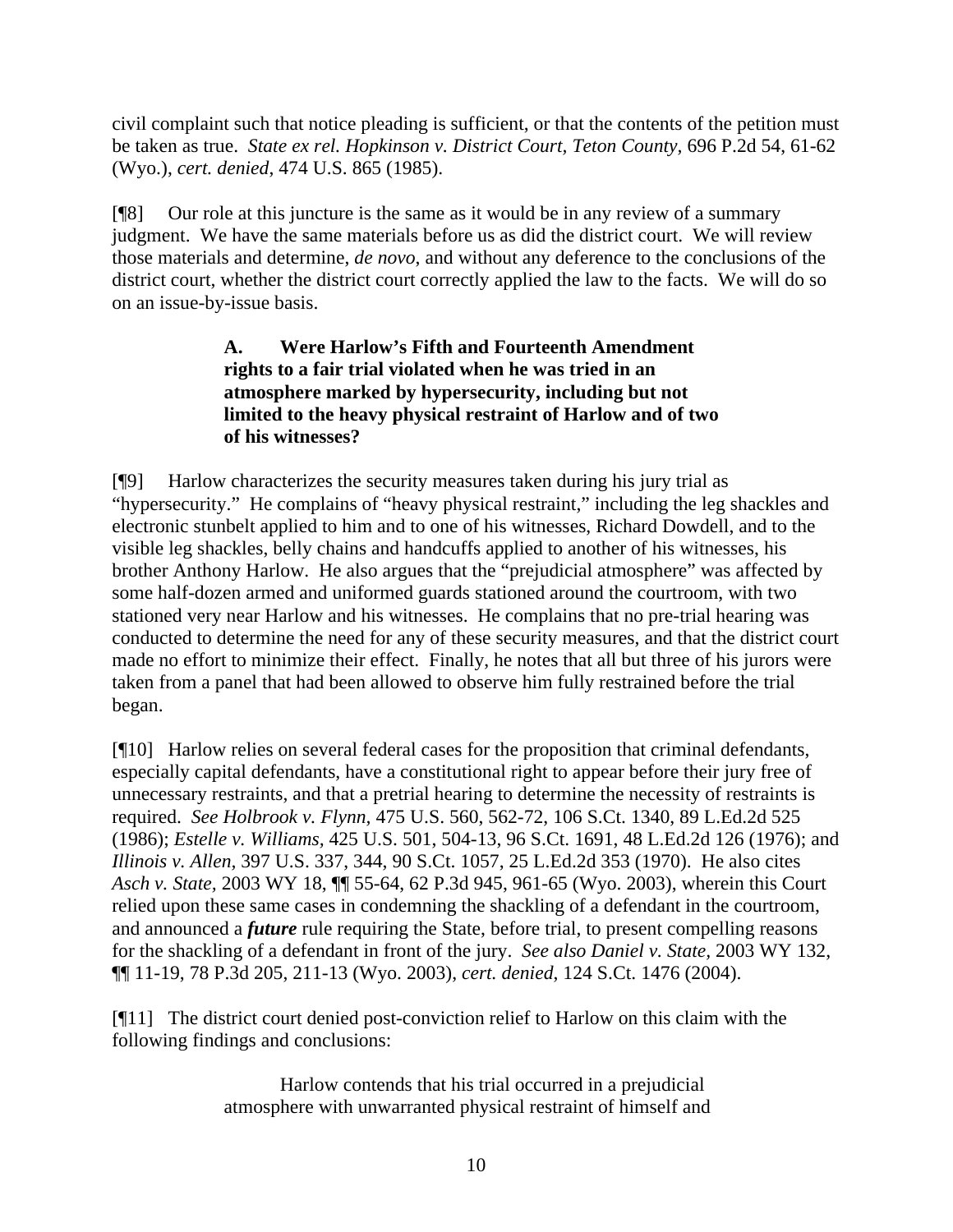two of his witnesses. It is undisputed that Harlow (and two of his witnesses) was tried under physical restraint. It is contended, however, that this Court did not specifically conduct a pre-trial, particularized hearing to determine the need for any restraints. However, this Court specifically addressed the necessity of Harlow's restraints (before trial and during trial, upon objection by Harlow's trial counsel). The Court considered the need for such restraints and took specific steps to diminish the impact of those restraints and the likelihood that the jury would see the restraints. This Court was intimately involved in the security measures and precautions taken before and at Harlow's trial; these were not matters simply left to the discretion of the sheriff's department. The Court already determined that Harlow's restraints and any other security measures were necessary and appropriate based upon Harlow's history of violence, the seriousness of the alleged crimes, the potential risk to the jury and other trial attendees, and the risk of attempted escape. And, in fact, this Court made a finding on the record that the jury had not seen Harlow's restraints and that the security measures taken were adequate and necessary.

In any event, pursuant to Wyo. Stat. Ann. § 7-14-103, this Court need not address the merits of [this] issue because the matter that could have been raised in Harlow's direct appeal to the Wyoming Supreme Court. *Munoz v. [Maschner],* 590 P.2d [1352] at  $1354-55$  [(Wyo. 1979)]. Accordingly, this Court will not consider the issue or grant Harlow relief based upon his assertions herein.

[¶12] Our analysis of this issue will begin with the observation that the question of courtroom security could, indeed, have been raised in Harlow's direct appeal. And as we have said many times, "[i]ssues amenable to redress through direct appeal are foreclosed from consideration in the context of a petition for post-conviction relief by the doctrine of *res judicata*." *Duran v. State,* 949 P.2d 885, 887 (Wyo. 1997). Thus, only the "portal" of ineffective assistance of appellate counsel for failing to raise the issue in the direct appeal is now available to Harlow.

[¶13] As explained earlier herein, a claim of ineffective assistance of appellate counsel in the context of post-conviction relief is subject to a combined *Strickland* test/plain error analysis. *Strickland v. Washington*, 466 U.S. 668, 104 S.Ct. 2052, 80 L.Ed.2d 674 (1984). In establishing the first half of the *Strickland* test—that being the deficient performance of counsel—the petitioner must (1) show by reference to the record what occurred at trial; and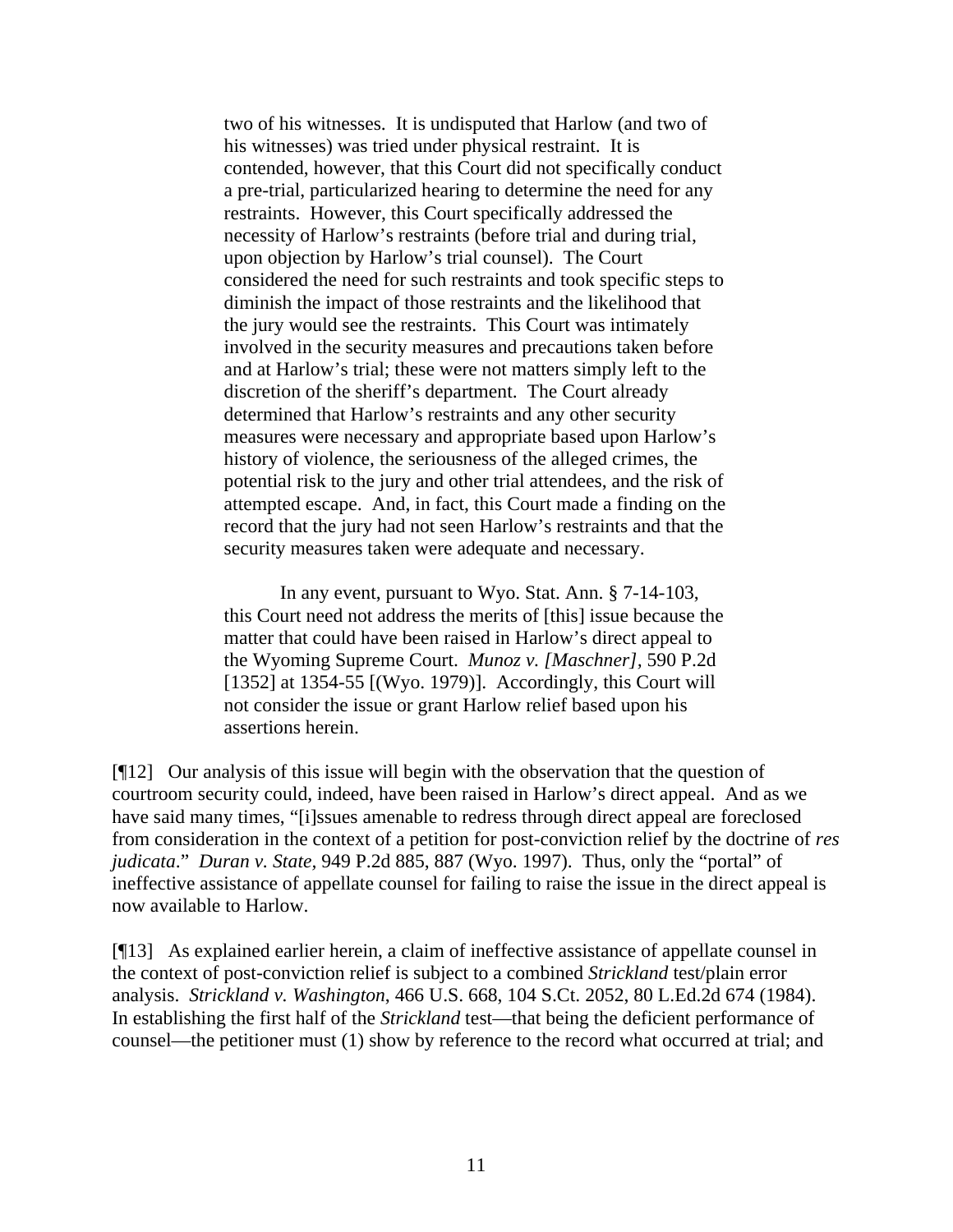(2)identify a clear and unequivocal rule of law that was violated in a clear and obvious way.<sup>5</sup> The second half of the *Strickland* test and the last element of plain error analysis—the adverse effect upon a substantial right—requires a showing that there is a likelihood that, without the error, the petitioner would not have been found guilty. *Johnson v. State,* 592 P.2d 285, 286 (Wyo.), *cert. denied*, 442 U.S. 932 (1979).

[¶14] Having reviewed the record, we conclude that Harlow has failed to meet any part of the test for ineffective assistance of appellate counsel in this context. To begin with, the constitutional right to a fair trial protected by *Holbrook, Estelle,* and *Allen* was not clearly abridged in this case. The record reveals that on several occasions, the questions of courtroom security and the physical restraint of Harlow arose and were addressed by the district court, and that the district court took appropriate ameliorative action.<sup>[6](#page-12-1)</sup> These efforts were sufficiently timely and substantive. Furthermore, Harlow is unable to show that he suffered any prejudice from the courtroom security measures, let alone that, absent those measures, he would not have been found guilty. Harlow was a convicted murderer serving three consecutive life sentences. Corporal Martinez was murdered during an attempted prison escape. The jury knew that Harlow and his two witnesses—Dowdell and Harlow's  $b$ rother<sup>[7](#page-12-2)</sup>—all were prison inmates at the time of the trial. Under all the circumstances, there is no likelihood either that the restraint of Harlow and his witnesses contributed to the guilty verdict, or that, had the necessity for such restraints been more clearly placed on the record, the district court would have ordered the restraints removed or lessened.

[¶15] The United States Constitution does not require that a defendant *never* be shackled or otherwise restrained during a criminal jury trial. Rather, the United States Constitution requires that the court balance the defendant's right to a fair trial and the state's interest in courtroom security. That was done in this case. Of course, imprisoned defendants and defense witnesses cannot, without proof of something more, be physically restrained in front of the jury without endangering the defendant's right to a fair trial. But the particular facts of this case, including the nature of the crimes and the ameliorative efforts of the district court in regard to security measures, lead to the conclusion that post-conviction relief under the statute is not available because "extraordinary circumstances [that] strongly suggest a miscarriage of justice" simply do not exist. *Munoz v. Maschner,* 590 P.2d 1352, 1355 (Wyo. 1979).

## **B. Were Harlow's Fifth and Fourteenth Amendment rights to a fair trial violated when highly prejudicial and largely irrelevant testimony regarding uncharged**

<span id="page-12-0"></span><sup>5</sup> Harlow's counsel argued during the post-conviction relief motion hearing in district court that *Strickland* had been "set on its head" by *Wiggins v. Smith,* 539 U.S. 510, 123 S.Ct. 2527, 156 L.Ed.2d 471 (2003). As discussed *infra,* we have concluded that *Strickland's* "objective reasonableness" test is alive and well.

<span id="page-12-1"></span><sup>&</sup>lt;sup>6</sup> For instance, Harlow appeared in civilian clothing, his handcuffs were removed in the courtroom, and counsel table was draped so his leg shackles were not visible to the jury.

<span id="page-12-2"></span>Harlow's brother testified in the sentencing phase, not the guilt phase, and his physical restraint actually is not cognizable in this proceeding.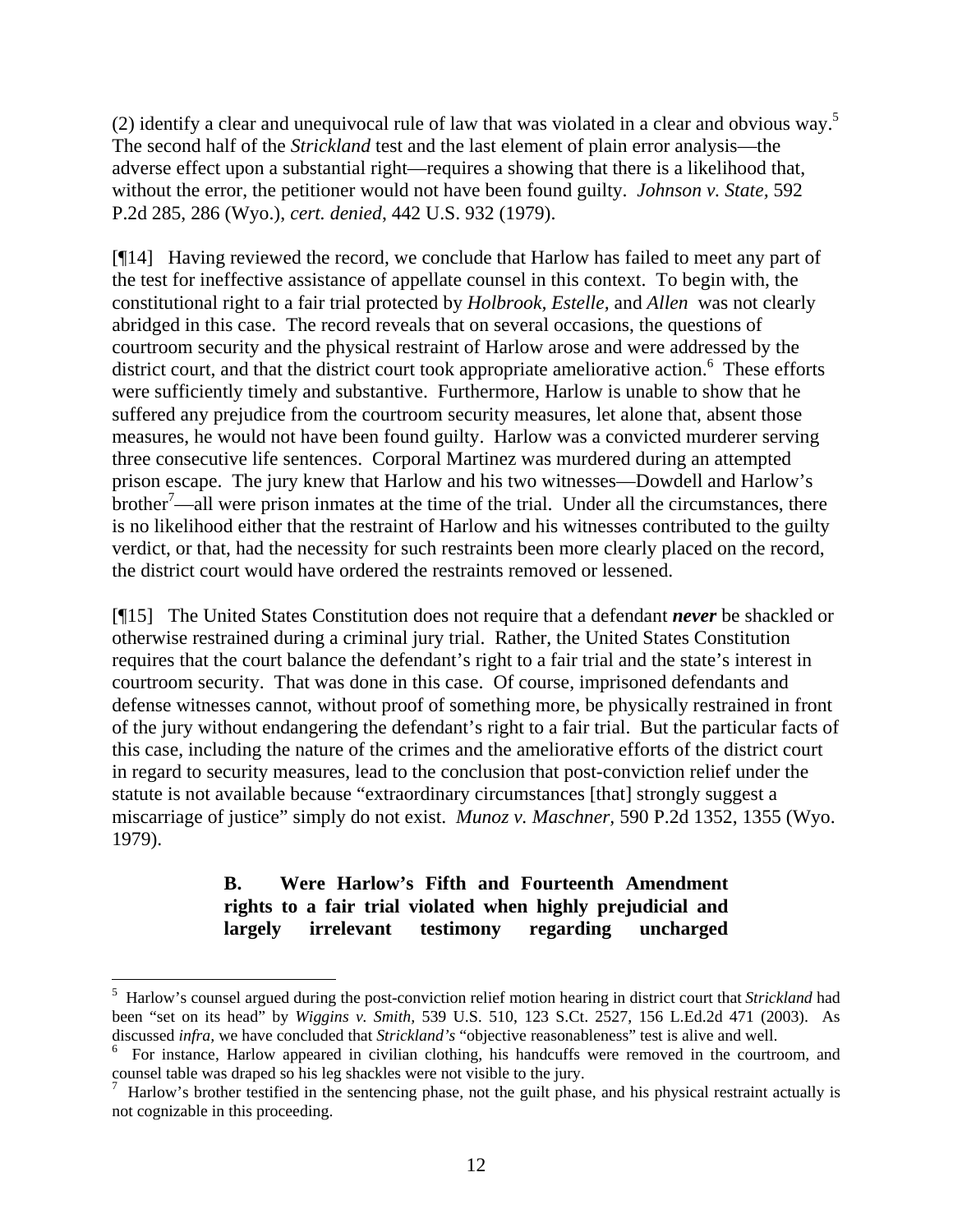### **misconduct, and his uncounseled statements about that conduct, were improperly admitted?**

[¶16] The evidence at issue, characterized by Harlow as "404(b)-type" evidence or "prior bad acts" evidence, is what this Court recently has referred to as uncharged misconduct evidence. *See Gleason v. State,* 2002 WY 161, ¶ 5, 57 P.3d 332, 337 n.1 (Wyo. 2002) and *Howard v. State,* 2002 WY 40, ¶ 21, 42 P.3d 483, 490 n.2 (Wyo. 2002). Succinctly stated, W.R.E. 404(b) forbids the introduction of evidence of uncharged misconduct to prove a defendant's character for the purpose of showing that he acted in conformity therewith. The specific evidence to which Harlow objects is evidence concerning his prior crimes, including victim impact evidence as to those crimes. Through motions in limine and trial objections, Harlow succeeded in keeping this evidence out of the guilt phase of his trial, but he was not so successful in the later sentencing phase.<sup>[8](#page-13-0)</sup>

[¶17] The district court granted summary judgment to the State on this issue on two grounds: (1) that the error, if any, occurred during sentencing proceedings, and not during the proceedings that resulted in Harlow's conviction; and (2) that the issue was waived when it was not raised in Harlow's direct appeal. Based on these two grounds, the district court declined to address the merits of the issue, except as an allegation of ineffective assistance of appellate counsel. In applying that standard, the district court found no violation of a clear and unequivocal rule of law and no proven prejudice.

[¶18] We affirm inasmuch as Wyo. Stat. Ann. § 7-14-101(b) clearly confines the courts' role under the post-conviction relief act to those proceedings that result in a conviction, and not to sentencing proceedings. *Schuler v. State,* 771 P.2d 1217, 1220 (Wyo. 1989); *Sanchez v. State,* 755 P.2d 245, 245 (Wyo.), *cert. denied*, 488 U.S. 862 (1988); *Whitney v. State,* 745 P.2d 902, 903 (Wyo. 1987). The district court is also correct that this issue was waived when it was not raised on direct appeal. Wyo. Stat. Ann. § 7-14-103(a)(i); *Munoz,* 590 P.2d at 1354. And, because the issue is not cognizable in post-conviction relief, we need not determine whether counsel was ineffective in failing to raise it on appeal.

> **C. Were Harlow's Fifth, Sixth, and Fourteenth Amendment rights to a fair trial violated when the prosecutor made overreaching and factually incorrect argument urging the jury to, among other things, impose a death sentence in order to protect themselves and future employees of the Department of Corrections, and trial counsel did not object to such improper argument, nor was it broached on appeal?**

<span id="page-13-0"></span><sup>8</sup> Neither Harlow's petition for post-conviction relief nor his appellate brief filed thereafter directs this Court to a specific point in the record where uncharged misconduct evidence was admitted during the guilt phase of the trial in violation of W.R.E. 404(b).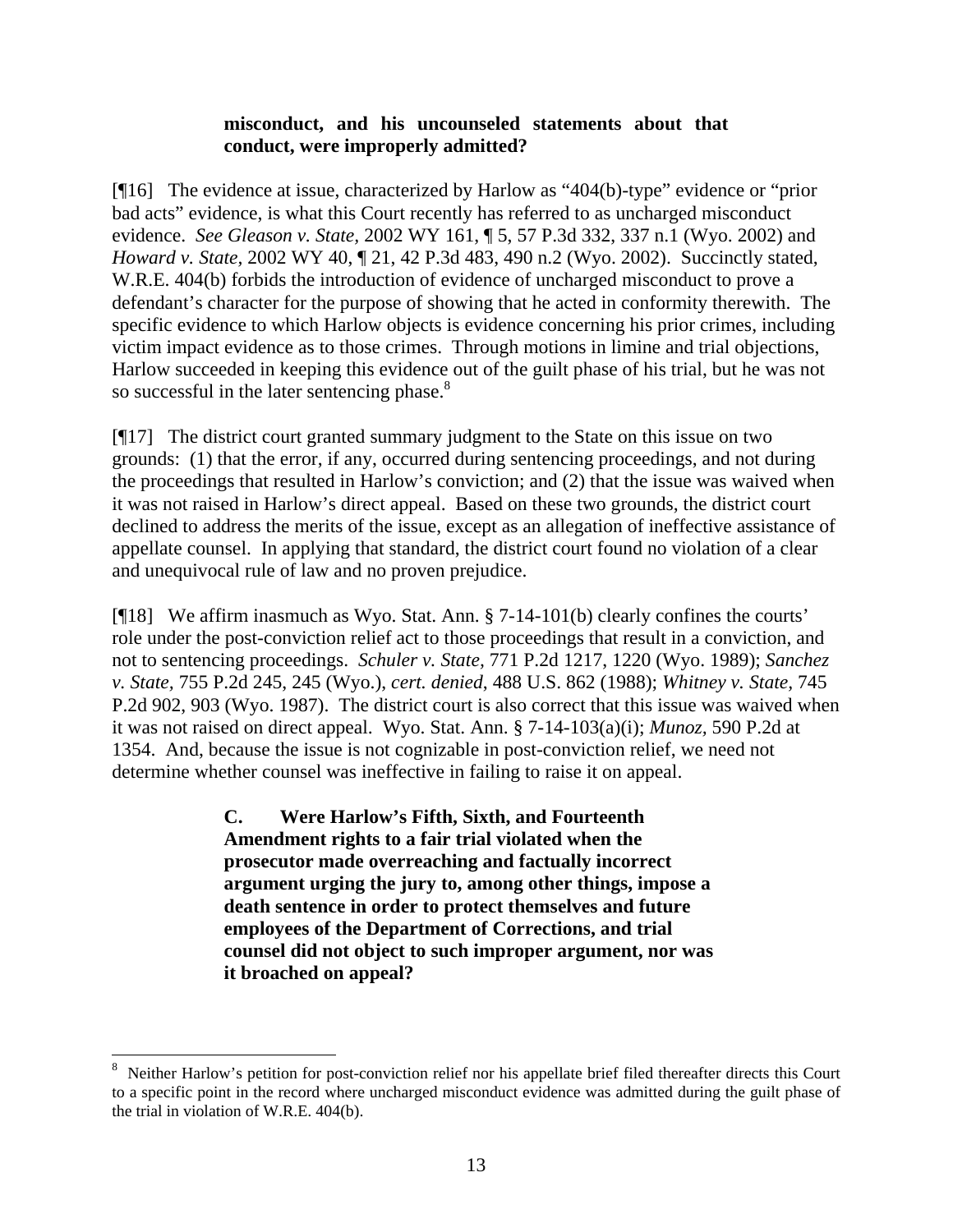[¶19] Although this issue, as stated, appears to relate only to the sentencing phase of the trial, Harlow actually questions portions of the State's closing arguments during both the guilt phase and the sentencing phase. Due to the statutory limitations explained above, we will consider only the matters that concern the guilt phase. For the same reason, the district court declined to address the merits of this issue as related to sentencing. Further, the district court declined to address the merits of the guilt phase issues, except as such may have revealed ineffective assistance of appellate counsel, because those issues could have been raised in the direct appeal. The district court concluded:

> Reviewing the prosecutor's closing argument in its totality, this Court cannot say that the prosecutor's remarks so infected the trial with unfairness as to make the resulting conviction a denial of due process. *See Lee v. Mullin,* 31 F.3d 1001, 1013 (10th Cir. 2002).

Based on that conclusion, the district court further concluded that appellate counsel was not ineffective in deciding against raising this issue in the direct appeal.

[¶20] In his petition for post-conviction relief, Harlow alleges that the prosecutor "overreached" with "victim-type" argument during the guilt phase and "indulged in a classic prosecutor's tactic of improperly evoking emotion, while trying to appear not to," when he said the following:

> I was tempted in there, face down in front of you, to hold up the photographs of Corporal Martinez. You've seen them and I'm going to speculate myself that none of you have seen anything like that before. It's a horrible thing to see, but you're not to be driven by prejudice of how much blood or how many injuries. That's a fact to you.

> I'd love to be able to argue the emotion of it. I'd love to be able to say this, go do this for Wayne. I'd love to be able to say that to you. That's not the law and that's not your job.

[¶21] That allegation of inappropriate argument is the only allegation in the petition directed to the prosecutor's closing argument during the guilt phase of the trial. A review of the transcript of the hearing on the petition reveals that, not only were no additional guiltphase issues raised, this particular matter was not even addressed. Nevertheless, in his appellate brief, Harlow addresses the following alleged guilt-phase transgressions by the prosecutor: (1) the prosecutor informed the jury that Harlow and Dowdell were "going to cover each other . . . going to lie for each other;" (2) the emotional "gory photograph" statement quoted above; and (3) a "cheap shot" at defense counsel in rebuttal closing that "Mr. Goody grossly misrepresented the law . . .."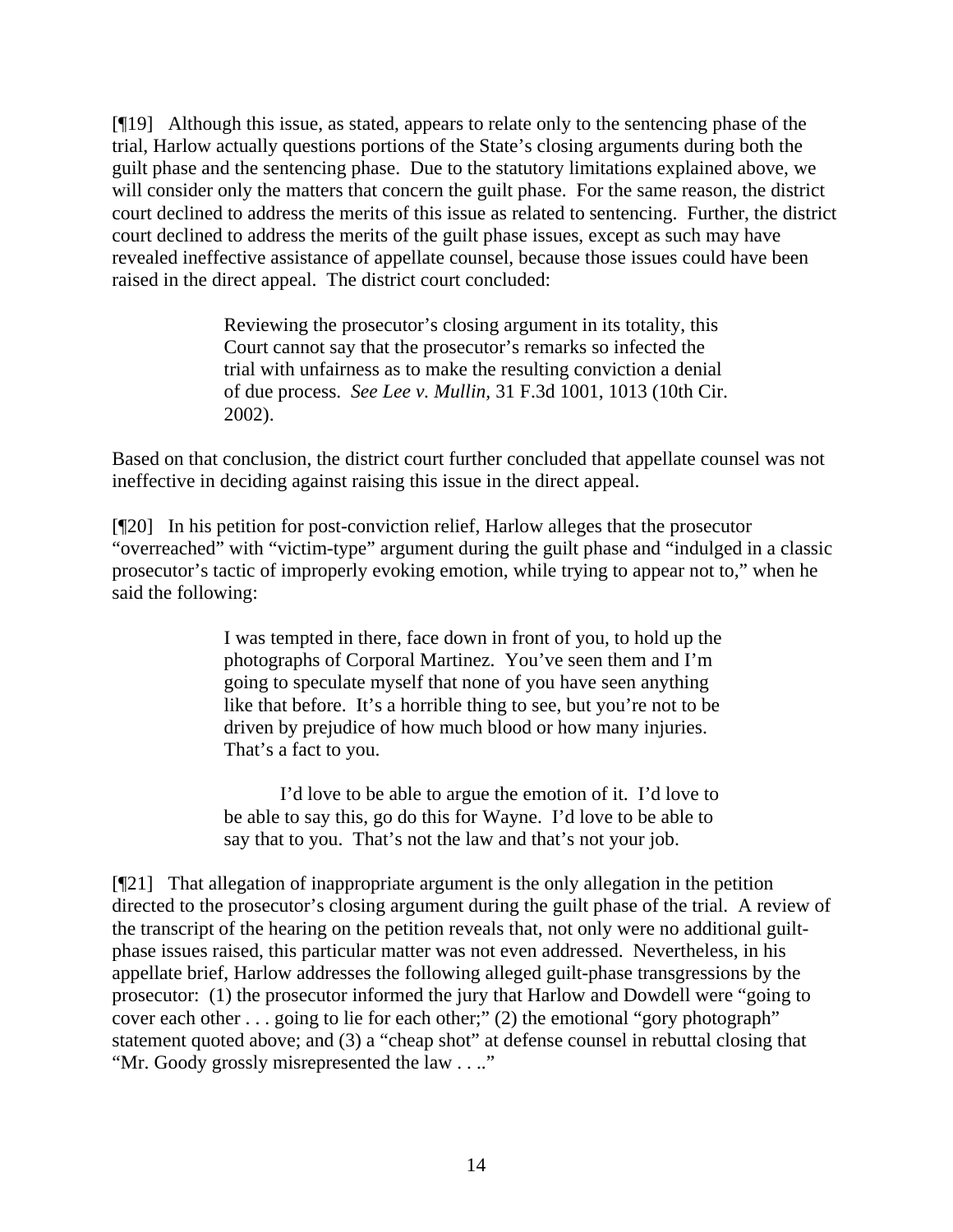[¶22] This Court will not address issues that were not raised below. *Davis v. City of Cheyenne,* 2004 WY 43, ¶ 26, 88 P.3d 481, 490 (Wyo. 2004); *Yates v. Yates,* 2003 WY 161, ¶ 15, 81 P.3d 184, 189 (Wyo. 2003); *Cooper v. Town of Pinedale,* 1 P.3d 1197, 1208 (Wyo. 2000). We do not find in this case that the issues numbered (1) and (3) above are jurisdictional or are of such fundamental nature that our general rule should be abrogated. This is especially true where, as here, the matters were not only absent from the petition for post-conviction relief, neither were they raised on direct appeal. Consequently, we will address only the quoted passage concerning the photographs of the murder victim.

[¶23] The alleged impropriety of this portion of the prosecutor's closing argument was not raised in the direct appeal, leaving this Court now with the ability to address it only through the avenue of ineffective assistance of appellate counsel. In that regard, the first element of the *Strickland*/plain error standard is met because it is clear from the record what occurred at trial. As to the second element—the violation of a clear and unequivocal rule of law— Harlow contends in his petition that the prosecutor's remarks violated (1) the rule of *Wilks v. State,* 2002 WY 100, ¶ 8, 49 P.3d 975, 981 (Wyo. 2002) and *Justice v. State,* 775 P.2d 1002, 1010 (Wyo. 1989), that victim impact evidence is inadmissible during the guilt phase of a trial, and (2) the rule of *Darden v. Wainwright,* 477 U.S. 168, 181, 106 S.Ct. 2464, 91 L.Ed.2d 144 (1986) and *Donnelly v. DeChristoforo,* 416 U.S. 637, 643, 94 S.Ct. 1868, 40 L.Ed.2d 431 (1[9](#page-15-0)74),<sup>9</sup> that a prosecutor's emotional remarks may so infect a trial with unfairness as to result in a denial of due process.

[¶24] In his appellate brief, Harlow adds an argument that, because of the prosecutor's official capacity and unique role in the system, the jury may give special weight to what are, in effect, a prosecutor's "testimony" or statements of opinion. *See United States v. Young,*  470 U.S. 1, 18-19, 105 S.Ct. 1038, 84 L.Ed.2d 1 (1985); *Cargle v. Mullin,* 317 F.3d 1196, 1218 (10th Cir. 2003); *United States v. Bess,* 593 F.2d 749, 755 (6th Cir. 1979); and *United States v. Splain,* 545 F.2d 1131, 1134 (8th Cir. 1976).

[¶25] This Court has well-established standards for the review of allegedly improper closing arguments by prosecutors. As they relate to the allegation at issue, those standards include the following: (1) the petitioner bears the burden of establishing prosecutorial misconduct; (2) the challenged comments are evaluated in the context of the prosecutor's entire argument; (3) the challenged comments are evaluated in the context of the entire record; (4) the prosecutor may not make an improper appeal to passion or prejudice, or attempt to inflame the jury; (5) the prosecutor may not urge his personal beliefs or opinions upon the jury, especially as to the credibility of the evidence; and (6) the test of prejudice is whether, absent the misconduct, the verdict may have been more favorable to the petitioner. *See, for example, White v. State,* 2003 WY 163, ¶ 7, 80 P.3d 642, 646 (Wyo. 2003); *Burton v. State*, 2002 WY 71, ¶ 11, 46 P.3d 309, 313 (Wyo. 2002); *Trujillo v. State,* 2002 WY 51, ¶ 7, 44 P.3d 22, 25 (Wyo. 2002); *Sanchez v. State,* 2002 WY 31, ¶ 18, 41 P.3d 531, 535 (Wyo.

<span id="page-15-0"></span><sup>9</sup> Ironically, the court in *Donnelly* held that, in the context of an entire closing argument, inappropriate prosecutorial statements may not equate to such unfairness as to violate due process and require a new trial. *Donnelly,* 416 U.S. at 645.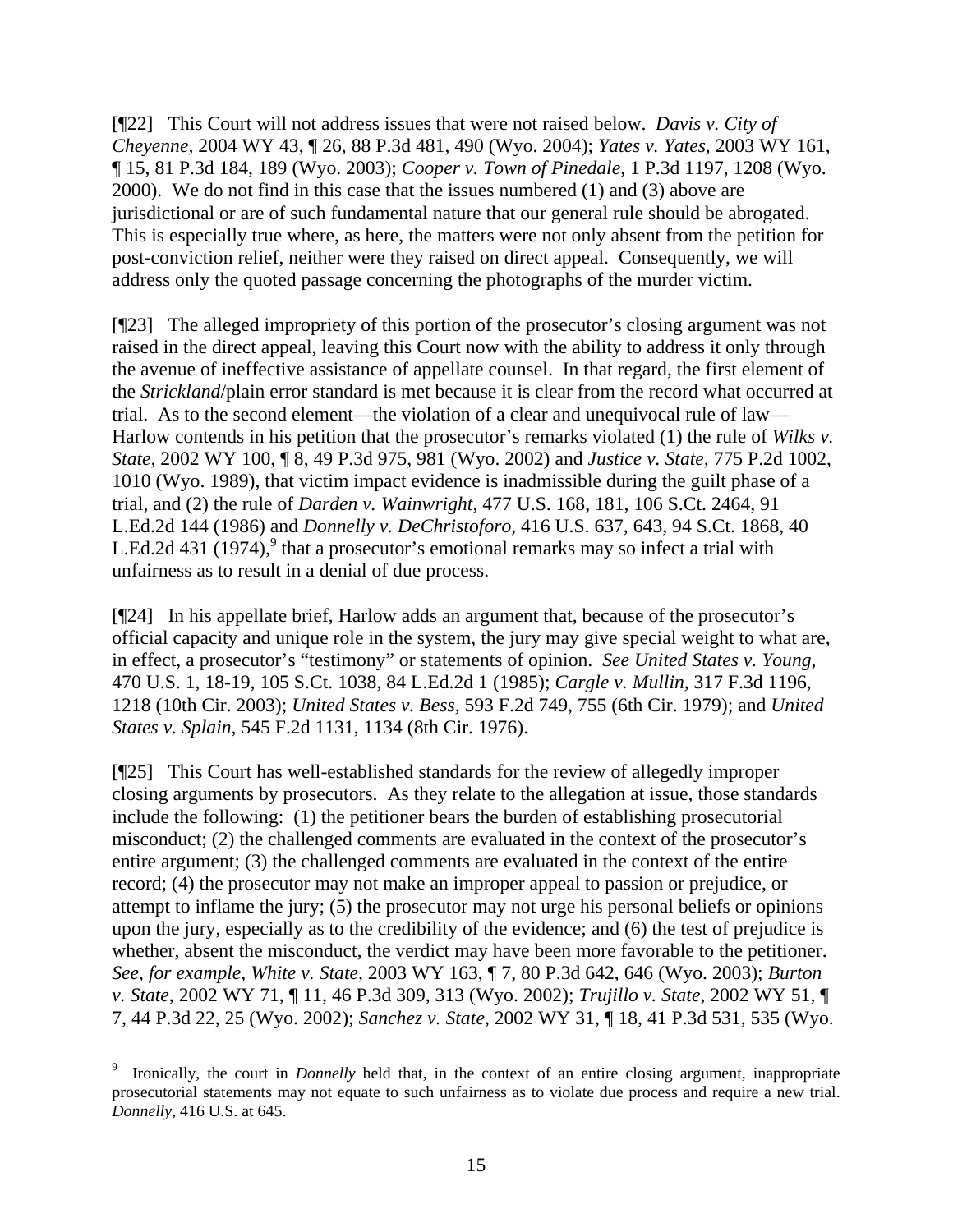2002); *Capshaw v. State,* 10 P.3d 560, 567-68 (Wyo. 2000); *Mazurek v. State,* 10 P.3d 531, 542 (Wyo. 2000); *Leiker v. State,* 994 P.2d 917, 918-19 (Wyo. 1999); and *Montoya v. State,*  971 P.2d 134, 136-37 (Wyo. 1998).

[¶26] Application of these rules to the instant case leads inexorably to the conclusion that the cited passage from the prosecutor's closing argument is not cause for reversal. The eight brief sentences of challenged argument fall near the end of thirty-seven pages of the prosecutor's initial closing argument. The specific context of the challenged language is the question of whether the evidence supports a finding of premeditated murder:

> And finally, I note to you first degree murder, premeditated murder. I was tempted in there, face down in front of you, to hold up the photographs of Corporal Martinez. You've seen them and I'm going to speculate myself that none of you have seen anything like that before. It's a horrible thing to see, but you're not to be driven by the prejudice of how much blood or how many injuries. That's a fact to you.

I'd love to be able to argue the emotion of it. I'd love to be able to say this, go do this for Wayne. I'd love to be able to say that to you. That's not the law and that's not your job. The job is analyze, even the least of violence, you can look at them for yourself as you deliberate and decide for yourself whether this was a few moments of panic. When the weapons are being switched because one of them wasn't any good. When the others don't work, you go to something else. And how much time went by, even if it was a brief time, the brief interval that Mr. Harlow had to make his decision about his participation in the killing. What was clearly by then the killing of Corporal Martinez.

[¶27] Toward the end of a lengthy closing argument, the prosecutor told the jurors to look at the photographs of the murder victim to help them analyze whether this was a premeditated murder. This trial lasted for many days. There were dozens of witnesses and dozens of exhibits. The photographs to which the prosecutor referred were, themselves, exhibits that went into the jury room. While the prosecutor's use of words such as "horrible," "prejudice," "blood," and "emotion," is, perhaps, regrettable, we cannot say that it had any likely effect upon the verdict. Neither do we believe that the challenged comments can be characterized as the prosecutor's opinion or testimony, or as victim impact evidence. Appellate counsel was not ineffective for failing to raise this issue in the direct appeal because it does not provide grounds for reversal.

> **D. Were Harlow's Fifth, Eighth and Fourteenth Amendment rights to due process and equal treatment before the law violated when the jury was inadequately**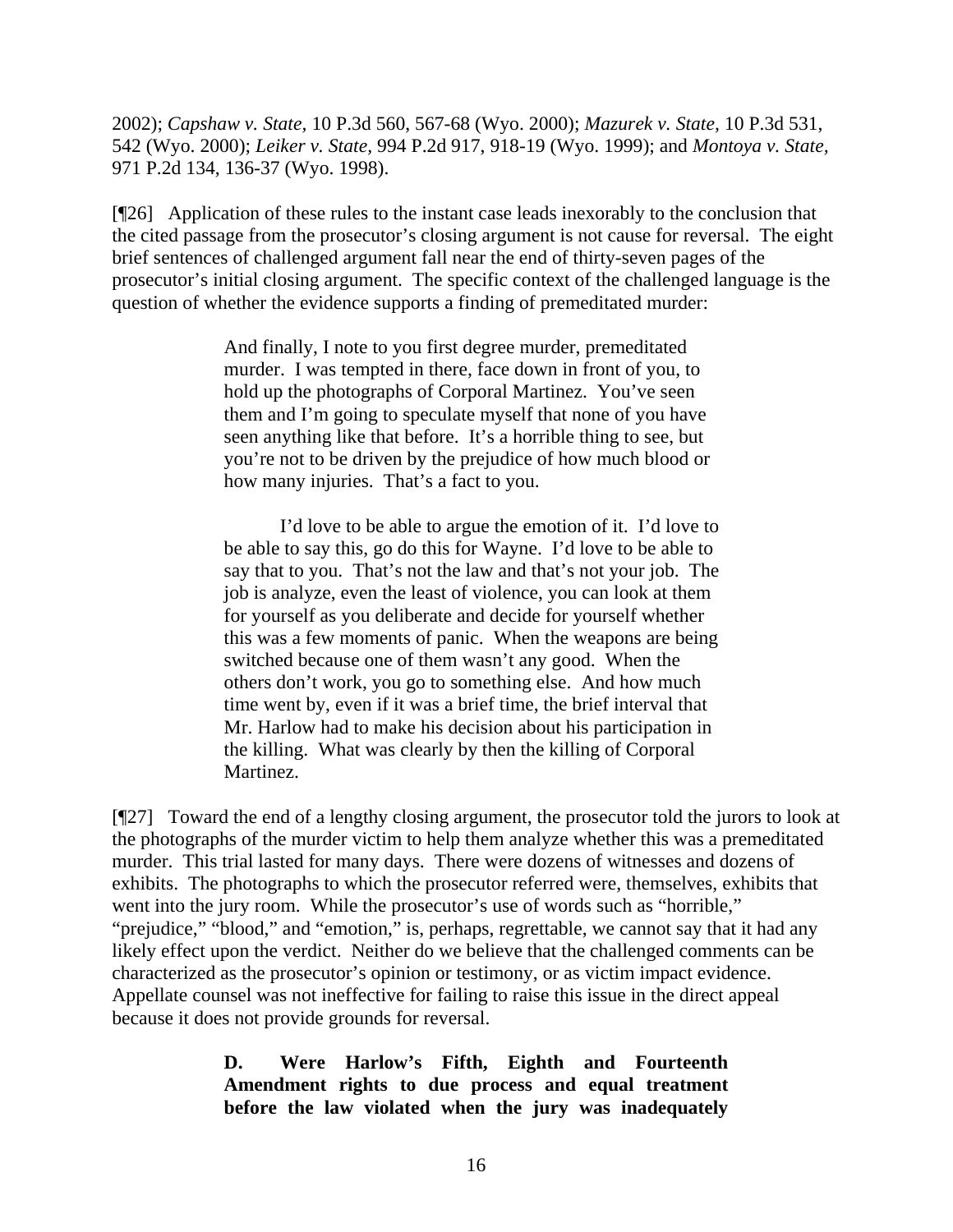#### **instructed and also was required to follow a verdict form that was inadequate under the United States Constitution?**

[¶28] Harlow's petition for post-conviction relief suggests, without specifically identifying, numerous issues concerning both guilt-phase and penalty-phase instructions. Most of the instructional issues that are identified relate to the penalty phase and will not be considered herein. Furthermore, no issues concerning jury instructions were raised in Harlow's direct appeal, leaving any guilt-phase instruction issues to be considered only as questions of ineffective assistance of appellate counsel. For these reasons, the district court declined to address the merits of Harlow's jury instruction issues except as they related to the question of ineffective assistance of appellate counsel. The district court concluded that appellate counsel was not ineffective in deciding not to raise jury instruction issues in the direct appeal because the instructions as a whole correctly advised the jury as to the law, and because Harlow had shown no prejudice.

[¶29] Some specific guilt-phase instructional issues can be gleaned from Harlow's petition and appellate brief. In his petition, he notes the lack of definition of the word "escape" in Counts II and  $III$ <sup>10</sup> He also complains about an instruction that advised the jury about "awareness" in regard to conspiracy, his fear being that, although the instruction was in reference to the charge of conspiracy to escape, the jury could misinterpret the instruction to allow it to find Harlow guilty of first-degree murder even if he had no knowledge that a murder was going to be committed.<sup>11</sup> Next, Harlow condemns Instruction No. 7A, dealing with aiding and abetting, because he was not charged with aiding and abetting.<sup>12</sup> And

 $\overline{a}$ 

To be a member of a conspiracy, a Defendant need not know all the other members, nor all the details of the conspiracy, nor the means by which the objects are to be accomplished. Each member of the conspiracy may perform separate and distinct acts.

Merely associating with others and discussing common goals, mere similarity of conduct between or among such persons, merely being present at the place where a crime takes place or is discussed, or even knowing about criminal conduct does not, of itself, make someone a member of the conspiracy or a conspirator.

<span id="page-17-2"></span><sup>12</sup> Instruction No. 7A states:

<span id="page-17-0"></span> $10$  Count II alleged felony murder, with the following elements: (1) on or about the 26th day of June, 1997; (2) in Carbon County, Wyoming; (3) the defendant, James Martin Harlow; (4) while attempting to perpetrate the crime of escape; (5) killed a human being, Wayne Martinez. Count III alleged attempted escape, with the following elements: (1) on or about the 26th day of June, 1997; (2) in Carbon County, Wyoming; (3) the defendant, James Martin Harlow; (4) intending to escape from official detention (the crime of escape from official detention); (5) did an act which was a substantial step towards committing the crime of escape from

<span id="page-17-1"></span> $11$  Instruction No. 12 states:

It is not necessary that the Defendant personally did every act necessary to constitute the crime of Murder in the First Degree as alleged in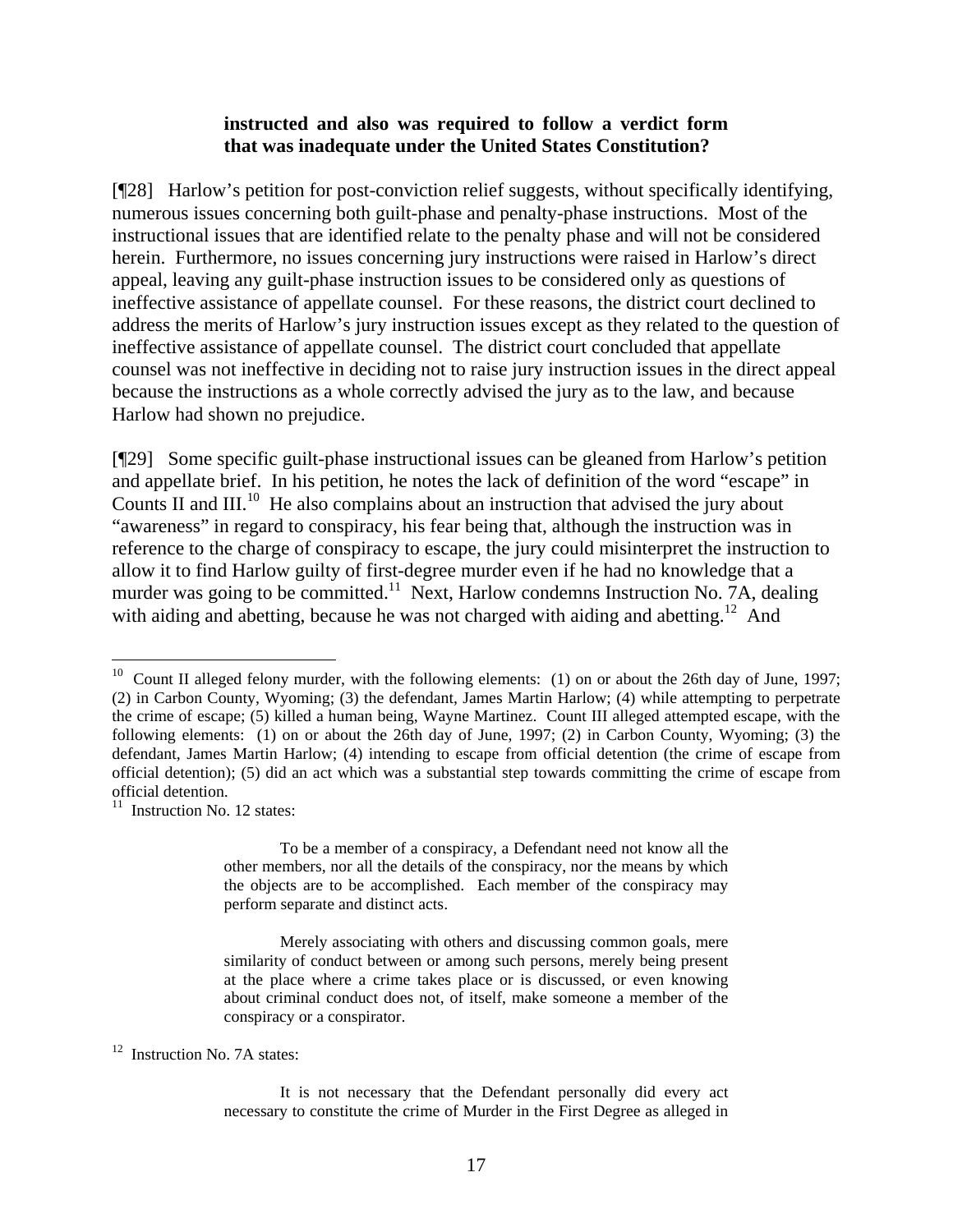finally, Harlow complains in his appellate brief that the lack of an "*Enmund*" instruction allowed the jury to "find him guilty" of felony murder without finding that he was a "major participant" in the underlying felony. The thrust of Harlow's *Enmund* argument, however, is that the federal constitution bars the imposition of the death penalty for felony murder based solely upon a defendant's participation in the underlying felony, where he did not kill or intend to kill. *See Enmund v. Florida,* 458 U.S. 782, 797, 102 S.Ct. 3368, 73 L.Ed.2d 1140  $(1982).^{13}$  $(1982).^{13}$  $(1982).^{13}$ 

[¶30] Disregarding the *Enmund* issue, which we perceive Harlow intended only as a penalty phase issue,  $14$  we are left with three jury instruction issues from the guilt phase of the trial: (1) the failure to define the word "escape;" (2) the danger that the jury could have convicted Harlow of first-degree murder based on the conspiracy instruction; and (3) the giving of an aiding and abetting instruction. Curiously, while these alleged errors are mentioned in Harlow's petition for post-conviction relief, they are not fleshed out therein, nor in the hearing transcript, nor in the appellate brief.<sup>15</sup> In harkening back to the *Strickland* test/plain error standard for evaluating ineffective assistance of appellate counsel, we can determine without much difficulty what occurred at trial, inasmuch as those instructions that were given, and those that were refused, are in the record. But we do not intend to take it upon ourselves to provide whatever analysis and argument Harlow believes may support his assertion that the instructions mentioned above transgressed a clear and unequivocal rule of

> Count I. It is enough if he knowingly aided and abetted someone else to commit the crime of Murder in the First Degree as alleged in Count I.

 $\overline{a}$ 

A person who knowingly aids or abets in the commission of Murder in the First Degree as alleged in Count I may be charged, tried and convicted as if he were a principal.

Merely being present at the scene of a crime or merely knowing that a crime is being committed or is about to be committed is not sufficient for the jury to find that the Defendant aided and abetted in the crime of Murder in the First Degree as alleged in Count I. The State must prove that the Defendant knowingly associated himself with the crime of Murder in the First Degree in some way as a participant—someone who wanted the crime to be committed—and not as a mere spectator.

<span id="page-18-0"></span><sup>13</sup> *But see Tison v. Arizona,* 481 U.S. 137, 158, 107 S.Ct. 1676, 95 L.Ed.2d 127 (1987), where the *Enmund* rule was amended to require only major participation in the underlying felony coupled with a reckless indifference to human life.

<span id="page-18-1"></span><sup>&</sup>lt;sup>14</sup> Indeed, *Enmund* forecloses imposition of the death penalty for felony murder where the defendant did not kill or intend to kill, but it does not foreclose a felony murder conviction in that circumstance. *Enmund*, 458 U.S. at 797. *Enmund* involves the issue of cruel and unusual punishment under the Eighth Amendment, it does not involve guilt or innocence. *Hopkins v. Reeves,* 524 U.S. 88, 99-100, 118 S.Ct. 1895, 141 L.Ed.2d 76 (1998); *Cabana v. Bullock,* 474 U.S. 376, 384-86, 106 S.Ct. 689, 88 L.Ed.2d 704 (1986), *abrogated on other grounds by Pope v. Illinois*, 481 U.S. 497, 503 n.7, 107 S.Ct. 1918, 95 L.Ed.2d 439 (1987).

<span id="page-18-2"></span><sup>15</sup> During the summary judgment motion hearing in district court, Harlow's counsel mentioned at least four times that instructional issues or problems should have been raised in the direct appeal, but did not identify specific issues or problems from the guilt phase.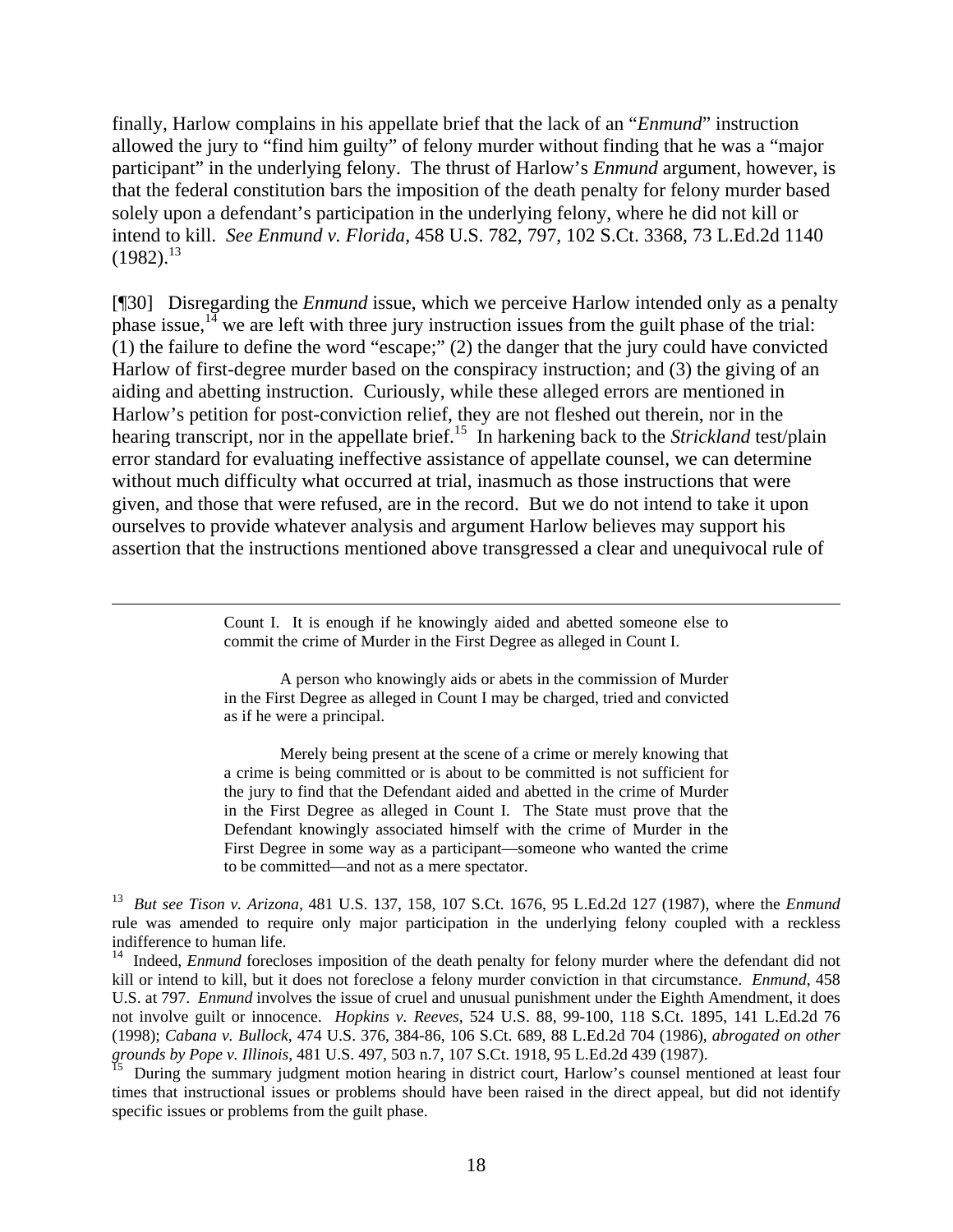law in a clear and obvious way. Neither do we intend to speculate as to what prejudice he might have suffered as a result.

[¶31] Generally, we review jury instruction issues under the following standard:

We have a well-established standard for review of jury instruction issues:

> "Jury instructions should inform the jurors concerning the applicable law so that they can apply that law to their findings with respect to the material facts, instructions should be written with the particular facts and legal theories of each case in mind and often differ from case to case since any one of several instructional options may be legally correct, a failure to give an instruction on an essential element of a criminal offense is fundamental error, as is a confusing or misleading instruction, and the test of whether a jury has been properly instructed on the necessary elements of a crime is whether the instructions leave no doubt as to the circumstances under which the crime can be found to have been committed."

*Mueller v. State,* 2001 WY 134, ¶ 9, 36 P.3d 1151, 1155 (Wyo.2001) (*citing Schmidt v. State,* 2001 WY 73, ¶ 23, 29 P.3d 76, 83 (Wyo.2001) and *Metzger v. State,* 4 P.3d 901, 908 (Wyo.2000)). We analyze jury instructions as a whole and do not single out individual instructions or parts thereof. *Ogden v. State,* 2001 WY 109, ¶ 8, 34 P.3d 271, 274 (Wyo.2001). We give trial courts great latitude in instructing juries and "'will not find reversible error in the jury instructions as long as the instructions correctly state the law and the entire set of instructions sufficiently covers the issues which were presented at the trial.'" *Id.* (*quoting Harris v. State,* 933 P.2d 1114, 1126 (Wyo.1997)).

*Brown v. State,* 2002 WY 61, ¶ 9, 44 P.3d 97, 100 (Wyo. 2002). *See also Wheaton v. State,*  2003 WY 56, ¶ 20, 68 P.3d 1167, 1176 (Wyo. 2003) and *Olsen v. State,* 2003 WY 46, ¶ 134, 67 P.3d 536, 585 (Wyo. 2003).

[¶32] Taking each challenged instruction in turn, within this general standard, we find no error and, therefore, no deficient performance by appellate counsel in not raising these issues.

[¶33] Harlow was charged with attempting to escape from official detention, conspiring to escape from official detention, and felony murder during an attempt to escape from official detention. Each of those crimes is based upon Wyo. Stat. Ann. § 6-5-206(a) (LexisNexis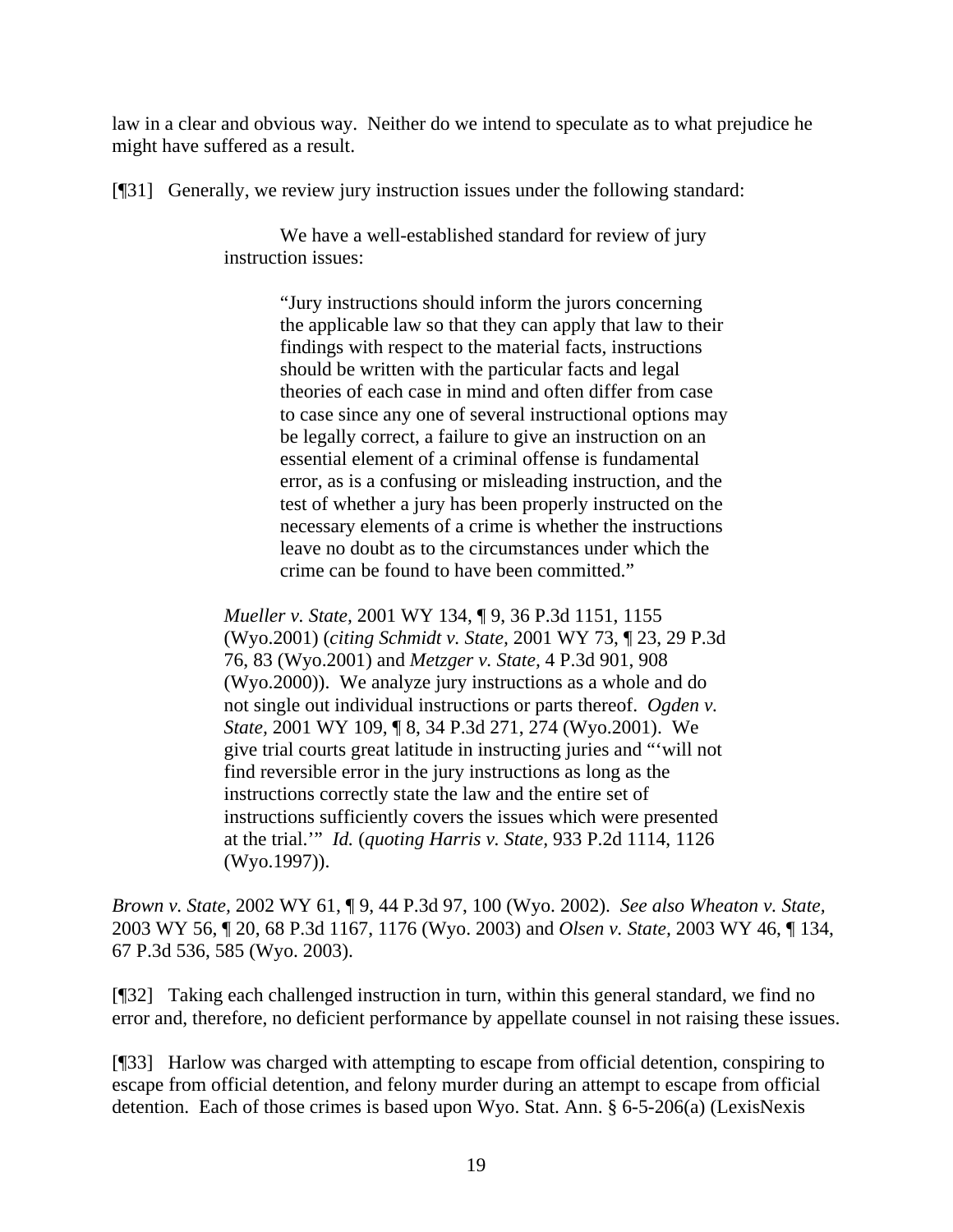2003), which states that "[a] person commits a crime if he escapes from official detention." The statute does not contain a definition of the word "escape," and no definition was provided to Harlow's jury. We have said that "'[a] court need not give an instruction defining a term unless it has a technical legal meaning so different from its ordinary meaning that the jury, without further explanation, would misunderstand its import in relation to the factual circumstances.'" *Wilson v. State,* 14 P.3d 912, 916 (Wyo. 2000) (*quoting Compton v. State*, 931 P.2d 936, 941 (Wyo. 1977)); *see also Lane v. State,* 12 P.3d 1057, 1061 (Wyo. 2000). We see nothing about the word "escape" or its usage in this statute that suggests the word has a technical legal meaning, and there certainly is nothing about the facts—an attempted prison escape—that would confuse the jury as to the word's import.<sup>16</sup> There was no reason to define the word for the jury and, therefore, appellate counsel was not deficient in failing to raise this issue.

[¶34] Harlow's contentions in regard to the conspiracy instruction can be found in his petition:

> 59. Before trial, defense counsel objected to State's proposed Instruction 16, which became Jury Instruction No. 12. . . . That instruction, following Pattern Instruction No. 13.04, advised the jury about "awareness" and the requirements of membership in a conspiracy.

60. Petitioner had been charged only with conspiracy to escape, not conspiracy to commit murder. The defense's objection was that, as there was no question about Petitioner's participation in the escape attempt, this instruction was unnecessary and that the instruction could be highly misleading. Its concern was the jury could misinterpret the instruction to allow them to find Petitioner guilty of first degree murder, despite the fact that Petitioner had absolutely no knowledge that a murder was going to be committed.

[¶35] We are unable to conclude that counsel was ineffective in the direct appeal by not raising this issue. It is pure speculation that the jury could have been or was misled by this instruction. To make such an assumption, we would further have to assume that the jury misread and misapplied the instructions, and we are aware of no evidence that such occurred.[17](#page-20-1) The conspiracy instruction followed the elements instruction for the charge of

<span id="page-20-0"></span><sup>&</sup>lt;sup>16</sup> In some situations, although not in this one, there may be a question as to the meaning of the statutory phrase, "official detention." *See, for example, Yellowbear v. State,* 874 P.2d 241, 245 (Wyo. 1994); *Westmark v. State,* 864 P.2d 1031, 1033 (Wyo. 1993); *Kupec v. State,* 835 P.2d 359, 364 (Wyo. 1992); *Oien v. State,* 797 P.2d 544, 546-50 (Wyo. 1990); and *Peper v. State,* 768 P.2d 26, 29 (Wyo. 1989). Undoubtedly, that is why "official detention" has a statutory definition. *See* Wyo. Stat. Ann. § 6-5-201(a)(ii) (LexisNexis 2003).

<span id="page-20-1"></span> $17$  Instruction No. 4 states: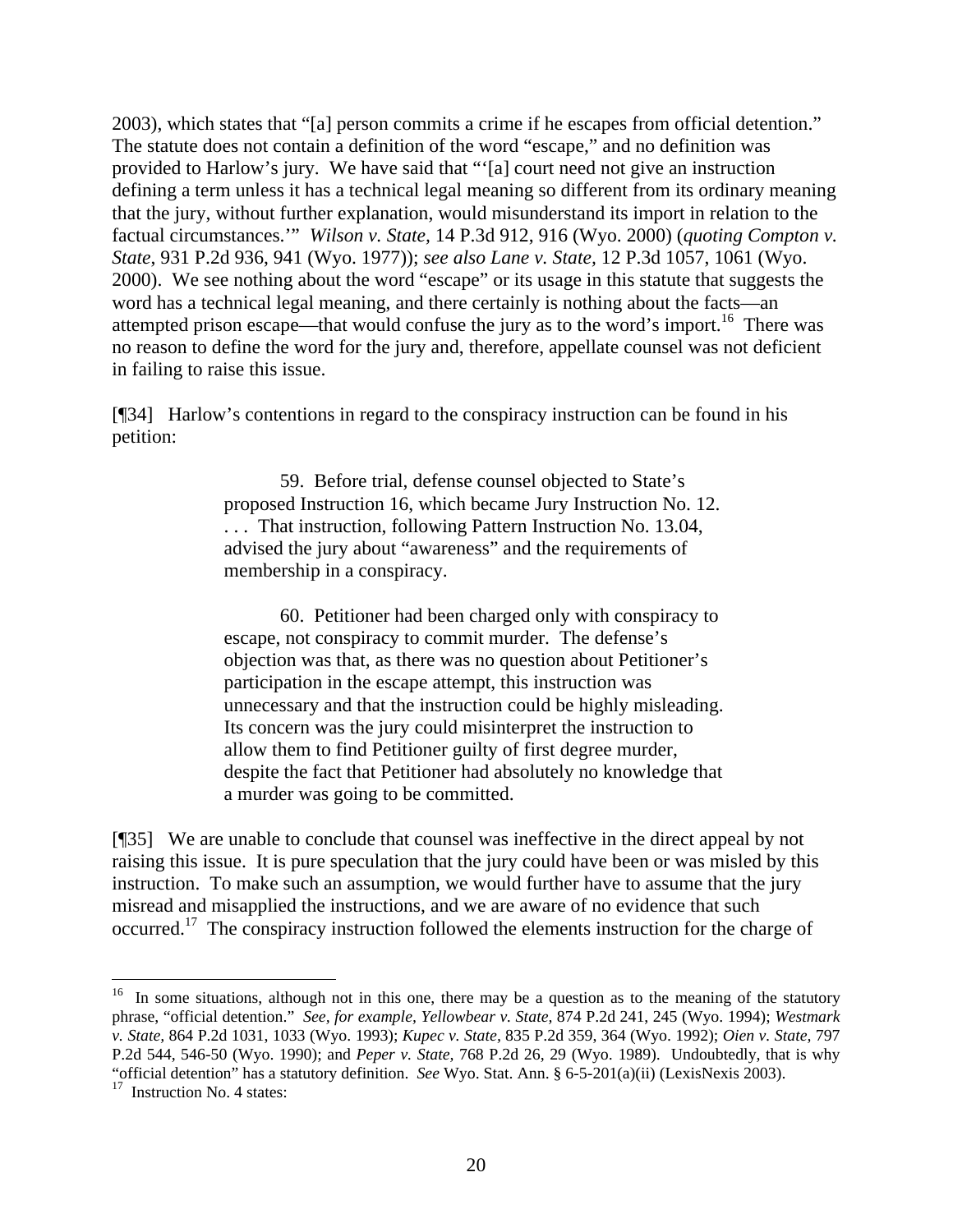conspiring to escape from official detention, and there is nothing in the language or order of the instructions suggesting that the jury should apply or did apply the conspiracy concepts back to the earlier felony murder instructions. Furthermore, while Harlow argues that there was no question that he participated in the escape attempt, making the conspiracy instruction unnecessary, he does not suggest that he conceded that he was guilty of conspiracy to escape. The State had the burden of proving the conspiracy charge and was entitled to the conspiracy instruction. Harlow can point to no clear and unequivocal rule of law that was violated by inclusion of the conspiracy instruction.

[¶36] Finally, Harlow contends that it was error for the district court to give Instruction No. 7A, quoted above, because Harlow had not been charged with aiding and abetting, and because aiding and abetting requires specific intent. Trial counsel objected to this instruction, but the issue was not raised in the direct appeal. Consequently, it will be reviewed here only as an allegation of ineffective assistance of appellate counsel for failure to raise the issue.

[¶37] The first element of the *Strickland*/plain error test is satisfied because the record clearly reveals both that Count I did not specifically charge *aiding and abetting*, and that the instruction was, indeed, given. But that is the full extent of Harlow's present argument in support of his contention. Nowhere in his petition, in his argument to the district court, in his appellate brief, or in his argument to this Court, does Harlow identify a clear and unequivocal rule of law that was violated by the giving of this instruction. In fact, Harlow actually presents *no* factual or legal argument in regard to this instruction, including any argument as to how he was prejudiced. For that reason, and because Wyo. Stat. Ann. § 6-1- 201(b)(i) (LexisNexis 2003) allows for an accessory before the fact (aider and abettor) to be "informed against, tried and convicted as if he were a principal," we will affirm summary judgment in favor of the State on this issue.

## **E. Were Harlow's Fifth, Sixth, Eighth, and Fourteenth Amendment rights violated when the State did not adduce sufficient evidence to sustain each of his convictions and two of the aggravating circumstances upon which his capital conviction sentence is based?**

[¶38] As stated, this issue questions the sufficiency of the evidence as to each of Harlow's convictions: first-degree premeditated murder, first-degree felony murder, attempt to escape from official detention, and conspiracy to escape from official detention.<sup>18</sup> Sufficiency of the

The Defendant, James Martin Harlow, has been charged in this case with four (4) counts or separate crimes. You must consider each count, and the evidence pertaining to it, separately. The fact that you may find the Defendant guilty or not guilty as to a crime charged in one count should not control your verdict as to any other crime charged in any other count.

<span id="page-21-0"></span> $18$  For the reasons repeatedly stated herein, we will not consider the penalty-phase issues.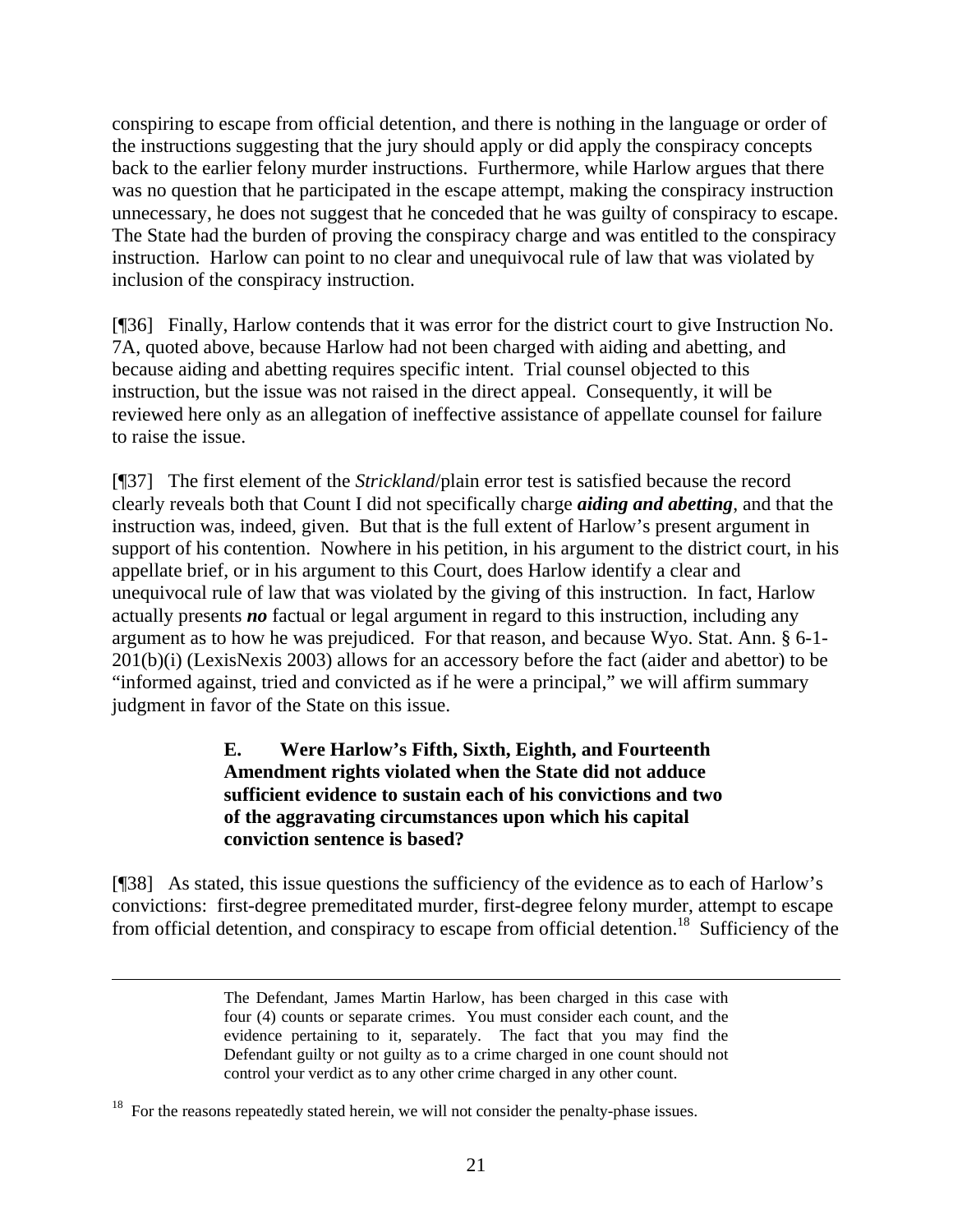evidence could have been, but was not raised in the direct appeal, leaving ineffective assistance of appellate counsel as the applicable standard of review.

[¶39] Harlow's interrelated arguments as to the sufficiency of the evidence focus on the State's alleged failure to prove specific intent. Harlow contends that the State did not prove that he intended that Corporal Martinez, or anyone else, would be killed, thereby negating the specific intent element of first-degree premeditated murder. Next, he argues that, at most, the evidence showed that he, Dowdell, and Collins intended to take over the penitentiary or be killed in the attempt, and that they did not intend to escape. If there was no intent to escape, there was no conspiracy to escape, no attempt to escape, and no felony murder.

[¶40] Harlow relies on two portions of the evidence as showing the failure of the State's proof. First, he contends that Dowdell's testimony established Harlow's secondary role in the attack upon Corporal Martinez, and Harlow's lack of knowledge or intent that anyone would be killed. Second, Harlow argues that inmate Edmundo Ramon was "far from sure" that it was Harlow who yelled "we got one of them" after Corporal Martinez was killed.

[¶41] While it can be said that the record is clear as to what happened at trial because a transcript of witness testimony is available, it cannot be said that a clear and unequivocal rule of law was violated when the jury chose to convict Harlow based on the evidence. Harlow's argument actually turns the legal standard on its head. The essence of Harlow's argument is that the jury should have believed Dowdell's protestations of Harlow's relative innocence, and should have resolved any apparent uncertainties in Ramon's testimony in favor of Harlow. But that is not the law. This Court does not look to see if there is evidence that might have supported the defendant's position. Rather,

> "'[t]he appellate test for sufficiency of evidence is whether a rational trier of fact could have been sufficiently armed by the evidence to find the essential elements of the offense beyond a reasonable doubt. In assessing that issue, we view the evidence in a light most favorable to the state, affording [it] the benefit of all reasonable inferences to be drawn therefrom. It is not our task, let alone our place, to reweigh the evidence or reexamine the credibility of the witnesses."

*Nollen v. State,* 12 P.3d 682, 684 (Wyo. 2000) (*quoting Rodriguez v. State,* 962 P.2d 141, 148 (Wyo. 1998) and *Curl v. State*, 898 P.2d 369, 375 (Wyo. 1995)).

[¶42] In applying that standard, we will not detail the evidence presented during the guilt phase of Harlow's trial. Suffice it to say that sufficient evidence was presented showing Harlow's participation in the concerted attack upon the shift command center and the murder of Corporal Martinez, of Harlow's exultant cry thereafter that "we got one of them," and of the trio's attempt to scale the razor wire fencing surrounding the penitentiary. At the very least, the evidence showed that Harlow struck Corporal Martinez and held him down while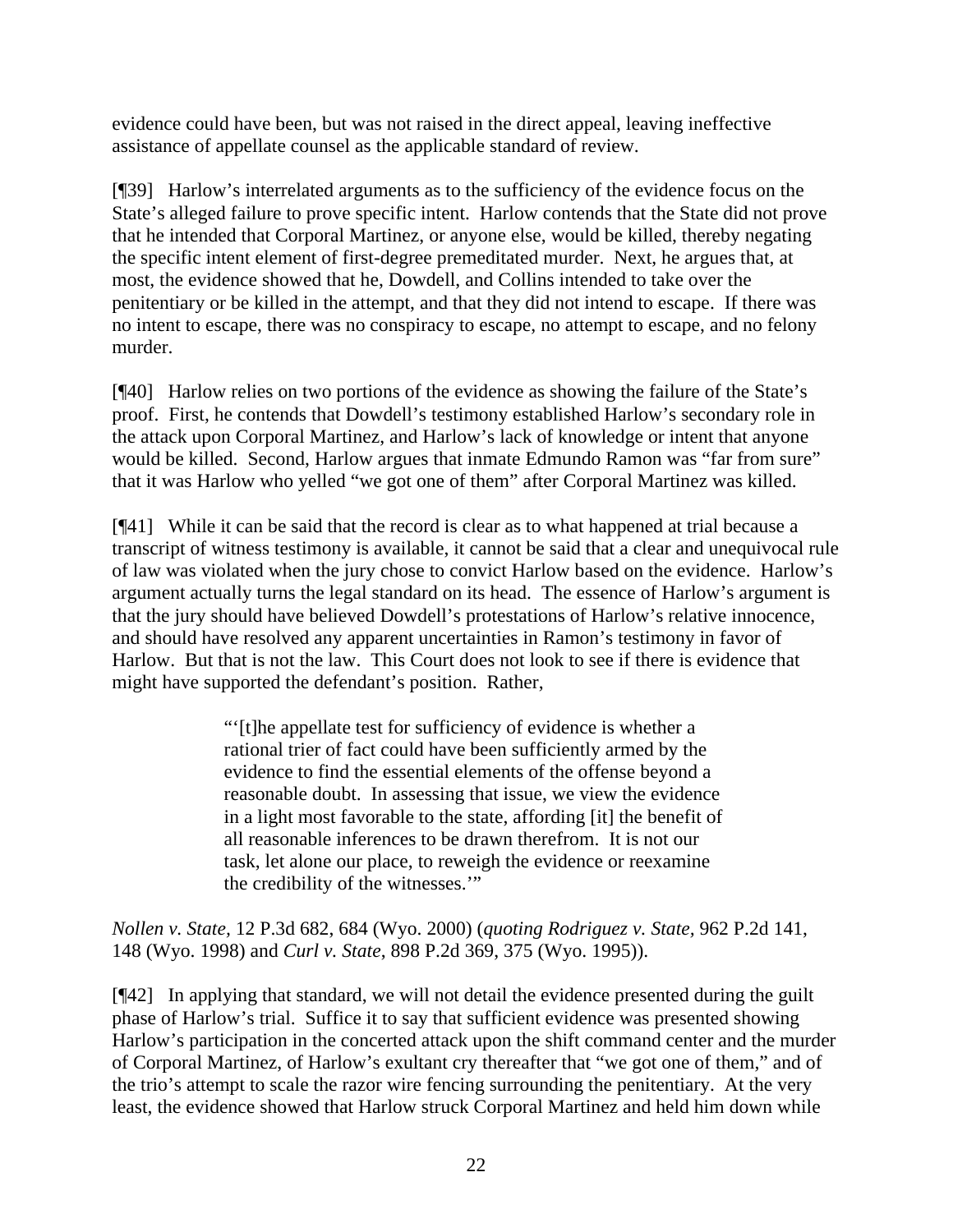Collins and Dowdell stabbed him to death, immediately before "hitting the fence." Appropriate inferences from all the evidence are that Harlow intended that an escape would occur and intended that Corporal Martinez be killed during the attempted escape.<sup>19</sup> Therefore, with knowledge of the applicable standard of review, it was not deficient or ineffective for appellate counsel to decide not to raise sufficiency of the evidence issues in the direct appeal.

## **F. Were Harlow's Sixth and Fourteenth Amendment rights violated when he was rendered ineffective assistance of counsel, and such was not broached on appeal?**

[¶43] Ineffective assistance of trial counsel was not raised in Harlow's direct appeal. For that reason, the district court declined to address the issue except as an allegation of ineffective assistance of appellate counsel. The district court then concluded that Harlow had failed to show ineffectiveness under that standard because he had failed to show prejudice; that is, he had failed to show that the trial result likely would have been different absent any alleged errors.

[¶44] We, of course, must apply the same review standard. The underlying or primary question, though, is not what appellate counsel did or did not do, but what trial counsel did or did not do. It probably goes without saying that if trial counsel was not ineffective, appellate counsel was not ineffective in deciding against raising the issue.

[¶45] We apply the following standard in reviewing claims of ineffective assistance of counsel:

> [O]ur paramount consideration is whether, in light of all the circumstances, trial counsels' acts or omissions were outside the wide range of professionally competent assistance. *Gleason v. State,* 2002 WY 161, ¶ 44, 57 P.3d 332, ¶ 44 (Wyo.2002). An appellant claiming ineffective assistance of counsel must demonstrate on the record that counsel's performance was deficient. *Id.* (citing *Strickland v. Washington,* 466 U.S. 668, 104 S.Ct. 2052, 80 L.Ed.2d 674 (1984)). Ordinarily, he must also demonstrate that prejudice resulted. Under this test, the inquiry is whether or not counsel rendered the assistance a reasonably competent attorney would have offered and, if not, whether his failure to do so prejudiced the defense of the case.

l

<span id="page-23-0"></span>We have said many times that the elements of a crime, including specific intent, may be proved by circumstantial evidence. *See, for example, Sotolongo-Garcia v. State,* 2002 WY 185, ¶ 14, 60 P.3d 687, 690 (Wyo. 2002); *Browning v. State,* 2001 WY 93, ¶ 18, 32 P.3d 1061, 1068 (Wyo. 2001); and *Lopez v. State,* 788 P.2d 1150, 1153 (Wyo. 1990). Circumstantial evidence is equal to direct evidence and is tested for sufficiency under the same standard. *Lobatos v. State,* 875 P.2d 716, 719 (Wyo. 1994).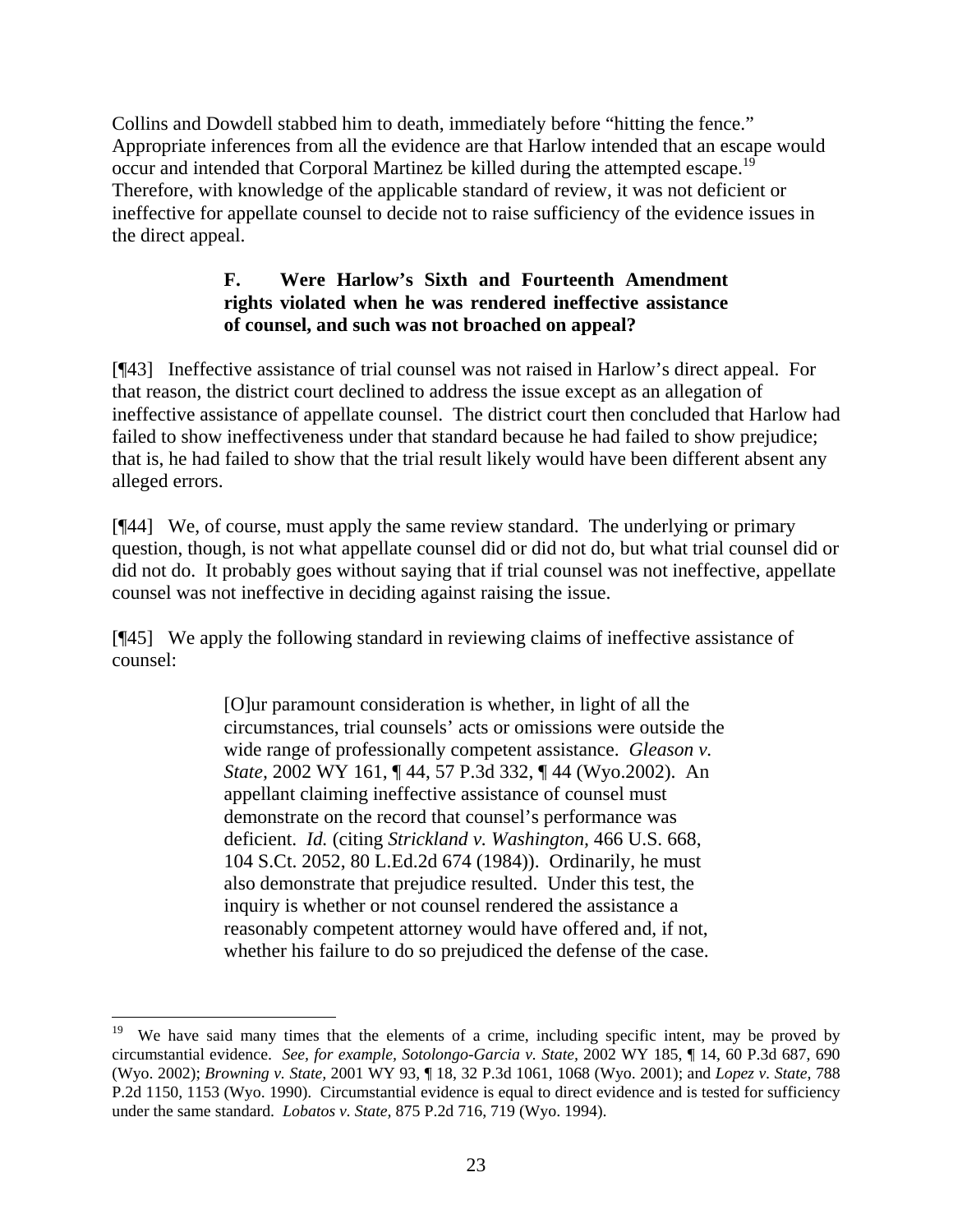*Id.* This two-part test, the *Strickland* test, is the test we normally apply in reviewing ineffectiveness claims . . ..

We examine the conduct of defense counsel in light of all the circumstances in determining whether the identified acts or omissions fall outside the ambit of professionally competent assistance, bearing in mind the function of counsel is to make the adversarial testing process work in every case. *Dickeson v. State,* 843 P.2d 606, 609 (Wyo.1992). The benchmark for judging any claim of ineffectiveness must be whether counsel's conduct so undermined the proper functioning of the adversarial process that the trial cannot be relied upon as having produced a just result. *Gleason,* 2002 WY 161, 57 P.3d 332. We do not evaluate the efforts of counsel from a perspective of hindsight but endeavor to reconstruct the circumstances surrounding the challenged conduct and evaluate the professional efforts from the perspective of counsel at the time. *Dickeson,* 843 P.2d at 609. We invoke a strong presumption that counsel rendered adequate and reasonable assistance making all decisions within the bounds of reasonable professional judgment. *Id.* The burden is on the defendant to overcome this presumption that, in light of the circumstances, the challenged action or failure of the attorney might be considered sound trial strategy. *Id.*

*Sincock v. State,* 2003 WY 115, ¶¶ 34-35, 76 P.3d 323, 336 (Wyo. 2003).

[¶46] Before we address Harlow's separate allegations of trial counsel ineffectiveness, we must first address his contention that, in capital cases, the *Strickland* test has been substantially modified by *Wiggins v. Smith,* 539 U.S. 510, 123 S.Ct. 2527, 156 L.Ed.2d 471 (2003), in that the American Bar Association Guidelines for the Appointment and Performance of Counsel in Death Penalty Cases are now the benchmark for determining the objective reasonableness of counsel's performance. We have read *Wiggins* and we do not see that it represents any significant amendment of the *Strickland* standard. In *Wiggins,* the United States Supreme Court reviewed the conduct of two trial attorneys in a death penalty case. In the process of finding counsel's performance both deficient and prejudicial, the United States Supreme Court reiterated the applicable standard of review. First, the United States Supreme Court repeated that ineffectiveness claims are tested under the two-part *Strickland* test, with "objective reasonableness" defined in terms of prevailing professional norms. *Id.* at 521. Next, the United States Supreme Court defined those "prevailing professional norms" as the professional standards prevailing in Maryland in 1989. *Id.* at 524. After concluding that counsels' performance fell short of those standards, the United States Supreme Court stated that "[c]ounsels' conduct similarly fell short of the standards for capital defense work articulated by the American Bar Association (ABA)—standards to which we long have referred as 'guides to determining what is reasonable.'" *Id.* (*quoting*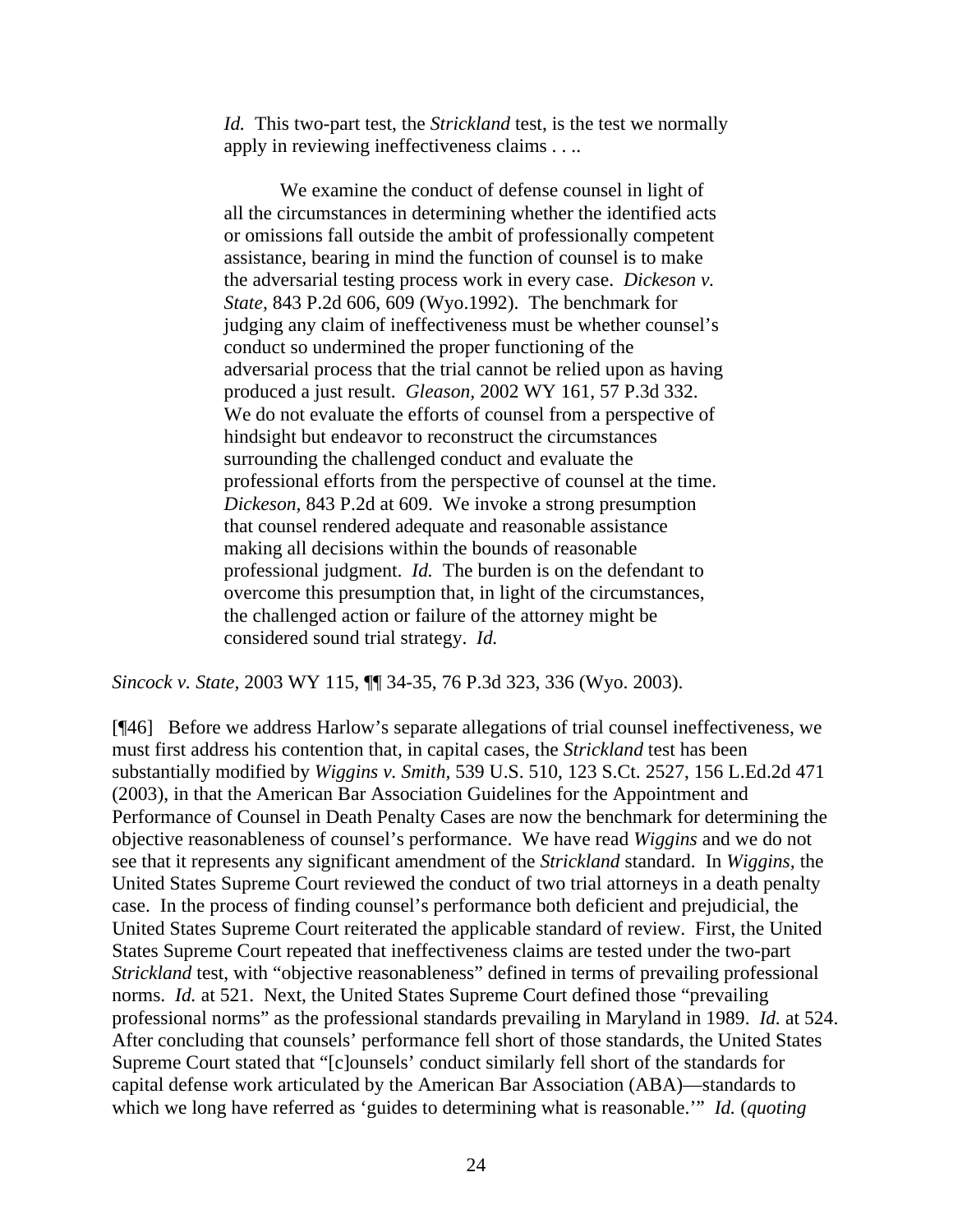*Strickland,* 466 U.S. at 688). Clearly, these passages do not indicate any substantive departure from the *Strickland* test. Furthermore, the inexperience of counsel in handling death penalty cases, standing alone, does not establish ineffectiveness. *Fields v. Gibson,* 277 F.3d 1203, 1215 n.7 (10th Cir.), *cert. denied*, 537 U.S. 1023 (2002); *Jeffries v. Blodgett,* 5 F.3d 1180, 1198 (9th Cir. 1993), *cert. denied*, 510 U.S. 1191 (1994); *Burden v. Zant,* 903 F.2d 1352, 1361 (11th Cir. 1990), *rev'd on other grounds*, 498 U.S. 433, 437, 111 S.Ct. 862, 112 L.Ed.2d 962 (1991); *Thomas v. Gramley,* 951 F.Supp. 1338, 1350 (N.D.Ill. 1996), *aff'd*, 144 F.3d 513 (8th Cir. 1998), *cert. denied*, 525 U.S. 1123 (1999).

[¶47] In his petition for post-conviction relief, Harlow identified four instances of ineffective assistance of trial counsel: (1) failure to renew a motion for judgment of acquittal at the close of the defense evidence; (2) failure to object to the manner in which Harlow and his witnesses were restrained and to the "hypersecurity" atmosphere in the courtroom; (3) failure to offer alternative and limiting instructions to ameliorate the prejudicial impact of both prior victim and current victim impact testimony; and (4) repeatedly violating W.R.Cr.P. 24, which caused the trial judge to take over *voir dire* and which produced a biased jury pool. In his appellate brief, Harlow adds two more allegations: (5) failure to object to prosecutorial misconduct; and (6) failure to offer an *Enmund* instruction.

[¶48] At the end of the State's case, trial counsel moved for a judgment of acquittal as to the first-degree premeditated murder count and the conspiracy to escape from official detention count. Counsel argued that the State had failed to prove that Harlow had knowledge, let alone intent, that anyone would be killed, and had failed to prove that Harlow agreed with anyone that an escape would occur. The district court denied the motion and it was not renewed at the close of the defense evidence.

[¶49] A motion for judgment of acquittal alleging insufficiency of the evidence is made pursuant to W.R.Cr.P. 29(a):

> Motions for directed verdict are abolished and motions for judgment of acquittal shall be used in their place. The court on motion of a defendant or of its own motion shall order the entry of judgment of acquittal of one or more offenses charged in the indictment, information or citation after the evidence on either side is closed if the evidence is insufficient to sustain a conviction of such offense or offenses. If a defendant's motion for judgment of acquittal at the close of the evidence offered by the state is not granted, the defendant may offer evidence without having reserved the right.

[¶50] Preliminarily, we must examine the precise issue now before us. Ineffective assistance of trial counsel was not raised in the direct appeal, so the present issue is ineffective assistance of appellate counsel. In other words, appellate counsel's performance allegedly was deficient because trial counsel's deficient performance was not raised. In turn, trial counsel's deficient performance allegedly consisted of not renewing a motion for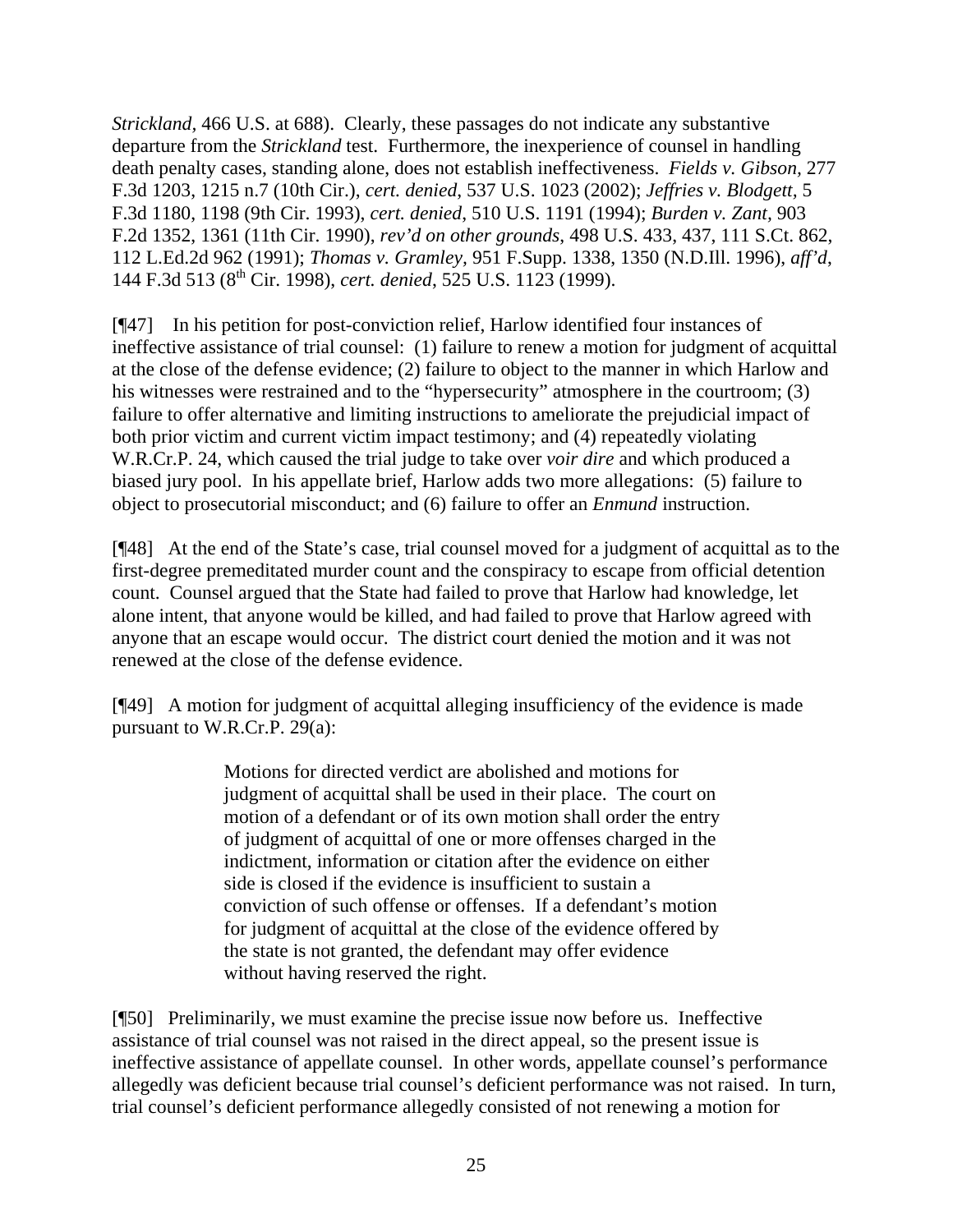judgment of acquittal. Two things could have happened had such a motion been made; it could have been granted or it could have been denied. Had it been granted, the case would have been over as to those counts. Had it been denied, the denial could have been appealed directly. Further, "introducing evidence waives the earlier motion and only the later motion may be claimed as error." *Robinson v. State,* 11 P.3d 361, 368 (Wyo. 2000), *cert. denied*, 532 U.S. 980 (2001). Consequently, the issue before this Court is not whether trial counsel's initial motion should have been granted; the issue is whether trial counsel should have made a similar motion after close of the defense evidence.

[¶51] In the end, Harlow's argument now is that, had such a motion been made, the district court would have granted it or would have erred in denying it. Our standard for reviewing the denial of a motion for a judgment of acquittal is as follows:

> "[W]e accept as true the evidence of the prosecution, together with all logical and reasonable inferences to be drawn therefrom, leaving out entirely the evidence of the defendant in conflict.

'A motion for judgment of acquittal is to be granted only when the evidence is such that a reasonable juror must have a reasonable doubt as to the existence of any of the essential elements of the crime. Or, stated another way, if there is substantial evidence to sustain a conviction of the crime, the motion should not be granted. This standard applies whether the supporting evidence is direct or circumstantial.'"

*DeVries v. State,* 909 P.2d 977, 978 (Wyo. 1996) (*quoting Apodaca v. State,* 796 P.2d 806, 807 (Wyo. 1990)). In turn, sufficiency of the evidence arguments are analyzed in the following manner:

> "This Court assesses whether all the evidence which was presented is adequate enough to form the basis for a reasonable inference of guilt beyond a reasonable doubt to be drawn by a finder of fact when that evidence is viewed in the light most favorable to the State. We will not substitute our judgment for that of the jury when we are applying this rule; our only duty is to determine whether a quorum of reasonable and rational individuals would, or even could, have come to the same result as the jury actually did."

*DeVries*, 909 P.2d at 979 (*quoting Hodges v. State,* 904 P.2d 334, 339 (Wyo. 1995)).

[¶52] We have already considered and rejected on the merits Harlow's sufficiency of the evidence arguments, and we will not repeat that discussion here. Suffice it to say that, based upon all the evidence, it was not unreasonable for the jury to find Harlow guilty of all the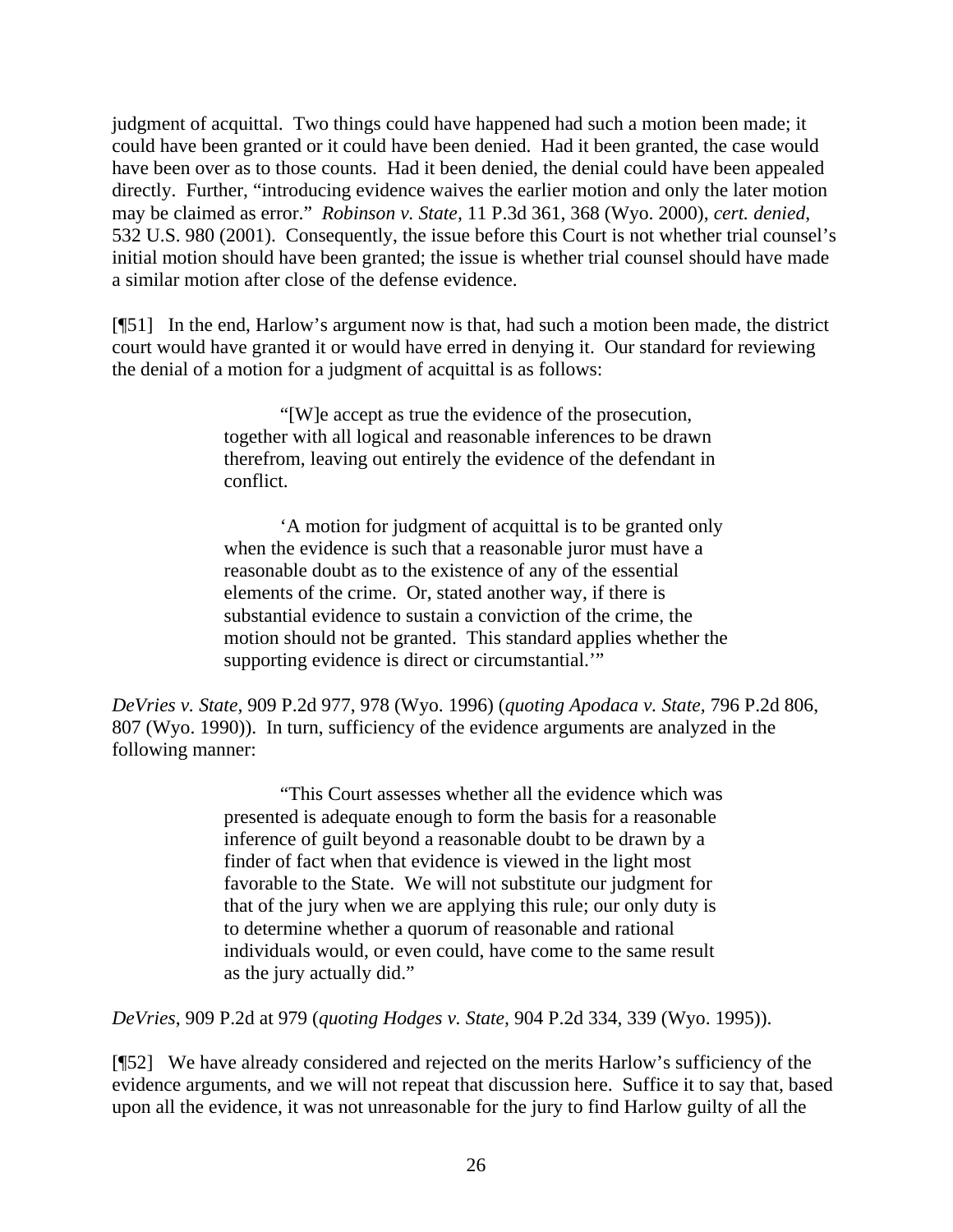charged offenses. We will, however, repeat the admonition that a defendant at trial, and an appellant in this Court, must support a motion for judgment of acquittal with something more than a reference to defense evidence that, if believed by the jury, would have supported acquittal.

[¶53] Had Harlow's motion for judgment of acquittal been renewed after presentation of the defense evidence, the motion would have been denied. Counsel is not ineffective for failing to file a motion that would not have been granted. *Lancaster v. State,* 2002 WY 45, ¶ 58, 43 P.3d 80, 102 (Wyo. 2002); *Herdt v. State,* 891 P.2d 793, 799 (Wyo. 1995), *cert. denied*, 536 U.S. 944 (2002); *Dickeson v. State,* 843 P.2d 606, 610 (Wyo. 1992). It follows, of course, that if trial counsel was not ineffective in this regard, neither was appellate counsel for not raising the issue in the direct appeal.

[¶54] Harlow's second allegation of ineffective assistance of trial counsel is the failure to object to the manner in which he and his witnesses were restrained at trial and the alleged atmosphere of "hypersecurity" in the courtroom. As with the previous issue, we will simply note that we have already addressed the merits of this issue and have found it wanting. Under all the facts and circumstances, the district court took reasonable ameliorative actions in regard to courtroom security, and Harlow was not denied a fair trial. Furthermore, trial counsel adequately addressed courtroom security at trial. Harlow has not shown that trial counsel was ineffective and, therefore, appellate counsel was not ineffective in deciding not to raise the issue.

[¶55] Harlow's third claim of ineffective assistance of trial counsel—the alleged failure to offer instructions concerning victim impact evidence—and his sixth claim—the alleged failure to offer an *Enmund* instruction—both concern the penalty phase of the trial and are not cognizable in this proceeding. Furthermore, both issues were raised and decided in the direct appeal and are, therefore, procedurally barred from reconsideration in this proceeding. *Harlow,* 2003 WY 47, ¶¶ 38-57, 75-80, 70 P.3d at 192-99, 203-04; Wyo. Stat. Ann. § 7-14- 103(a)(iii). His fourth allegation is that trial counsel's repeated violation of W.R.Cr.P. 24 caused the trial judge to take over *voir dire*, which resulted in a biased jury.<sup>20</sup> Citing Wyo.

(1) The only purpose of the examination is to select a panel of jurors who will fairly and impartially hear the evidence and render a just verdict.

<span id="page-27-0"></span> $\overline{a}$  $20$  W.R.Cr.P. 24(c) states:

*Examination of jurors*. – After the jury panel is qualified the attorneys or a *pro se* defendant shall be entitled to conduct the examination of prospective jurors, but such examination shall be under the supervision and control of the judge, and the judge may conduct such further examination as the judge deems proper. The judge may assume the examination if counsel or a *pro se* defendant fail to follow this rule. If the judge assumes the examination, the judge may permit counsel or a *pro se* defendant to submit questions in writing. The examination shall be on the record.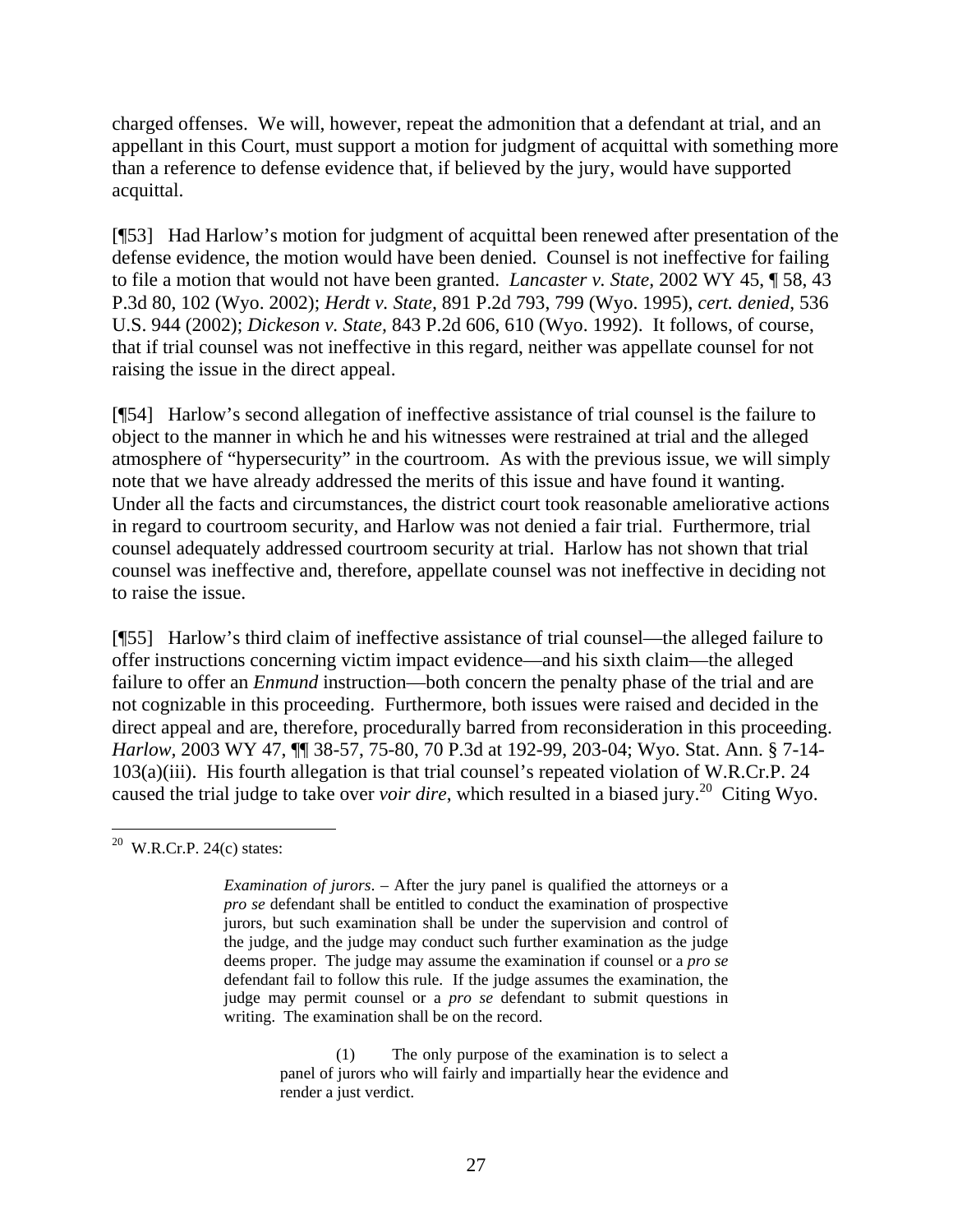Stat. Ann. § 7-14-103, the district court declined to consider this issue because the adequacy of *voir dire* was raised and determined on the merits in the direct appeal. We agree with that conclusion and we also decline to address the issue. Stating the issue in terms of ineffective assistance of trial counsel does not change the fact that the basic issue has already been decided by this Court.<sup>21</sup> In addition, it is clear that the focus of Harlow's complaint is the socalled "death qualification" process, which involves the penalty phase of the trial, and which is not cognizable in the present proceeding. For all of these reasons, we decline to address the *voir dire* issue.

(2) The court shall not permit counsel or a *pro se* defendant to attempt to precondition prospective jurors to a particular result, comment on the personal lives and families of the parties or their attorneys, nor question jurors concerning the pleadings, the law, the meaning of words, or the comfort of jurors.

(3) In voir dire examination counsel or a *pro se* defendant shall not:

> (A) Ask questions of an individual juror that can be asked of the panel or a group of jurors collectively;

> (B) Ask questions answered in a juror questionnaire except to explain an answer;

> > (C) Repeat a question asked and answered;

(D) Instruct the jury on the law or argue the case; or

(E) Ask a juror what the juror's verdict might be under any hypothetical circumstance.

Notwithstanding the restrictions set forth in subsections  $(c)(3)(A)$ - $(E)$ , counsel or a pro se party shall be permitted during voir dire examination to preview portions of the evidence from the case in a nonargumentative manner when a preview of the evidence would help prospective jurors better understand the context and reasons for certain lines of voir dire questioning.

<span id="page-28-0"></span>It appears from Harlow's petition that even his own counsel does not believe there was ineffective assistance of counsel. While suggesting that trial counsel's conduct caused the allegedly inadequate *voir dire,* the post-conviction relief petition repeatedly denies deficient conduct by trial counsel: "Defense counsel tried, but failed, to query the jury on these points. It also tried, but failed, to get the court to do so." "Defense counsel repeatedly objected during the process itself, gave reasons for the objections, used all peremptory challenges and refused to pass the panel for cause." "The constitutional infirmity of the voir dire was further pursued after trial with a motion for new trial, which was denied without hearing." "It should be noted that defense made a continuing objection to the content and style of the voir dire, refused to pass the entire panel for cause, moved for a mistrial several times and repeatedly objected to the court's unwillingness to allow properly informative voir dire and also moved to strike the panel." "While lead defense counsel may have often been far less than politic during voir dire, he did propose many valid voir dire questions, both verbally and in writing, many of which [the district court] refused." "Though accused of having 'repeatedly violated' Rule 24 by the Wyoming Supreme Court (*Harlow v. State, supra,* 70 P.3d 179, 188) the record does not support this assertion."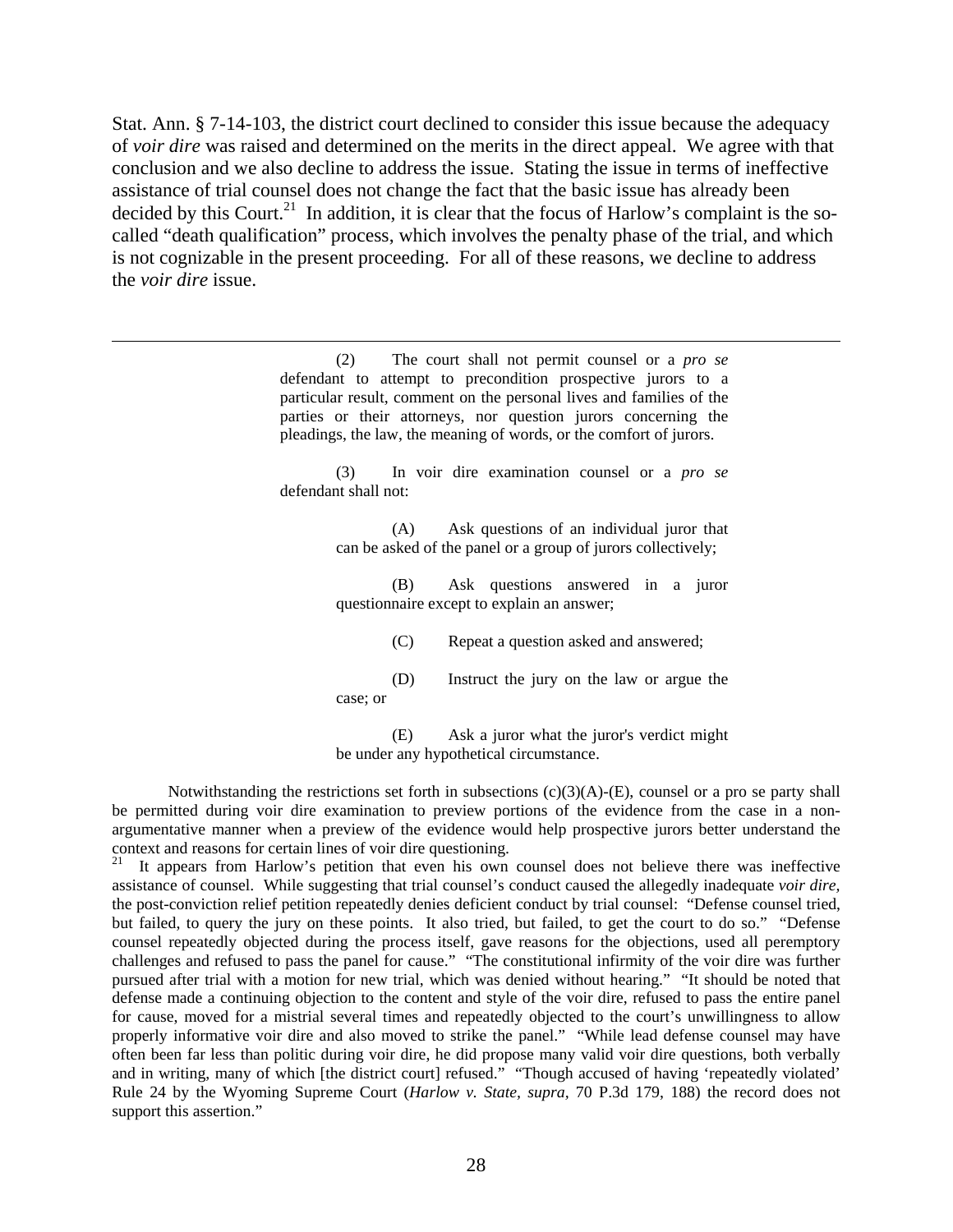[¶56] Harlow's fifth allegation of ineffective assistance of trial counsel—failure to object to prosecutorial misconduct—is not raised in his petition for post-conviction relief. In his later appellate brief, however, Harlow complains that "counsel did not object to the prosecutor's misstatement of fact or offensive hyperbole in argument[.]" This complaint is not further fleshed out as a discrete allegation of ineffective assistance of trial counsel, but we can, perhaps, surmise that it involves the matters discussed hereinabove in reference to Harlow's issue "C." It is also conceivable that the allegation was meant to encompass Harlow's argument in the district court hearing that, during closing argument in the penalty phase, the prosecutor made false statements about Harlow's prior record.

[¶57] For several reasons, we will not further consider this fifth sub-issue. To begin with, our general rule is that we will not decide matters not raised below. Second, to the extent that ineffective assistance of trial counsel was raised on direct appeal, or could have been raised on direct appeal, we are statutorily foreclosed from considering it in post-conviction relief. Third, matters concerning sentencing are not cognizable in post-conviction relief. And fourth, we have already concluded that the prosecutor's guilt-phase closing argument did not constitute prosecutorial misconduct, so the failure to object or to raise it below was not ineffective assistance of counsel.

[¶58] Having concluded that trial counsel was not ineffective in any of the particulars raised by Harlow, we cannot score appellate counsel for failing to raise the issue in the direct appeal.

# **G. Were Harlow's Sixth and Fourteenth Amendment rights violated when he was rendered ineffective assistance of appellate counsel?**

[¶59] The allegation of ineffective assistance of appellate counsel contained in Harlow's petition for post-conviction relief is two-pronged. First, he asserts that counsel was ineffective for failing to identify, investigate and raise in the direct appeal those issues identified as "A" through "F" herein. Second, he contends that, "[t]o the extent that any of the issues [raised in the direct appeal] should or could have been decided more favorably to [Harlow] if presented differently, [Harlow] was denied his constitutional rights to due process, equal protection and the effective assistance of counsel."

[¶60] Beyond these general complaints, Harlow's petition is almost completely devoid of any specific allegations of ineffectiveness of appellate counsel. He does contend that (1) counsel's experience in capital litigation was woefully short of what the ABA guidelines require; (2) counsel should have raised the physical restraint issue; (3) counsel should have raised the inadequate jury form issue; and (4) appellate counsel's manner of broaching even meritorious claims was calculated to alienate this Court, and may have colored this Court's attitude toward the case.

[¶61] During the district court hearing on the petition, Harlow's present counsel emphasized appellate counsel's failure to raise the physical restraint issue, and added complaints that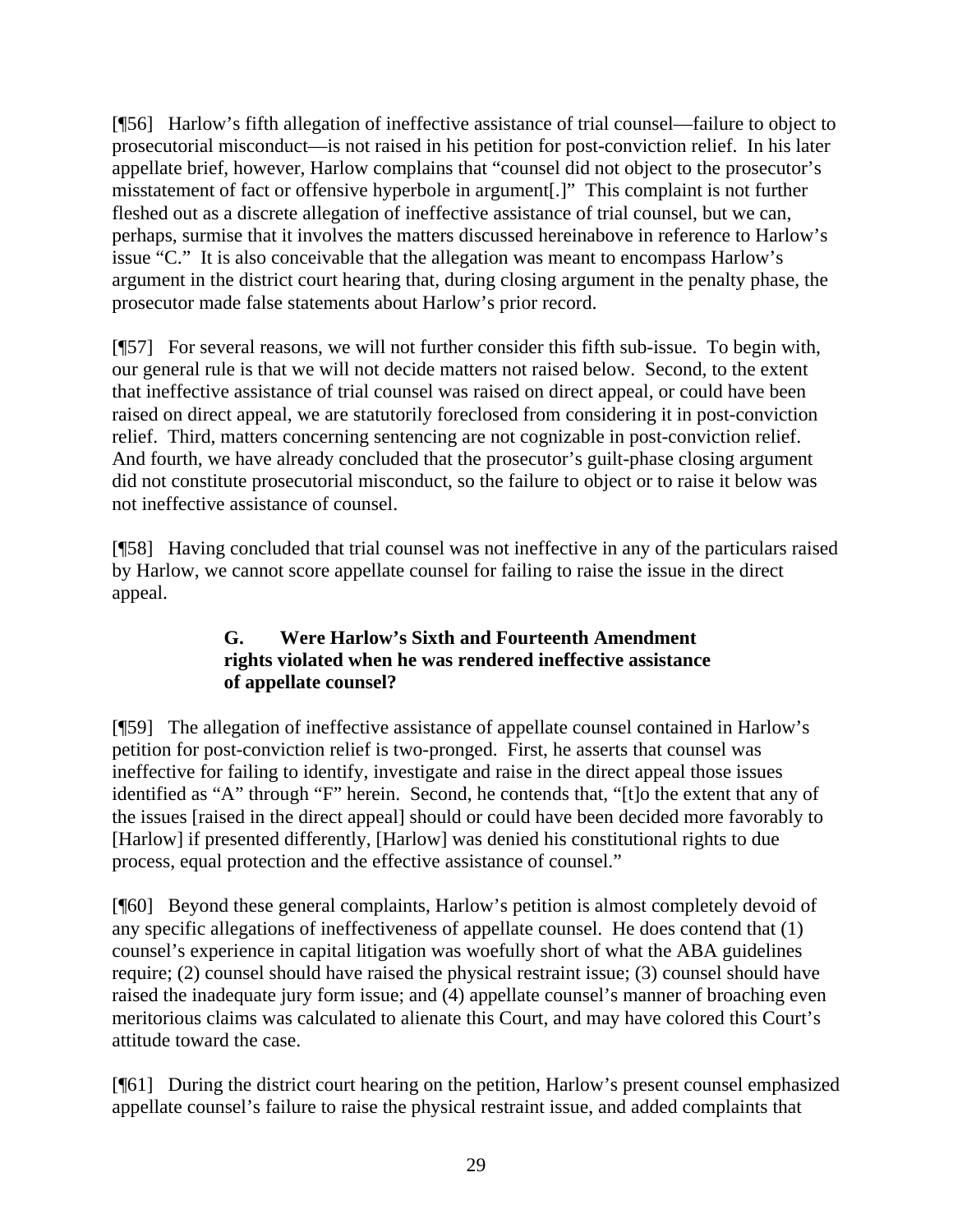neither instructional issues nor ineffective assistance of trial counsel were raised in the appeal. In particular, counsel identified proportionality/comparative sentencing and the *Enmund* doctrine as examples of instructional issues that were missed.

[¶62] We see no purpose in addressing these allegations independently at this point, inasmuch as each of them has been addressed previously herein, within the specific context of ineffective assistance of appellate counsel. As we have repeatedly stated herein, appellate counsel cannot be scored for failing to raise, or for deciding against raising, a nonmeritorious issue. Furthermore, Harlow has utterly failed in this post-conviction proceeding to show any prejudice to him from any alleged inexperience of appellate counsel or any alleged failure of appellate counsel to meet the ABA guidelines. In truth, appellate counsel is a well-trained, highly respected Wyoming lawyer with considerable criminal law and appellate experience. Bald assertions of deficiency do not equate to evidence.<sup>22</sup> And finally, post-proceeding affidavits of counsel admitting ineffectiveness are suspect, at best, especially because they rely so heavily on the "20/20" hindsight that is not supposed to be used to evaluate effectiveness of counsel. *Wright v. Hopper,* 169 F.3d 695, 707 (11th Cir.), *cert. denied*, 528 U.S. 934 (1999); *Mills v. Singletary,* 161 F.3d 1273, 1286 (11th Cir. 1998), *cert. denied*, 528 U.S. 1082 (2000); *Walls v. Bowersox,* 151 F.3d 827, 836 (8th Cir. 1998), *cert. denied*, 526 U.S. 1071 (1999); *Smith v. Stewart,* 140 F.3d 1263, 1273 (9th Cir.), *cert. denied*, 525 U.S. 929 (1998); *Hendricks v. Calderon,* 70 F.3d 1032, 1036 (9th Cir. 1995), *cert. denied*, 517 U.S. 1111 (1996); *Campbell v. Wood,* 18 F.3d 662, 673 (9th Cir.), *cert. denied*, 511 U.S. 1119 (1994).

# **H. Were Harlow's Fifth, Sixth, and Fourteenth Amendment rights to trial by a fair and impartial jury violated when he was tried by an unqualified jury?**

[¶63] We are statutorily foreclosed from considering this issue, for two reasons. First, it is not cognizable in a post-conviction relief proceeding because it concerns only a sentencing issue.<sup>23</sup> Wyo. Stat. Ann. § 7-14-101(b). Second, the issue was decided on the merits in the direct appeal. *Harlow,* 2003 WY 47, ¶¶ 15-24, 70 P.3d at 187-89; Wyo. Stat. Ann. § 7-14-  $103(a)(iii)$ .

> **I. Were Harlow's Fifth and Sixth Amendment rights violated when he was not afforded access to counsel and thus gave uncounseled statements about the events of June 26, 1997, and about prior crimes, which statements were admitted against him at trial?**

 $\overline{a}$ 

<span id="page-30-0"></span> $22$  An example might be suggesting that appellate counsel's manner of broaching Harlow's claims alienated this Court and colored its decision, without some evidence of such actually happening.

<span id="page-30-1"></span><sup>&</sup>lt;sup>23</sup> The issue raised by Harlow is not whether the jury was qualified to determine guilt or innocence. The question, as in many capital cases, is whether the jury was properly "death-qualified"?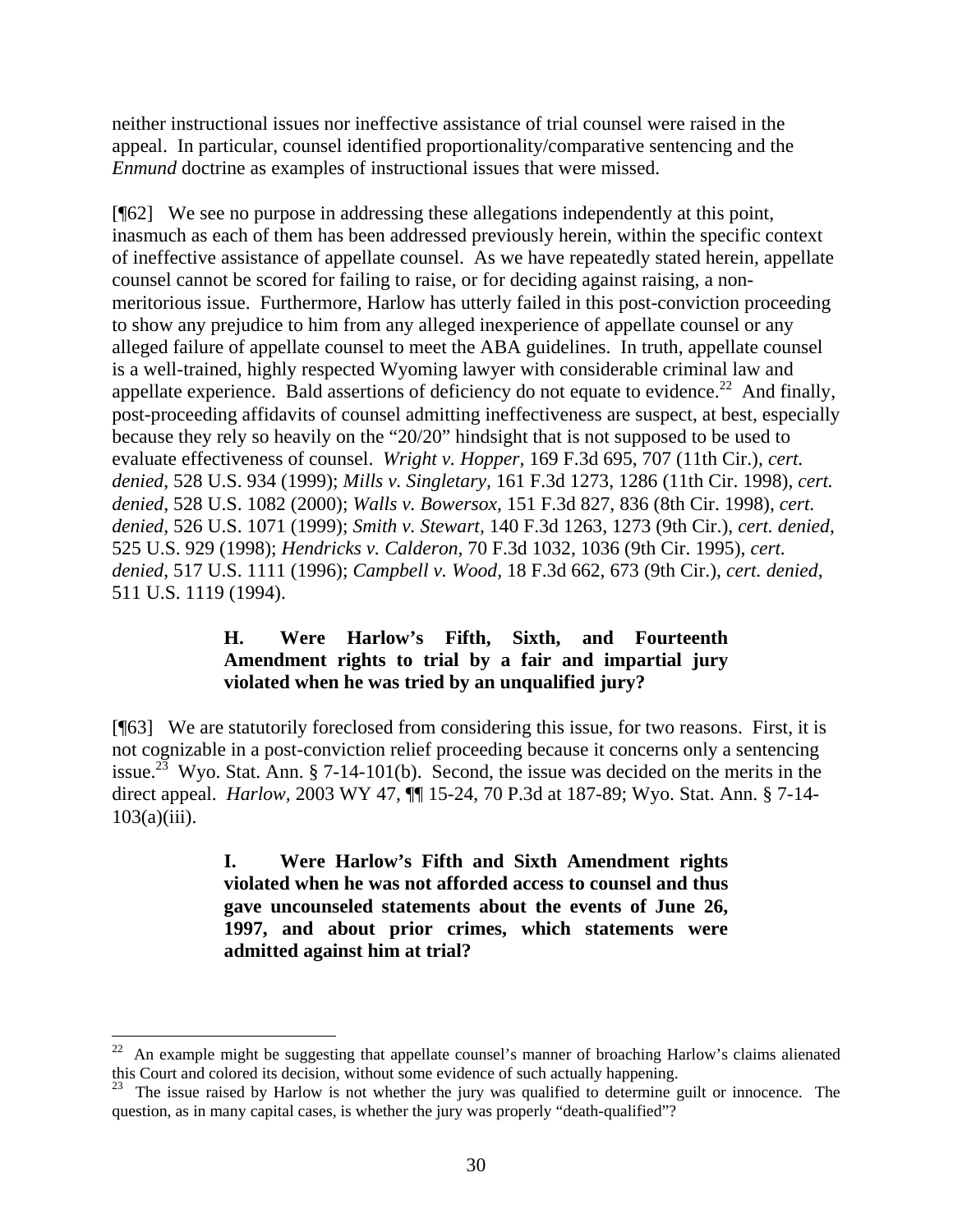[¶64] We are statutorily foreclosed from considering this issue because it was decided on the merits in the direct appeal. *Harlow,* 2003 WY 47, ¶¶ 25-37, 70 P.3d at 189-92; Wyo. Stat. Ann. § 7-14-103(a)(iii).

# **J. Were Harlow's Fifth and Fourteenth Amendment rights to a fair trial, equal protection and due process violated when victim impact testimony was admitted, despite the fact that no state law permits its introduction at capital sentencing proceedings?**

[¶65] We are statutorily foreclosed from considering this issue because it was decided on the merits in the direct appeal. *Harlow,* 2003 WY 47, ¶¶ 38-57, 70 P.3d at 192-99; Wyo. Stat. Ann. § 7-14-103(a)(iii).

## **K. Were Harlow's Fifth and Fourteenth Amendment rights violated when the constitutional errors that occurred during his capital trial were deemed harmless despite the fact that the State failed to carry its burden of disproving the harm caused by each error?**

[¶66] A careful reading of Harlow's post-conviction relief petition and his ensuing appellate brief reveals that, despite reference to constitutional "errors," and despite the phrase "each" error," this issue has a single focus. That focus is apparent in the following introductory passage from the petition:

> The Wyoming Supreme Court determined that, despite the inadmissibility in this jurisdiction of victim impact testimony at capital sentencing proceedings, and regardless of the State's failure to even attempt to show the harmlessness of this (or any other error raised), the receipt of victim impact evidence [in] Harlow's case was "harmless error." *Harlow v. State,* 2003 WY 47, ¶¶ 38-57, 70 P.3d 179, 192-199 (Wyo. 2003).

[¶67] Clearly, this issue is not cognizable in post-conviction relief. The issue was raised and decided on the merits in the direct appeal. There is not even an attempt to allege ineffective assistance of appellate counsel in regard to the issue. Rather, the issue is stated as if it is an appeal from this Court's ruling in the direct appeal, which is not the purpose of post-conviction relief proceedings. We will not further consider the matter.

> **L. Were Harlow's Eighth and Fourteenth Amendment rights to be free from cruel and unusual punishment and to be accorded equal treatment before the law violated when he was sentenced to death even though his role in the victim's death was minor in comparison to the deeds of his far more**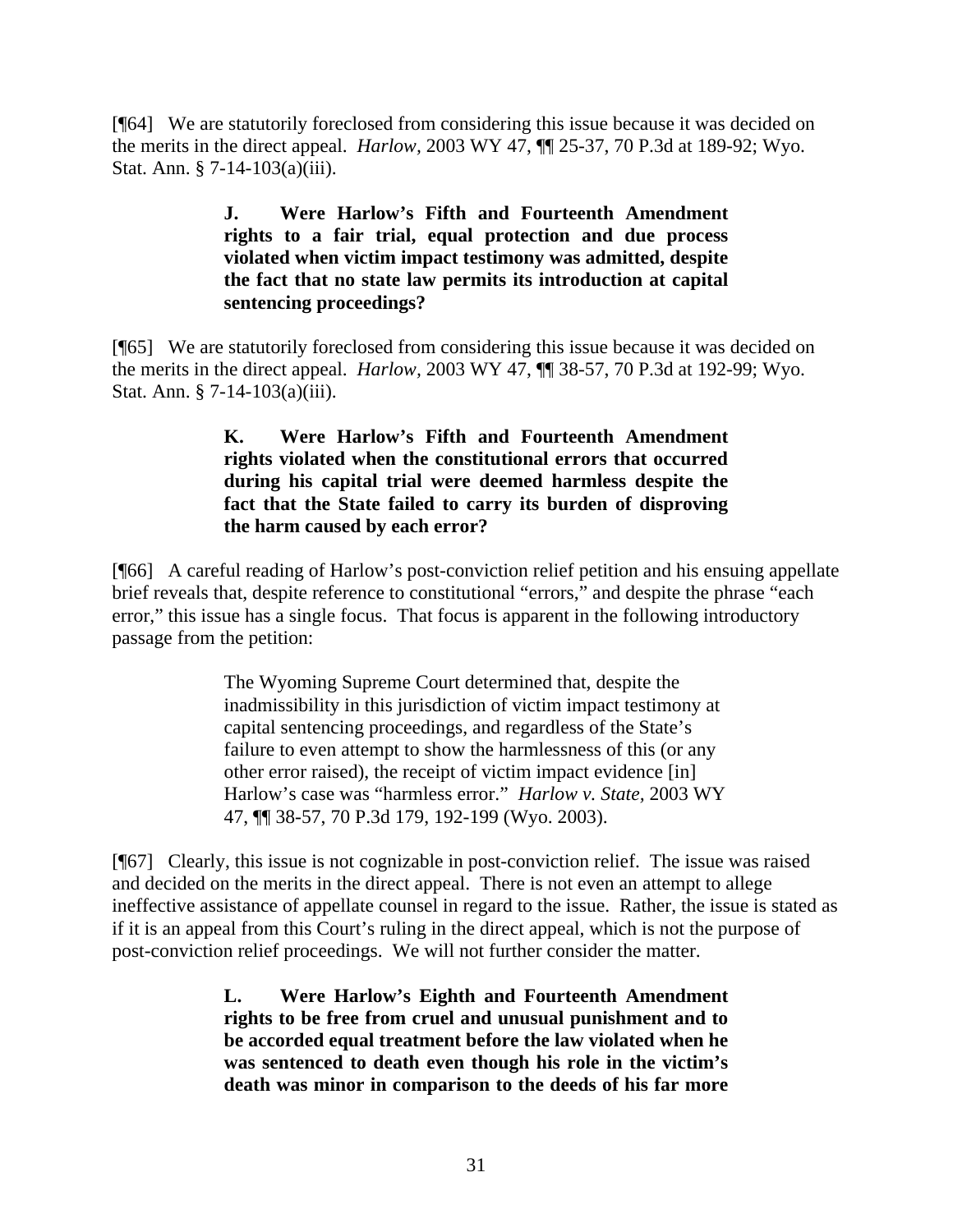## **culpable co-defendants, both of whom received life sentences?**

[¶68] We are statutorily foreclosed from considering this issue, for two reasons. First, it is not cognizable in a post-conviction relief proceeding because it concerns only a sentencing issue. Wyo. Stat. Ann. § 7-14-101(b). Second, the issue was decided on the merits in the direct appeal. *Harlow,* 2003 WY 47, ¶¶ 15-24, 70 P.3d at 187-89; Wyo. Stat. Ann. § 7-14-  $103(a)(iii)$ .

# **M. Were Harlow's Fifth and Fourteenth Amendment rights to due process violated when he was tried and sentenced to death under Wyo. Stat. Ann. § 6-2-101,** *et seq.*  **(Michie 1997), which statutes are vague on their face and as applied?**

[¶69] Once again, Harlow's attempt to raise this issue in his post-conviction relief petition is nothing more than an attempt to appeal an adverse ruling in his direct appeal. Despite acknowledging that adverse ruling, he contends that "there are enough vagaries in Wyoming's death penalty scheme . . . for the statute to be considered unconstitutionally vague." He then "reasserts the other arguments about the infirmity of the statute which he made on appeal here." Finally, in his brief, he admits that the issues he raises, which involve the way in which the jury is to be instructed about aggravators and mitigators, "are sentencing matters."

[¶70] We decline to consider this issue because it involves only sentencing matters, and it was decided on the merits in the direct appeal.

# **N. Was Harlow's Eighth Amendment right to be free from cruel and unusual punishment violated by the cumulative constitutional errors that occurred at trial?**

[¶71] We need not consider this issue because we have not found any constitutional error that is cognizable in post-conviction relief proceedings. *Harlow,* 2003 WY 47, ¶ 88, 70 P.3d at 206; *Kerns v. State,* 920 P.2d 632, 641 (Wyo. 1996), *cert. denied*, 531 U.S. 1091 (2001).

> **O. Were Harlow's Fifth, Sixth, and Fourteenth Amendment rights to the due process guarantee of fundamental fairness violated by the cumulative constitutional errors that occurred at trial?**

[¶72] We need not consider this issue for the reason stated directly above.

# **P. Were Harlow's Fifth and Fourteenth Amendment rights to due process and equal protection violated by the untimely disposition of his appeal?**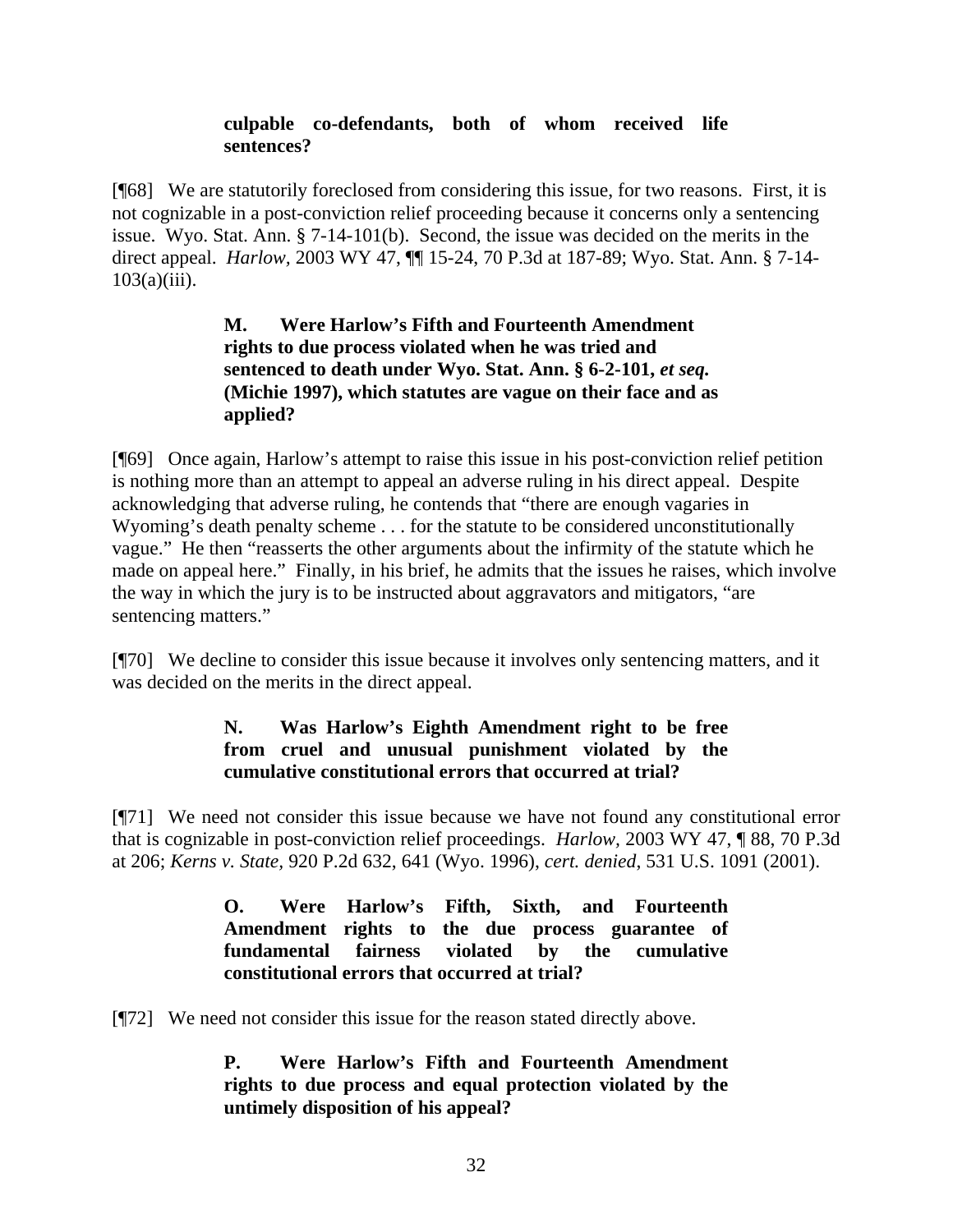[¶73] Wyo. Stat. Ann. § 6-2-103(a) (Lexis 1999) provides for automatic review of capital sentences:

> The judgment of conviction and sentence of death is subject to automatic review by the supreme court of Wyoming within one hundred twenty (120) days after certification by the sentencing court of the entire record, unless the time is extended for an additional period not to exceed sixty (60) days by the supreme court for good cause shown. Such review by the supreme court shall have priority over all other cases.

[¶74] Certification of the record in the direct appeal in this case occurred on February 19, 1999, and the case on appeal was docketed four days later. Harlow obtained a 90-day extension of time to file his brief. Briefing was completed with the filing of Harlow's reply brief on November 29, 1999. Oral arguments were heard on February 17, 2000. The opinion of this Court affirming Harlow's convictions and sentences was published on April 14, 2003. The opinion contained the following explanation for this amount of time:

> From this court's study of death penalty jurisprudence, this court acutely appreciates that a capital case, by its very nature, requires of a reviewing court the most meticulous and thoughtful consideration and deliberation of the issues presented. In fulfilling that requirement in this case, the members of this court have had divergent views concerning the resolution of some of the many difficult issues presented and have expended substantial amounts of time working through those divergent views to achieve agreement on the resolution and the reasoning supporting the resolution of these issues. In light of the requirement of meticulous and thoughtful consideration and deliberation, the working through of divergent views to achieve agreement on resolution of issues, the unique set of appellate responsibilities conferred by the legislature upon this court, the errors enumerated in this appeal, the parties' extensive briefing of the issues underlying these enumerated errors, and the caution that the punishment of death is different, *Furman v. Georgia,* 408 U.S. 238, 306, 92 S.Ct. 2726, 2760, 33 L.Ed.2d 346 (1972) (Stewart, J., concurring), this court has taken considerable time to reach its decision in this case and in another capital case submitted for review before this one and which is also decided today. *See Olsen v. State,* 2003 WY 46, 67 P.3d 536 (2003). Although the time to reach decision has been considerable, it has been necessary and unavoidable for the reasons stated.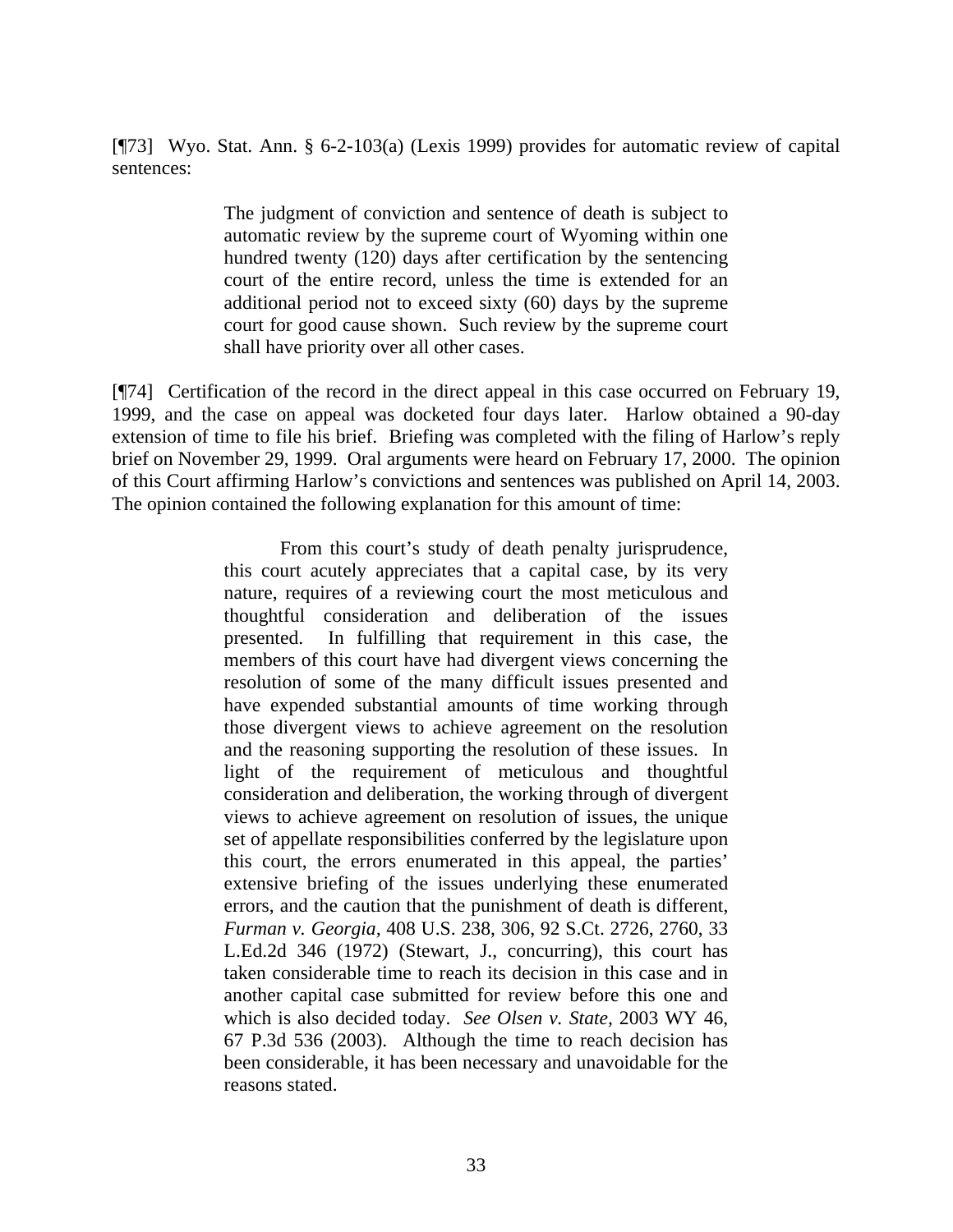*Harlow,* 2003 WY 47, ¶ 6, 70 P.3d at 184.

 $\overline{a}$ 

[¶75] In his petition, Harlow asserts four ways in which he was prejudiced by the length of time his case remained on appeal: (1) several important witnesses have "all but disappeared"; (2) he had a "foreshortened" time in which to prepare the petition;  $24$  (3) he has suffered the "anxiety and indignity" of not knowing what his fate would be; and (4) such delay constitutes a violation of his due process rights as per *Barker v. Wingo,* 407 U.S. 514, 92 S.Ct. 2182, 33 L.Ed.2d 101 (1972); *Harris v. Champion,* 15 F.3d 1538 (10th Cir. 1994); and *Harris v. Champion,* 938 F.2d 1062 (10th Cir. 1991).

[¶76] Needless to say, this "speedy appeal" issue did not arise out of the proceedings that resulted in Harlow's conviction. Thus, we are statutorily prevented from considering it. Wyo. Stat. Ann. § 7-14-101(b). Furthermore, because it is not raised as an allegation of ineffective assistance of appellate counsel, that procedural bar has not been lifted by Wyo. Stat. Ann. § 7-14-103(b)(ii). However, because "death is different," we will briefly note that application of the four-factor test from *Barker,* 407 U.S. at 530, to the alleged appellate delay in this case would not achieve a different result for Harlow.<sup>25</sup> Even if we assume that Harlow has established the first factor—excessive delay—we conclude that he has not established that the delay was so unreasonable as to violate his due process rights (factor two), or that he was prejudiced thereby (factor four).<sup>[26](#page-34-2)</sup>

[¶77] By their very nature, death penalty cases are uniquely and presumptively complex, and this fact must be taken into account for purposes of speedy trial and speedy appeal analysis. *Daniel,* 2003 WY 132, ¶ 45, 78 P.3d at 219; *State v. Coffin,* 128 N.M. 192, 991 P.2d 477, 501 (1999); *Harris,* 15 F.3d at 1562. Indeed, that complexity was the very reason given for the delay in this case, *Harlow,* 2003 WY 47, ¶ 6, 70 P.3d at 184, and Harlow has made no showing that such is inaccurate. This Court also noted in its opinion in the direct appeal that resolution of the issues in this case was complicated by the simultaneous need to address the same and similar issues in another capital case, the opinion in which was published on the same date. *Id.* These complicating factors indicate that the length of delay in this case cannot be considered to be presumptively prejudicial.

[¶78] And beyond that, Harlow's allegations of actual prejudice are not substantiated. For instance, even if some witnesses have "all but disappeared," Harlow's conviction was affirmed in the direct appeal, so those witnesses will not be needed. There is no prejudice where the appeal has been heard and lost. *United States v. Antoine,* 906 F.2d 1379, 1382 (9th Cir.), *cert. denied*, 498 U.S. 963 (1990); *United States v. Johnson,* 732 F.2d 379, 381 (4th

<span id="page-34-0"></span><sup>&</sup>lt;sup>24</sup> Wyo. Stat. Ann. § 7-14-103(d) provides that a post-conviction relief petition must be filed within five years of the date of conviction.<br><sup>25</sup> These comments are based upon the assumption that delay in adjudicating a state capital case appeal may

<span id="page-34-1"></span>give rise to an independent due process claim. *See Harris*, 15 F.3d at 1557.

<span id="page-34-2"></span><sup>26</sup> It needs to be pointed out that not all of the time from February 17, 2000, to April 14, 2003, can be considered "delay." Obviously, there is some amount of time required to prepare an opinion in a multipleissue capital appeal. Harlow has not identified what amount of the time that passed in this case was reasonable and what amount was unreasonable.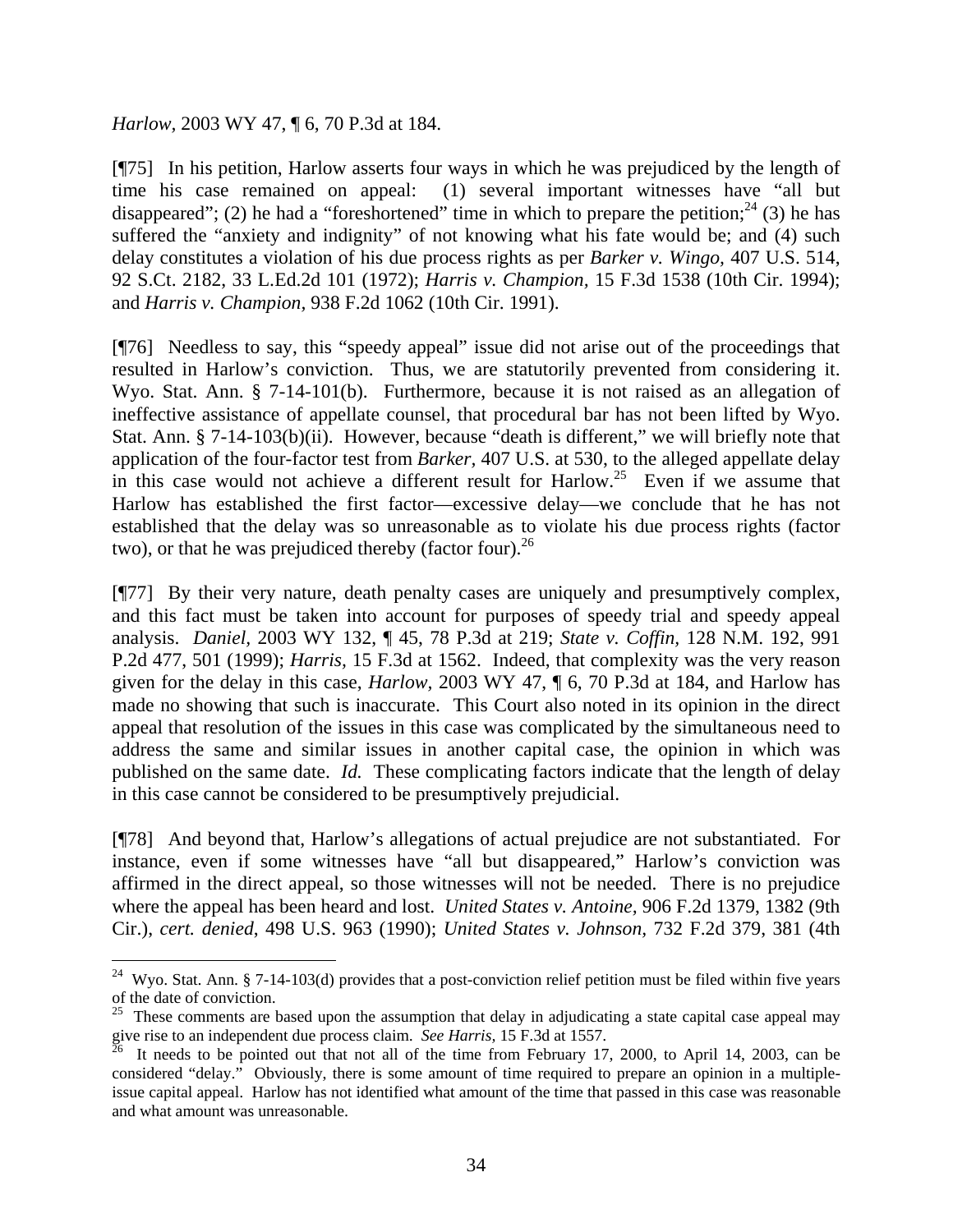Cir.), *cert. denied*, 469 U.S. 1033 (1984). Further, incarceration is not "oppressive" under *Barker* where the lack of a meritorious appeal establishes that the appellant was rightfully incarcerated. *Daniel,* 2003 WY 132, ¶ 49, 78 P.3d at 220. This would include Harlow's advancement from simple consecutive life sentences to death row status.

[¶79] Harlow also complains that the delay in the appeal only gave him from April 14, 2003, to December 7, 2003, to prepare his post-conviction relief petition. For several reasons, we do not find this sufficient prejudice to rise to the level of a due process violation. First, we have not been shown that eight months is an inadequate time for such an endeavor. Second, Harlow and his counsel surely knew "from day one" that a post-conviction relief petition is a likely necessity in any capital case, and they reasonably could have been expected to begin preparing for it long before the direct appeal opinion was published. And third, Harlow has not specified how additional time would have made any difference to his presentation of a post-conviction case.

[¶80] Harlow's final allegation of prejudice resulting from appellate delay is that he suffered from the anxiety and indignity of not knowing what his fate would be. This allegation is not substantiated by any assertion of facts and, therefore, remains but a hollow claim. Furthermore, we do not believe that such anxiety and indignity, standing alone, come even close to the type of "extraordinary circumstances which strongly suggest a miscarriage of justice" to which Wyoming's post-conviction relief statutes are directed. *See State ex rel. Hopkinson,* 696 P.2d at 64; *Johnson,* 592 P.2d at 286; and *Munoz,* 590 P.2d at 1355.

> **2. Were Harlow's Eighth and Fourteenth Amendment rights and his state-created liberty interests, protected by**  *Hicks v. Oklahoma,* **447 U.S. 343, 100 S.Ct. 2227, 65 L.Ed.2d 175 (1980), violated when the district court held that capital sentencing phase errors are not cognizable in postconviction relief, regardless of merit?**

[¶81] This issue was not raised in the post-conviction relief petition because it concerns the district court's handling of the petition. It was, however, appended to the end of Harlow's later appellate brief. While it is not technically an issue that arose out of the proceedings leading to Harlow's conviction, we will address it because this Court, too, has declined to consider Harlow's sentencing phase issues. Consequently, we do not now so much address an independent issue as we do explain our decisions regarding earlier issues.<sup>[27](#page-35-0)</sup>

[¶82] This issue focuses upon *Hicks,* 447 U.S. at 346, which case stands for the proposition that a state may not deprive someone of a statutorily created liberty interest without due process of law. Harlow relates that legal proposition to the instant case as follows:

> To construe Wyoming's post-conviction mechanism as precluding the correction of constitutional errors relating to

<span id="page-35-0"></span> $\overline{a}$ 27 See footnote 4 and the related text, *supra.*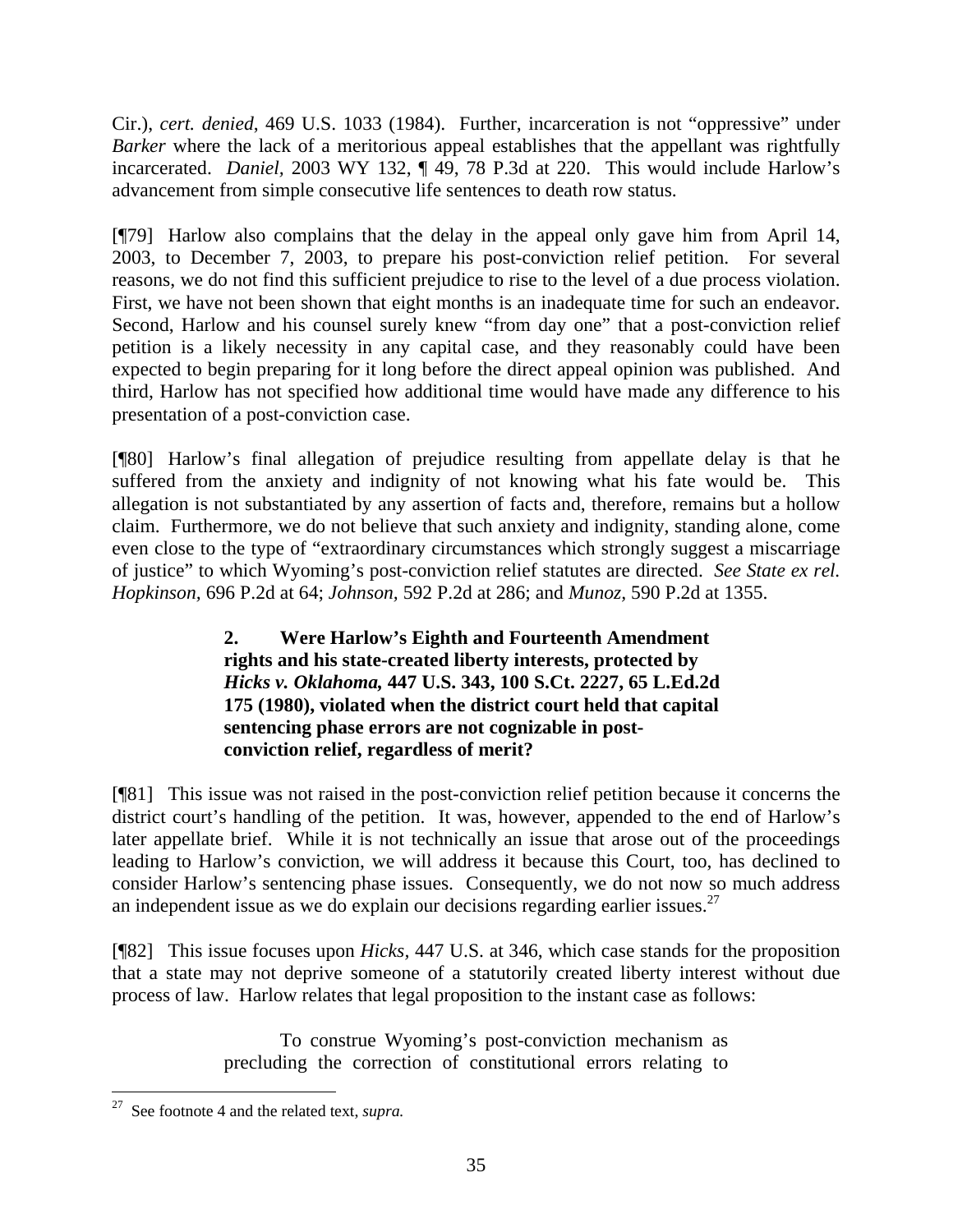sentencing, regardless of magnitude or merit, is to render it virtually meaningless with respect to capital cases which, by statute, are tried in two parts. While Wyoming is not constitutionally required to maintain a post-conviction scheme, it has chosen to do so and, having so chosen, must operate that scheme fairly and evenhandedly. *Hicks v. Oklahoma,* 447 U.S. 343 (1980). To do otherwise is to run afoul of the Fifth and Fourteenth Amendments to the U.S. Constitution. It cannot single out those sentenced capitally and deprive them of protections available to those convicted and sentenced for noncapital offenses. To do so would constitute not only due process violations but would deny a capital defendant of the protections due under the Eighth Amendment to be free from cruel and unusual punishment when that very punishment is effectively shielded from post-appeal constitutional challenge. Particularly where, as here, petitioner has been denied the effective assistance of appellate counsel guaranteed by the Sixth Amendment in testing the constitutional validity of that sentence, to preclude such an assessment under WS § 7-14-101, *et seq.* offends the notions of fairness embraced under the U.S. and Wyoming Constitutions.

[¶83] While we find this to be an eloquent wish list, we do not find that it accurately reflects the law. To begin with, the United States Constitution does not require states to provide for post-conviction relief. *Pennsylvania v. Finley,* 481 U.S. 551, 557, 107 S.Ct. 1990, 95 L.Ed.2d 539 (1987). Further, such may be curtailed or even abolished without violating due process. *Liegakos v. Cooke,* 106 F.3d 1381, 1385 (7th Cir. 1997). The ramification of these holdings is that the "statutorily created liberty interest" protected by *Hicks* is nothing more than that; in other words, the interest is defined by its statutory creator. What that means in the instant case is that Harlow does not have a liberty interest in post-conviction relief review of sentencing matters, and *Hicks* has no application to this case.

[¶84] The second error in Harlow's analysis of his right to post-conviction relief review of his death sentence is his suggestion that the post-conviction relief statute requires construction. We need not construe the statute to determine whether it precludes review of sentencing matters. It does so in clearly expressed words. And we are not at liberty to construe statutes that are not ambiguous. *Union Pacific Resources Co. v. Dolenc,* 2004 WY 36, ¶ 13, 86 P.3d 1287, 1291 (Wyo. 2004) (*quoting Rodriguez v. Casey*, 2002 WY 111, ¶¶ 9- 10, 50 P.3d 323, ¶¶ 9-10 (Wyo. 2002)); *In re Wilson,* 2003 WY 105, ¶ 6, 75 P.3d 669, 672 (Wyo. 2003) (*quoting Wyoming Dept. of Transp. v. Haglund*, 982 P.2d 699, 701 (Wyo. 1999)).

[¶85] The third error in Harlow's analysis of his right to post-conviction relief review of his death sentence is his allegation that such an interpretation of the statute would single out capital defendants and treat them differently from other criminal defendants. This allegation